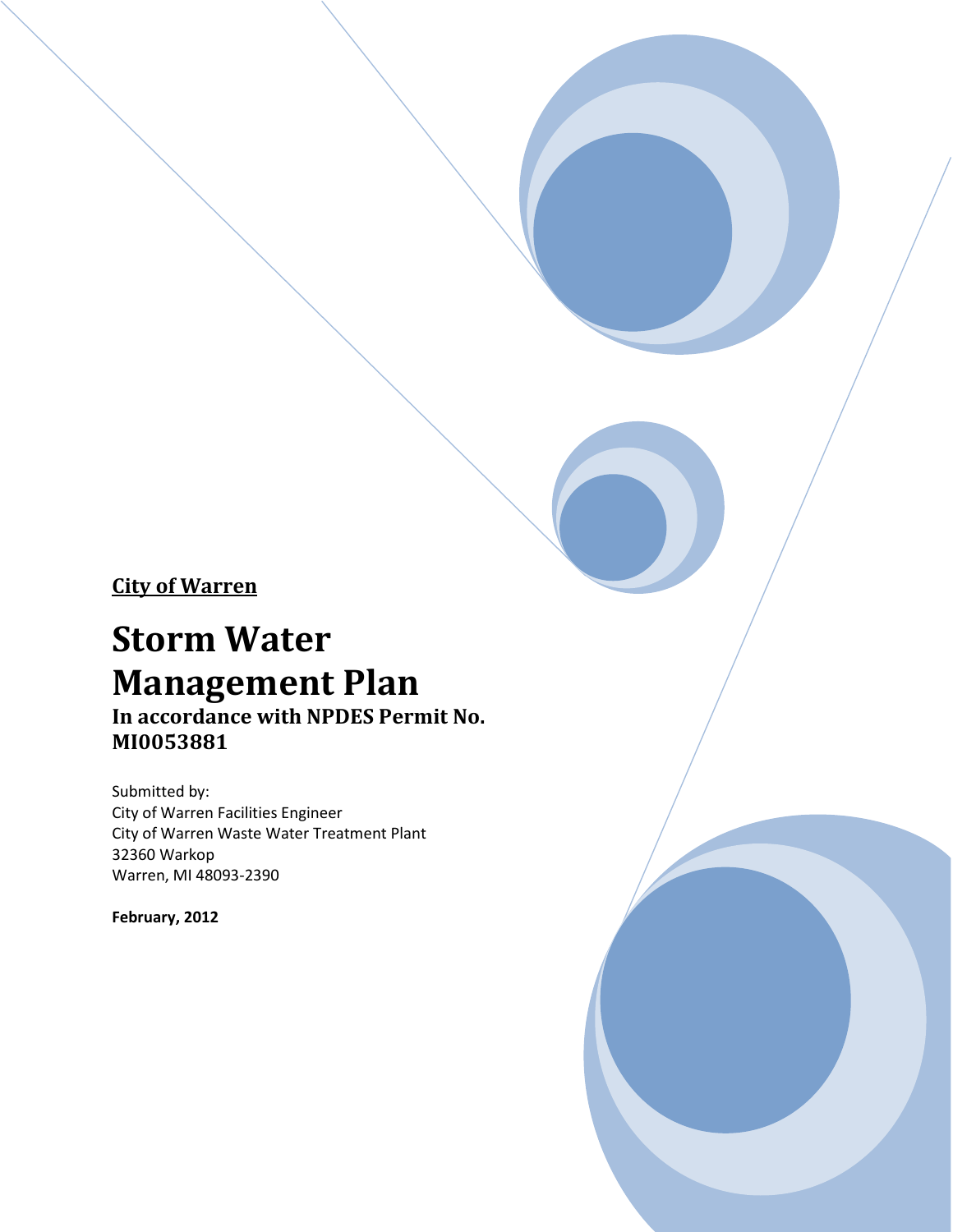# **Contents**

|    | Public Education Program (PEP) - Education and Outreach on Storm Water Impacts 4        |
|----|-----------------------------------------------------------------------------------------|
|    |                                                                                         |
|    |                                                                                         |
|    |                                                                                         |
|    |                                                                                         |
|    | Post-Construction Storm Water Control for New Developments and Redevelopment Projects20 |
|    |                                                                                         |
|    |                                                                                         |
|    |                                                                                         |
|    |                                                                                         |
|    |                                                                                         |
| a. |                                                                                         |
| b. |                                                                                         |
| c. |                                                                                         |
|    |                                                                                         |
|    |                                                                                         |
| d. |                                                                                         |
| e. |                                                                                         |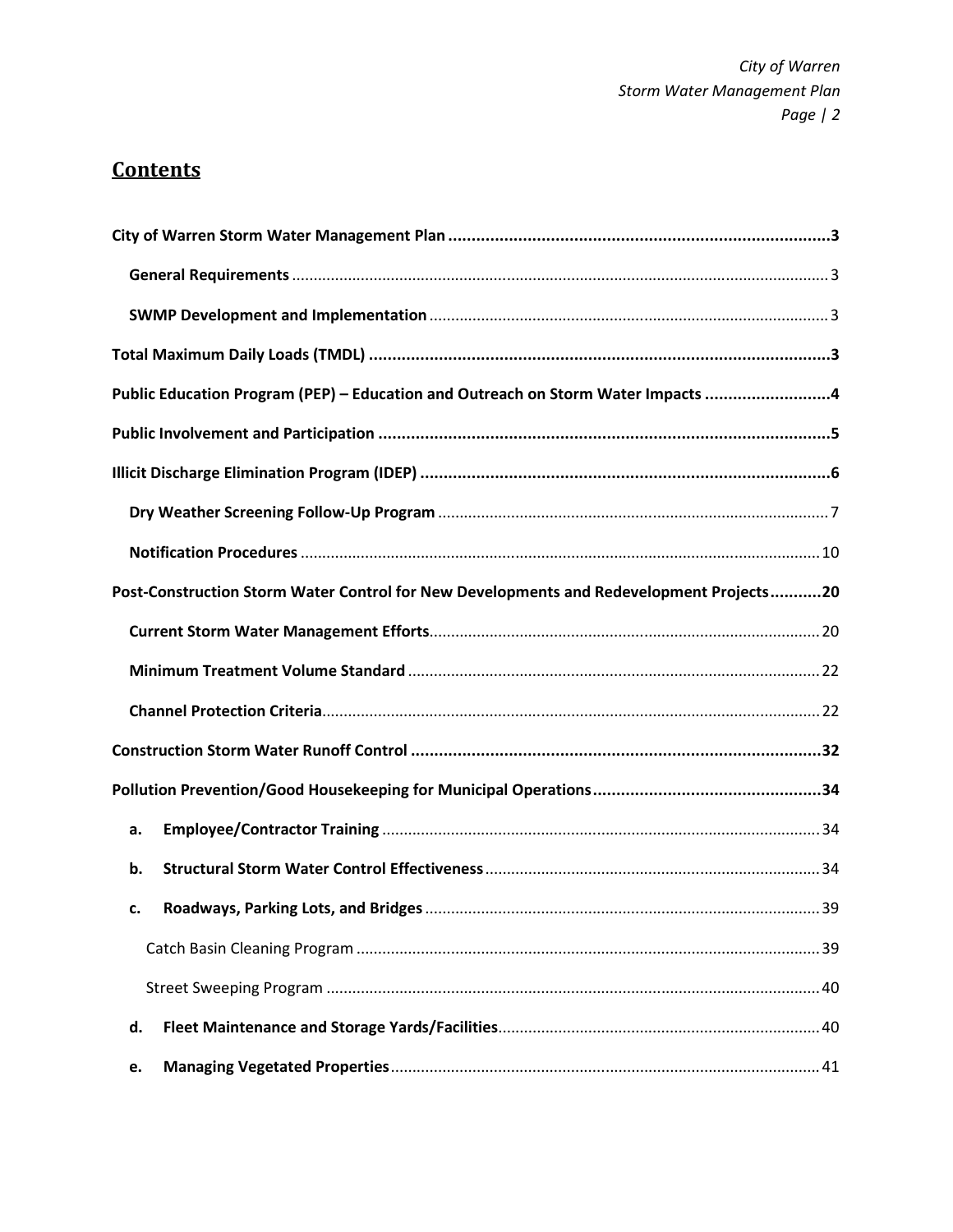### General Requirements

In accordance with the Jurisdictional General Permit for Municipal Separate Storm Sewer Systems (MS4s), permit no. MI0053881, the City of Warren has prepared the following Storm Water Management Program (SWMP) Plan. As required in Part I.B of the permit, this SWMP is intended to progress toward accomplishing the following objectives:

- 1. Reduce the discharge of pollutants from the MS4 to the Maximum Extent Practicable (MEP). As stated in the permit, the MEP requirement shall be met by the following:
	- Implementing Best Management Practices (BMPs) to comply with the requirements in Part I.B.1-6 of this permit
	- Demonstrating that measurable goals were met for individual BMPs
	- Demonstrating the effectiveness or environmental benefit of each BMP.
- 2. Although not specifically stated in the permit, it is the intent of the City of Warren to utilize this SWMP to make progress toward reducing pollutants in storm water discharges from the MS4 as appropriate to be consistent with Total Maximum Daily Loads (TMDL) approved by the United States Environmental Protection Agency (USEPA). Within the City of Warren, the following TMDL applies: E. coli for the Red Run Drain and Bear Creek, Macomb and Oakland Counties (August 2006).

### SWMP Development and Implementation

- 1. This SWMP plan is intended to meet the standard requirements of this permit. The City of Warren shall implement this SWMP plan upon submittal. This SWMP shall meet the requirements identified in Part I.B.1-6 of the permit.
- 2. Revisions to the SWMP may include schedules for phasing in storm water management actions to meet the standard requirements during the term of this permit.
- 3. All actions shall be implemented (i.e., put into action, operation, service, or practice) over the term of this permit.

# Total Maximum Daily Loads (TMDL)

Although not specifically required in the permit, in order for the SWMP to be consistent with the requirements and assumptions of the E.coli TMDL for the Red Run Drain and Bear Creek, Macomb and Oakland Counties (August 2006), this SWMP shall identify and prioritize actions to reduce pollutants in storm water discharges from the MS4 in order to make progress in meeting the Water Quality Standards.

The following specific actions shall be taken by the City of Warren: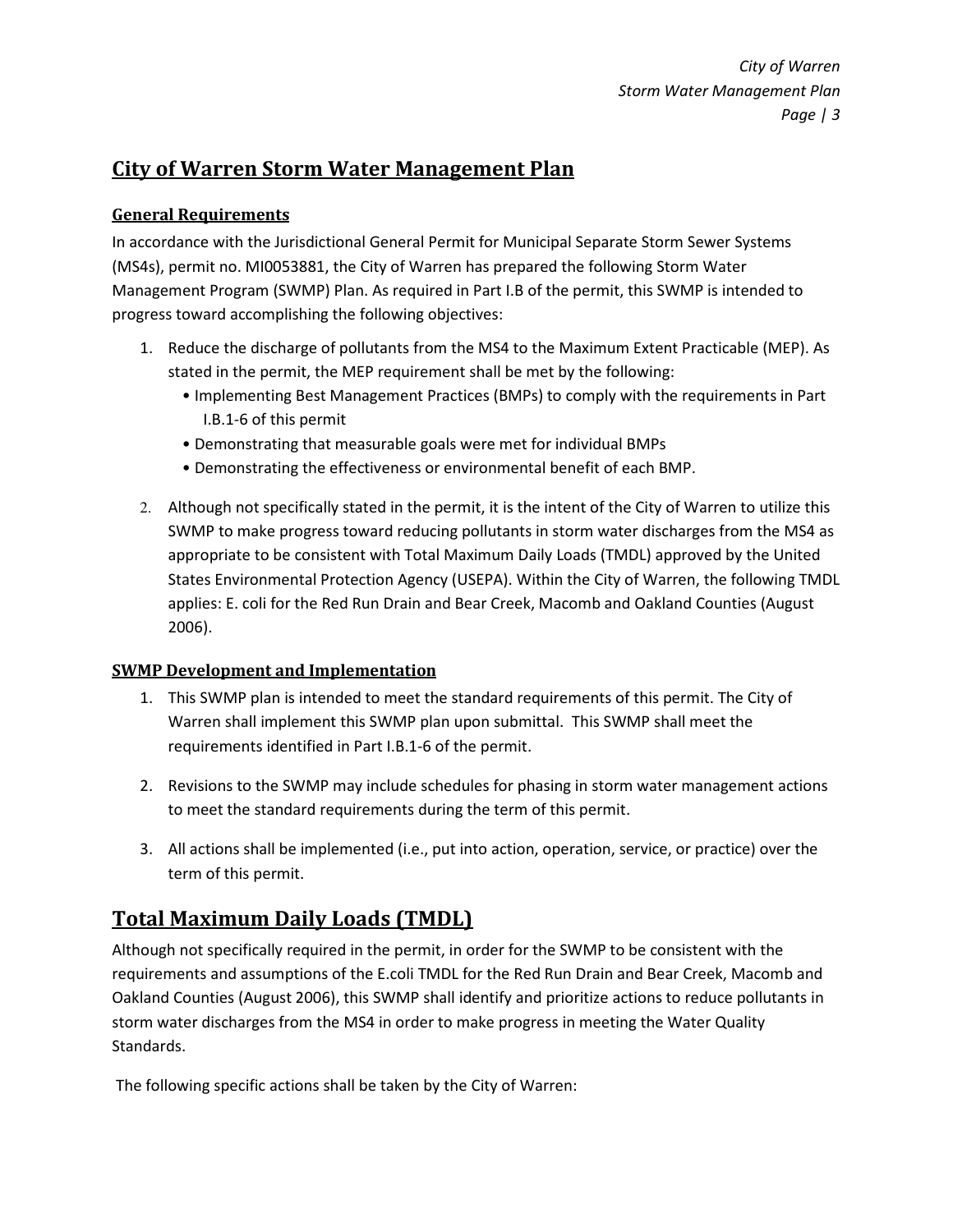- 1. It is anticipated that by November 1, 2013, the City of Warren shall take at least one representative sample of a storm water discharge from at least 50 percent of the major discharge points discharging directly to surface waters of the state within the portion of the TMDL watershed in the urbanized area. A major discharge point is a pipe or open conveyance measuring 36 inches or more at its widest cross section. At a minimum, the sample shall be analyzed for E coli.
- 2. The City of Warren shall retain these results and report them in the annual progress report.
- 3. The City of Warren shall use these results and other available information to develop and prioritize actions to reduce the discharge of **E.** coli to be consistent with the TMDL. It is anticipated that this prioritization process will be completed with other agencies and jurisdictions within the Red Run subwatershed, such as the Macomb County Health Department and the Macomb County Public Works Office. Progress on this effort will be reported in the annual progress report.

# Public Education Program (PEP) – Education and Outreach on Storm Water Impacts

The PEP shall promote, publicize, and facilitate watershed education for the purpose of encouraging the public to reduce or prevent the discharge of pollutants in storm water to the maximum extent practicable. Since combining or coordinating existing PEPs for public stewardship of water resources is encouraged by the Department, the City of Warren has contracted with the Clinton River Watershed Council to provide public education services. In addition, the City recognizes and utilizes the educational resources offered by the Department of Natural Resources and Environment, the Southeast Michigan Council of Governments, the Macomb County Public Works Office, the Macomb County Health Department, and the Michigan State University Extension.

The public education program has been developed to conduct public education on the following topics, based on the potential impact on the receiving waters:

1. Hazards associated with illicit discharges and the improper disposal of waste.

The City of Warren encourages public reporting of the presence of illicit discharges or the improper disposal of materials into the City's MS4, and has developed and publicizes a hotline for public reporting. According to the Department, common illicit discharges are: construction site wastes and sediment, carpet cleaner wastes, household wastes and motor vehicle fluids from home owners, septic and other commercially-transported wastes, and commercial power washing (except residual street washing water discharges that are allowable under Part I.B.1.a).

2. The water body that would be potentially impacted by improper actions at or near a person's home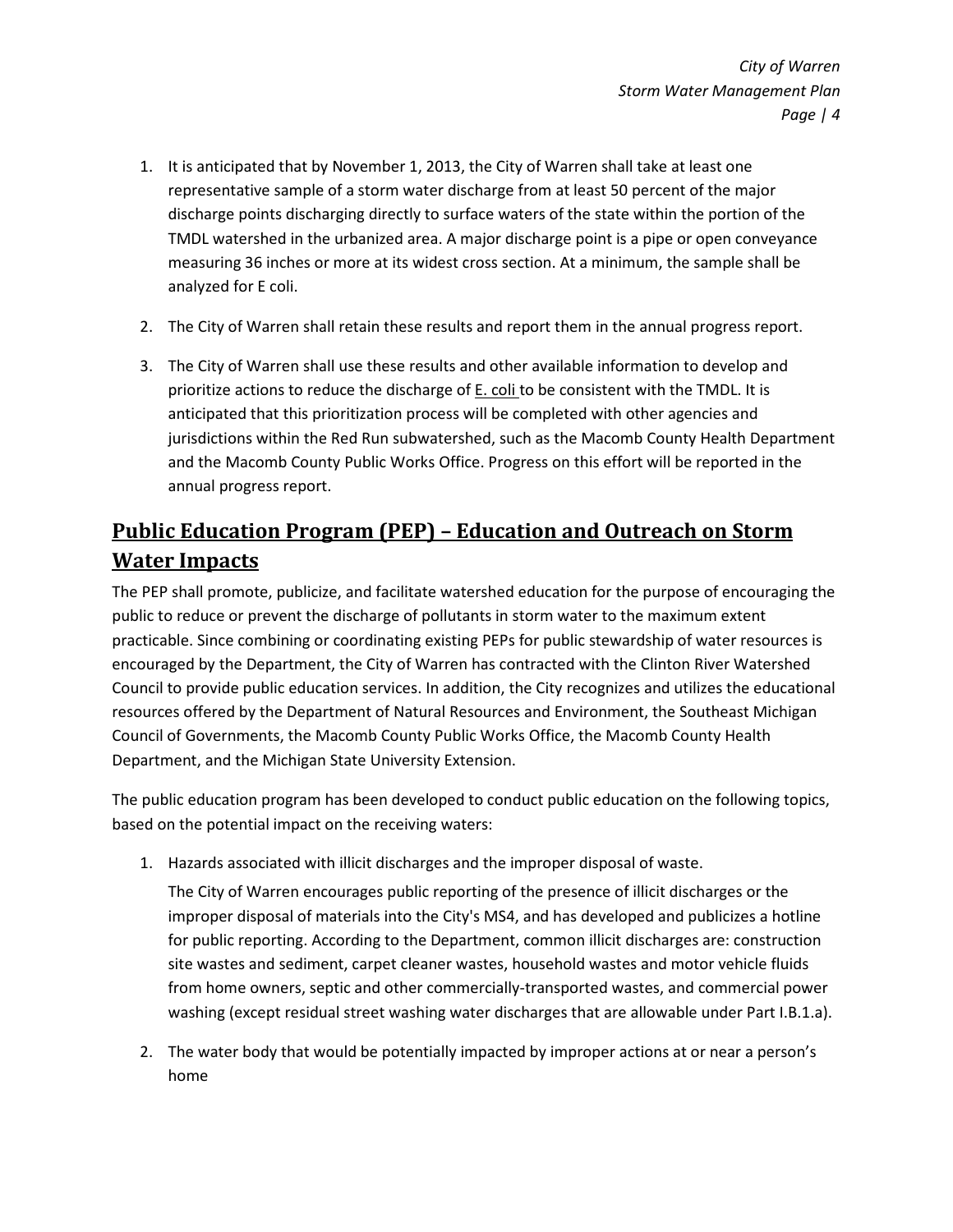- 3. The availability, location, and requirements of facilities for the collection and/or disposal of household hazardous wastes, travel trailer sanitary wastes, chemicals, grass clippings, leaf litter, animal wastes, and motor vehicle fluids
- 4. The acceptable application and disposal of pesticides, herbicides, and fertilizers, including the use of phosphorus-free fertilizer alternatives, as appropriate
- 5. Preferred car cleaning agents and procedures for noncommercial car washing
- 6. For property owners with a septic system, proper septic system maintenance and how to recognize system failure
- 7. For riparian land owners, management of riparian lands to protect water quality
- 8. Public responsibilities and stewardship in their watershed
- 9. The benefits of using native vegetation instead of non-native vegetation
- 10. Educate commercial, industrial, and institutional entities likely to have significant storm water impacts. At a minimum, commercial food services, primarily restaurants, shall be educated to prevent grease and litter discharges to MS4s

For all applicable topics, the PEP identifies the: Target audience(s), Key message(s), Delivery mechanism(s), Timetable, and Responsible party (or parties). In addition, methods for determining the effectiveness of the implemented PEP are identified. The current watershed-wide PEP is attached as Appendix 1.

Since the PEP is a collaborative effort between multiple public agencies and non-governmental organizations, revisions to the PEP may be made throughout the permit cycle. Revisions will be included in all annual reports required under Part 1.C.1.e.

# Public Involvement and Participation

Public input is encouraged in all aspects of the SWMP. The following minimum actions shall be taken to encourage public input:

- a. The City of Warren shall follow local public notice requirements, as appropriate, when notifying the public that a SWMP is or will be implemented. Copies of the SWMP plan shall be available for public review, and the public shall be notified of when and where it is available.
- b. The City of Warren participates in the Red Run Subwatershed advisory group meetings for the purpose of encouraging public involvement in all aspects of the SWMP.
- c. The City of Warren cooperates with the Clinton River Watershed Council (CRWC), who is an integral part of the SWMP. The City keeps the CRWC informed of activities under the SWMP;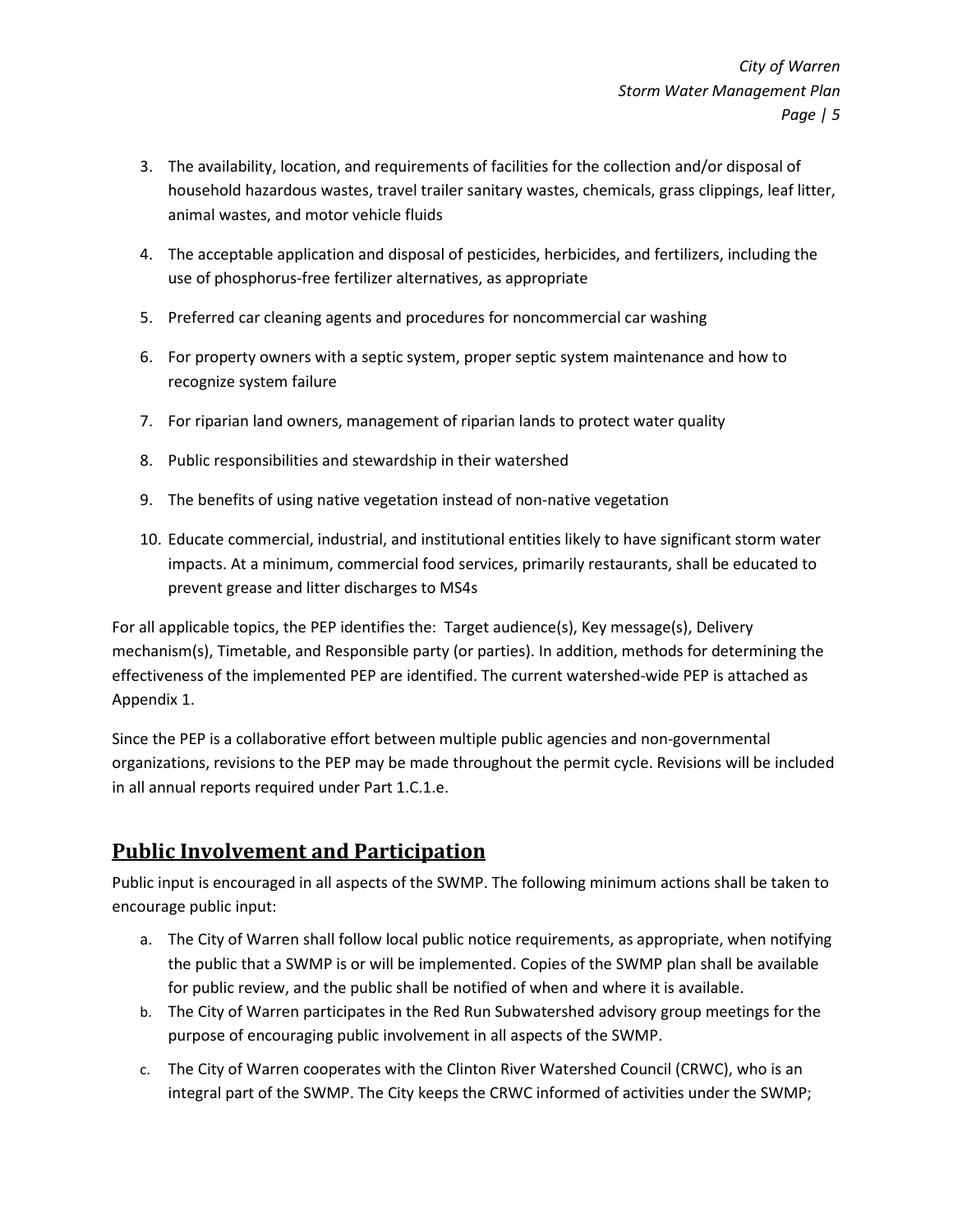provides them copies of the SWMP plan and welcomes input from the CRWC on the plan. The City also assists the CRWC in seeking volunteer assistance, including water quality monitoring support, and utilizes the CRWC to help meet permit requirements. The City of Warren fully supports the CRWC with their ongoing programs for water resource protection and enhancement.

# Illicit Discharge Elimination Program (IDEP)

The City of Warren has developed, implemented, and enforces a program to detect and eliminate illicit connections and discharges to MS4s. The IDEP includes the following:

- a. An ordinance and program to effectively prohibit illicit discharges into the MS4 owned or operated by the City of Warren that implements appropriate enforcement actions. The ordinance and program is intended to achieve the following objectives:
	- (1) Regulate the contribution of pollutants to the MS4 owned or operated by the City of Warren.
	- (2) Prohibit illicit discharges, including the direct dumping or disposal of materials into the MS4 owned or operated by the City of Warren.
	- (3) Establish the authority to investigate, inspect, and monitor suspected illicit discharges into the MS4 owned or operated by the City of Warren.
	- (4) Require and enforce elimination of illicit discharges and connections into the MS4 owned or operated by the City of Warren.

Copies of the applicable City ordinances are available at the Clerk's Office and at the Engineering Department.

b. A program to find and eliminate illicit connections and discharges to the MS4 from commercial, industrial, private educational, public, and residential sources. The program to find and eliminate illicit discharges and connections includes the following:

1) A storm sewer system map, showing the location of all discharge points the City of Warren owns or operates, and the names and location of all the surface waters of the state that receive discharges from the City's MS4. A separate storm sewer system includes: roads, catch basins, curbs, gutters, parking lots, ditches, conduits, pumping devices, and man-made channels. The storm sewer system map is maintained by the City Engineering department and can be made available to the Department upon request. System information is updated as discharge points are identified or added.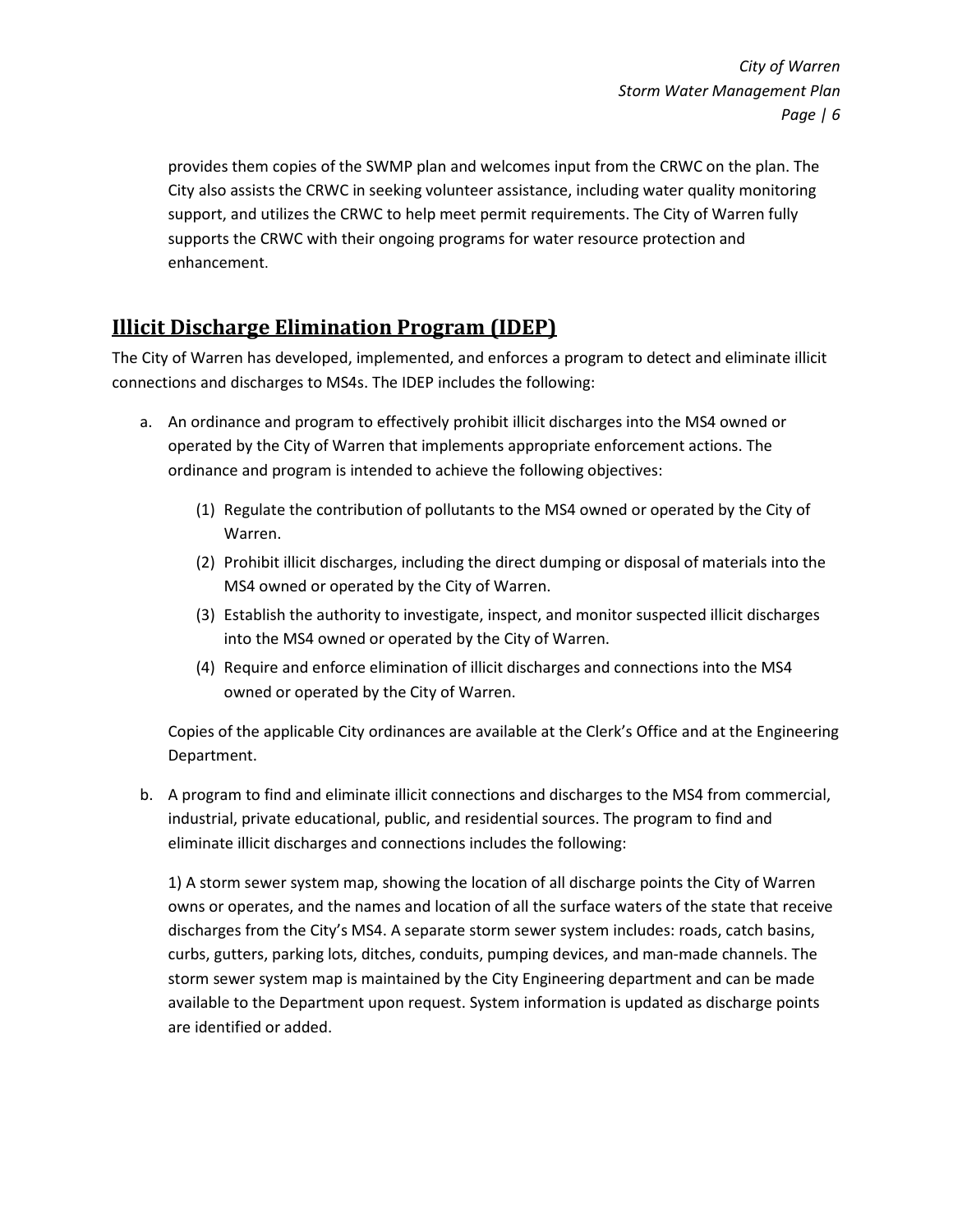2) Identification of areas prioritized by the City of Warren for dry-weather screening or other investigation methods for the purpose of maximizing the detection and elimination of illicit discharges.

3) A plan and procedures to perform dry-weather screening of each MS4 discharge point on a routine basis.

The City expects to complete its dry weather screening of all City-controlled storm water discharge points by the end of 2013. Follow up dry weather screening of all estimate 820 discharge points will commence again in 2014 and be completed by the end of 2018.

At a minimum, dry-weather screening shall include recorded observations of MS4 discharge point flows and receiving water characteristics, including: water clarity, color, and odor; the presence of suds, oil sheens, sewage, floatable materials, bacterial sheens, algae, and slimes; staining of the banks and unusual vegetative growth. MS4 discharge structures shall be observed for unusual vegetative growth, staining, undocumented connections, and integrity of the structure.

If flow is observed from the MS4 discharge point, then the City of Warren shall do one of the following:

- Where an illicit discharge and its source are obvious, it shall be eliminated, and additional analysis or sampling is not required, or
- Conduct a field assessment of the dry-weather flow to analyze for the presence of ecoli.

4) If an illicit discharge is detected, but the source has not been identified, the source shall be confirmed by one or more of the following methods: indicator parameter testing, which may include chemical and bacterial sampling; dye testing; video testing; smoke testing; documented visual observation or physical indicators; homeowner surveys and surface condition inspections for on-site sewage disposal systems; and drainage area investigations. The discharge of tracer dyes shall be authorized in accordance with Part I.A.2.a. of this permit.

### Dry Weather Screening Follow-Up Program

The recommended follow-up program will allow the City to better define where they can concentrate future resources for removing illicit connections.

### Step 1

Conduct Dry Weather Field Screening for the major and minor outfalls and discharge points in the storm sewer system in which flow was observed and sampled for detectable parameters. Dry weather sampling protocol will be used to re-inspect and monitor the outfalls and discharge points where both flow and a sample parameter were found. These "suspect" outfalls and discharge points will be sampled two more times during the term of the City's Storm Water permit. This re-sampling program will allow the City to determine if the observed parameter is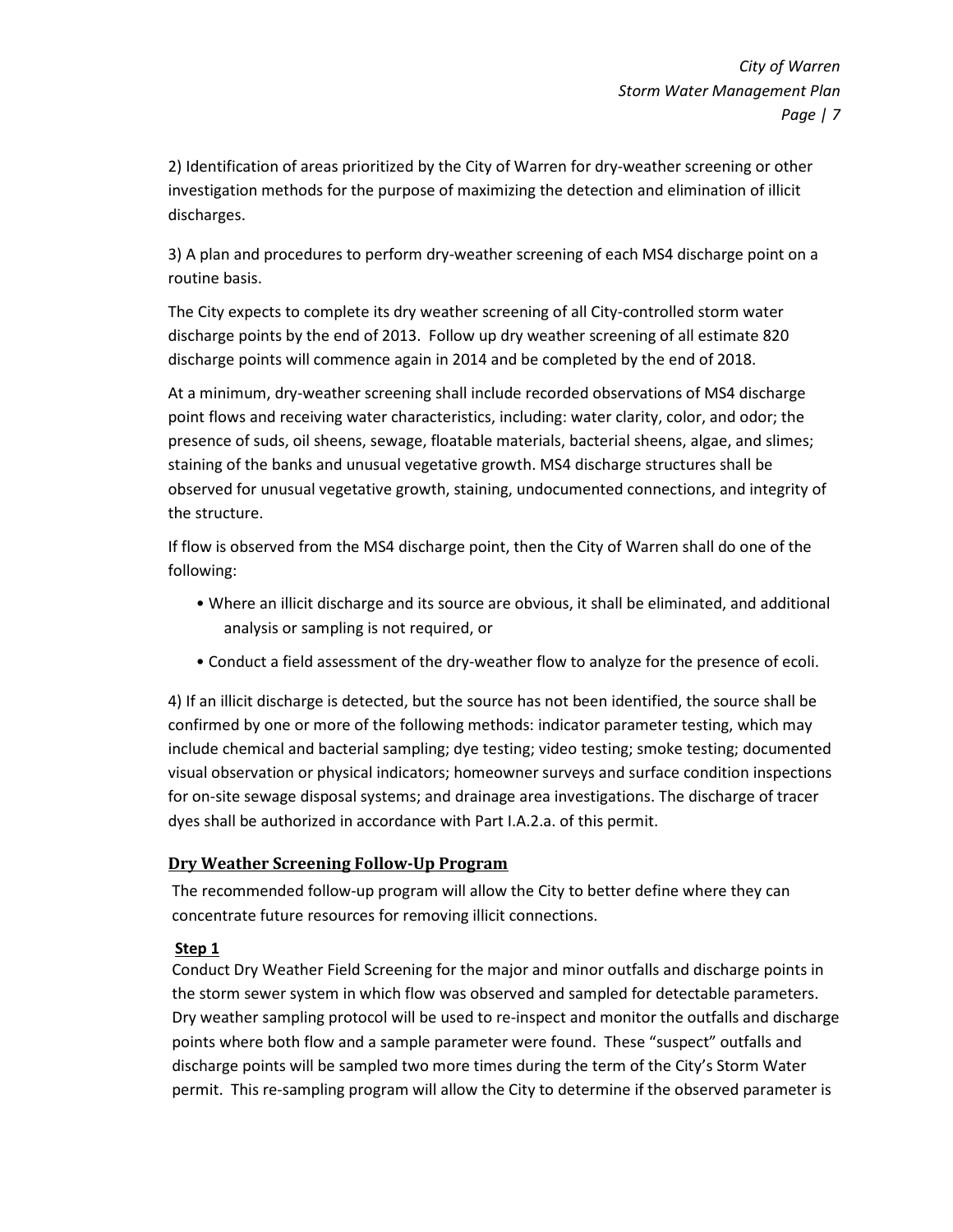a chronic problem for the outfall or was only a conditional observation associated with the time of the sampling program.

The information to be collected for each outfall is: the site ID; the date and time of the inspection; qualitative data consisting of odor, oil sheen, and other observations; quantitative data consisting of ecoli samples and other chemical parameters as necessary; estimated flow rate; date of last storm; and the amount of rainfall in the last storm.

The source identification process at each location, which exhibits dry weather flow, consists of utilizing ecoli analysis as the primary indicator of an illicit connection. If ecoli levels are low, but City personnel still suspect that an illicit connection exists, then ammonia or detergents are used as secondary indicators.

Identified outfalls are visited and if dry-weather flow exists, samples of that flow are collected. Those samples are then usually analyzed for ecoli. The samples are then ranked based on the following categories:

- 1. E-Coli greater than 10,000 cfu/100 ml
- 2. E-Coli greater than 5,000 cfu/100 ml, but less than 10,000 cfu/100 ml
- 3. E-Coli greater than 1,000 cfu/100 ml, but less than 5,000 cfu/100 ml
- 4. High ammonia and detergent levels

Further drainage system and sub-system investigation proceeds upstream based on the rankings of the pollutants found in the samples. Those falling into category one are investigated first, those falling into category two are investigated next, etc. The same criteria are also used when tracing the pollutants upstream into the drainage sub-districts to determine which branch of the drainage system to investigate first (steps 2 and 3 below).

Once the pollutant of concern is traced to an area between two access points (usually manholes) to the storm sewer, source identification proceeds as in Step 4 below.

### Step 2

Review of Previous Records. Once a problem outfall is identified, available records for both the storm and sanitary sewer system network in the outfall service area are collected. Information on past reported pollution problems and special studies will be reviewed to identify potential areas that might be the source of pollution in the outfall. This would include past complaints, smoke-testing studies, in-pipe video camera inspections, or past actions to disconnect an illicit connection. This review will include existing land use information, and industrial or commercial uses which may be a part of the City's pretreatment program in the outfall service area will be located. The review is intended to isolate higher probability sub-drainage areas where a pollution source exists.

Step 3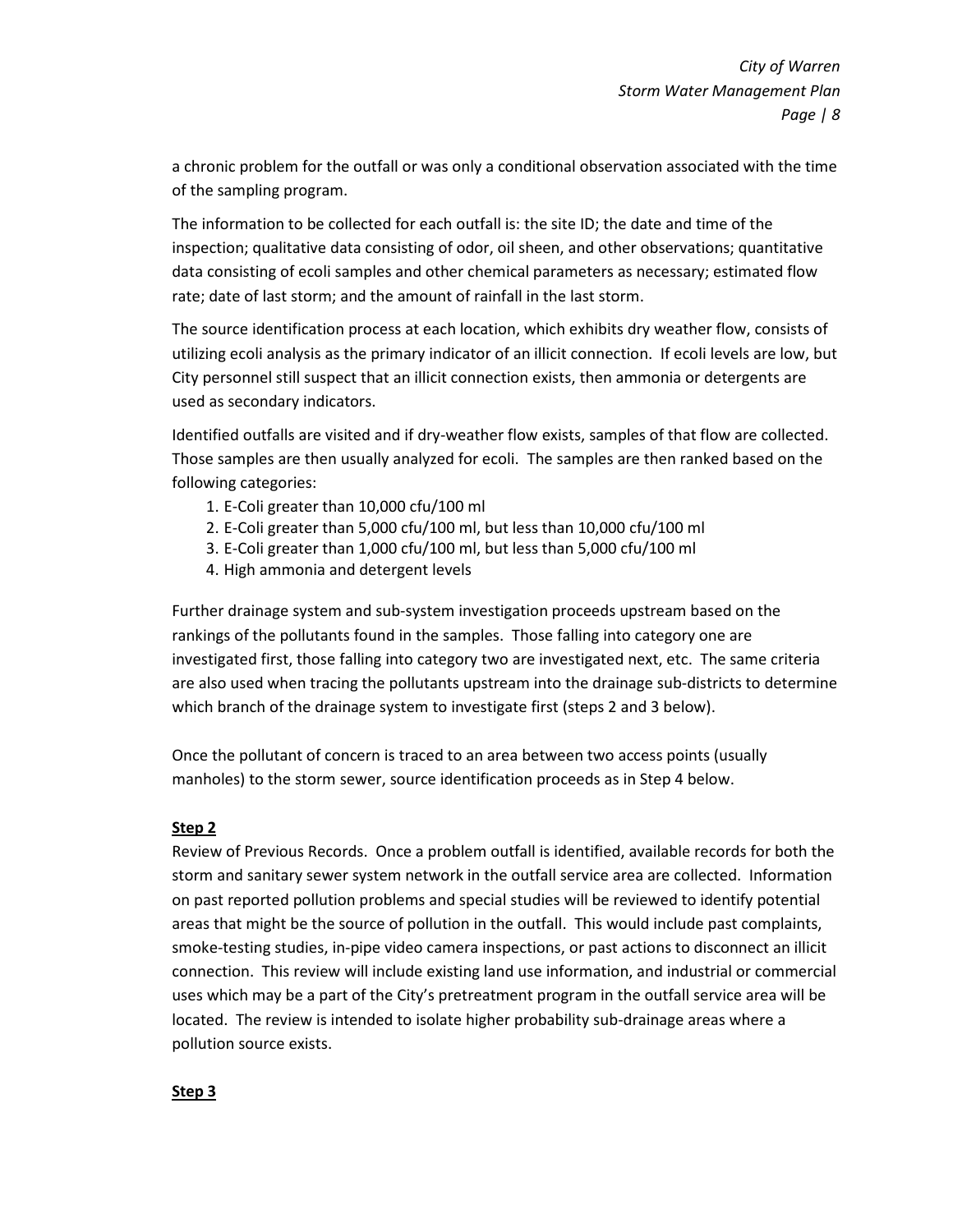Manhole-to-manhole upstream inspections. Next, a manhole-to-manhole inspection is conducted on the high-probability sub-drainage areas by the City's illicit connection identification team. A search, test, and locate technique will be required. The investigation may operate in a sub-drainage area or for the entire outfall depending on the size of the area and probability of pollutants originating in sub-drainage areas.

The strategy for each problem outfall drainage area may be different. For example, the first manhole to inspect could be the location of the highest probability sub-drainage area. Presence of dry weather flow would be the key element of the techniques. Sampling that occurred at manholes in Step 1 could be useful for selecting a sub-drainage area. If flow exists, a sample will need to be taken to determine if the flow is polluted with the suspect parameter(s) identified at the main storm water outfall. If a pollution problem is not confirmed, it is likely that a manhole in a different location would be inspected for flow and a sample drawn from that location. Once a pollution problem in a sub-drainage area is found, additional testing and inspections may simply move to the next upstream manhole until the problem is located between two manholes.

#### Step 4

Suspected Source Testing: Once the manhole inspection and testing program has narrowed the outfall area to a single manhole, source testing will be necessary. The City of Warren's Department of Public Services has previously exercised "right-of-entry" authority to correct improper connections. Suspected source testing may be conducted by using smoke testing, fluorometric dye testing, or pipe line video camera inspection techniques that are commonly employed for testing sewer integrity.

The City has defined a policy for correcting illicit connections. There may be differences according to whether the land use with the violation is a commercial, industrial or residential use. When a Notice of Violation (NOV) is issued, a set period of time to correct the violations is included in the NOV. Failure to comply with the NOV may result in court action to correct the problem.

Facilities that are found to not have a direct illicit connection to the storm sewer system but which are causing pollution in the storm sewer system through storm runoff will be cited to correct the problem. If the facility is an industrial use, the City will verify that the facility has filed for an industrial NPDES storm water permit. If filing has occurred for an industrial use, but a storm water pollution problem exists, the Michigan Department of Natural Resources and Environment will be notified of the violation and requested to take action against the industrial permit holder.

5) Procedures for eliminating illicit discharges and pursuing enforcement action, including responding to spills and emergency situations. The procedure shall specify measures for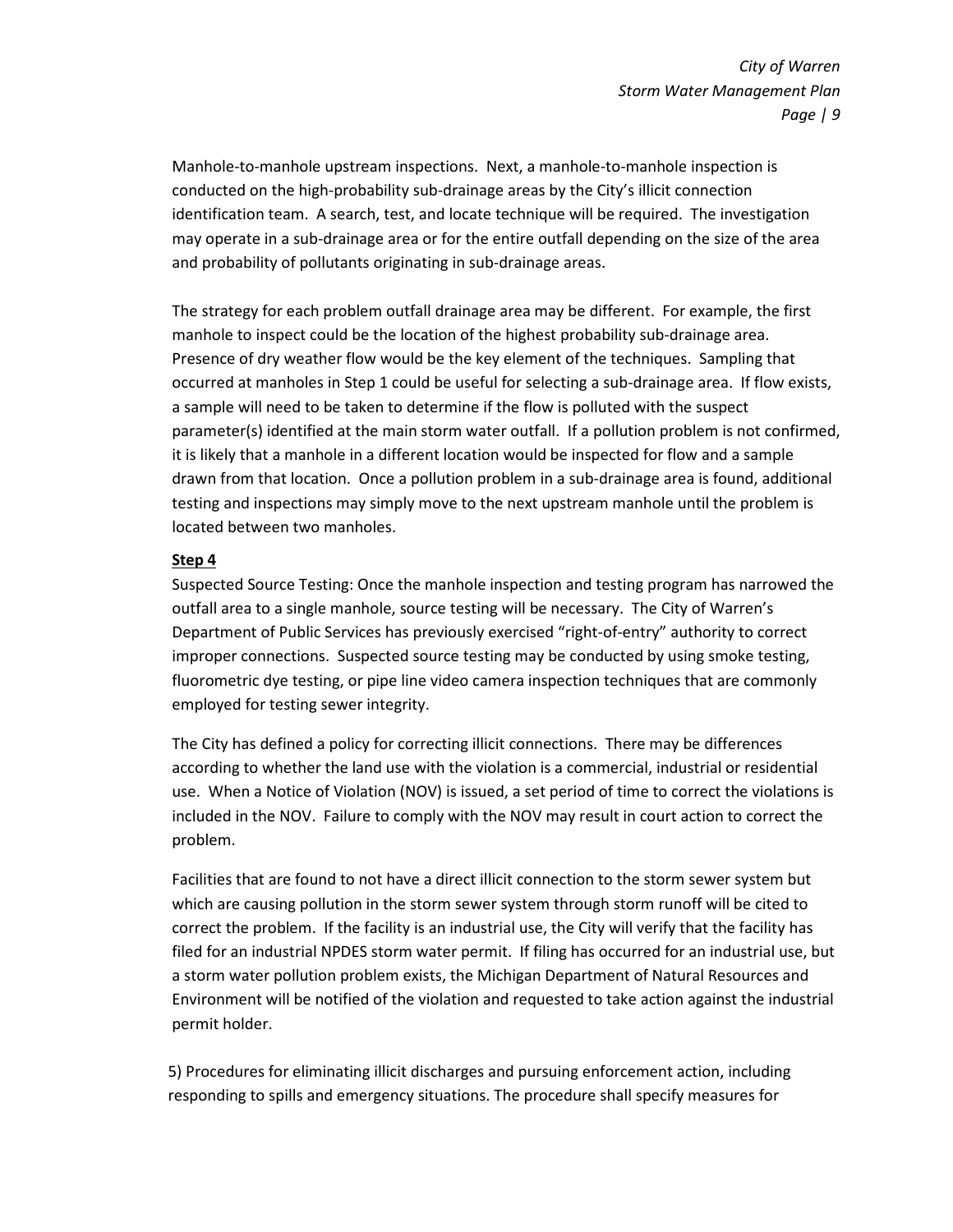expeditious response to, and elimination of, each identified illicit discharge, spill, and emergency situation. The City of Warren has developed a system to track the elimination status of illicit discharges and enforcement actions. The system also tracks confirmation that illicit connections are removed or the discharge permanently ceased. Records associated with this activity available to the Department upon request.

### Notification Procedures

Upon confirmation and identification of the responsible party for an illicit connection or discharge to the City's MS4, the City will follow the following protocol for notification of all affected parties:

- 1. A notice of violation (NOV) will be prepared and sent via registered mail to the property owner from whom the illicit connection has been confirmed. The NOV will contain a cease and desist order, or a timetable for removal of the illicit connection, based on the applicable City Ordinance, or State Law.
- 2. Since all storm sewers in Warren ultimately discharge to a County Drain, the Macomb County Public Works Office will be sent a copy of every NOV. Should an illicit connection be identified by City crews to be discharging directly to a County Drain, the Public Works Office will be notified by phone the same day, with follow up correspondence describing the connection, location, and type of discharge, sent via regular mail shortly thereafter.
- 3. If an illicit discharge is identified from a malfunctioning septic tank, a NOV will be sent as in #1 above, and a copy of the NOV forwarded to the Macomb County Health Department. If the illicit discharge can be rectified by connection to an available City sanitary sewer, the City of Warren will provide the lead in enforcing the needed correction. If City sewer is not available; the City will defer to the Health Department for enforcement of the needed corrections.
- 4. Should an illicit connection be identified as originating in or from a sewer under the jurisdiction of the Michigan Department of Transportation (MDOT) or the Macomb County Road Commission, the Warren/Sterling Heights MDOT TSC office or the Macomb County Road Commission will be notified as in #2 above.
- 5. If the defect causing the illicit discharge is determined to be in City right-of-way, and if the defect is due to deteriorated City utilities or a situation for which direct responsibility cannot be assigned to a particular party, the City of Warren Water Division will be notified of the situation, and will perform the needed correction.
- c. Program to train staff, especially those involved in illicit discharge-related activities and those who have field jobs with the potential for witnessing illicit discharges and connections. At a minimum, the training shall include the following: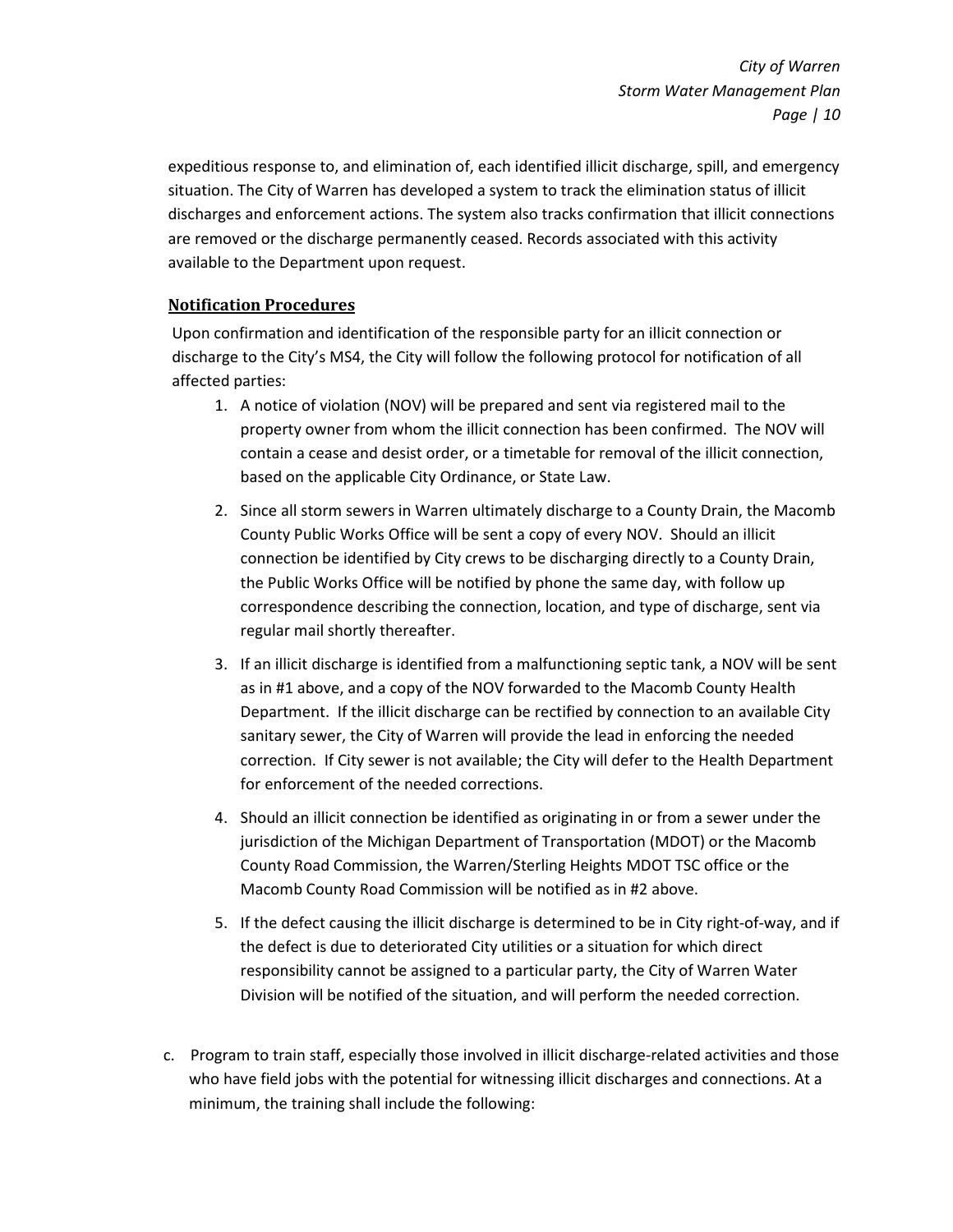- The definition of illicit discharges, illicit connections, and sanitary seepage
- Techniques for locating illicit discharges, including field screening, source identification, and recognizing illicit discharges and connections
- Methods for eliminating illicit discharges and the proper enforcement response
- Proper procedures for responding to spills and emergency situations
- A training schedule and a requirement for the initial training of appropriate staff, with refresher training every three (3) years

Specific program goals for the IDEP are as follows: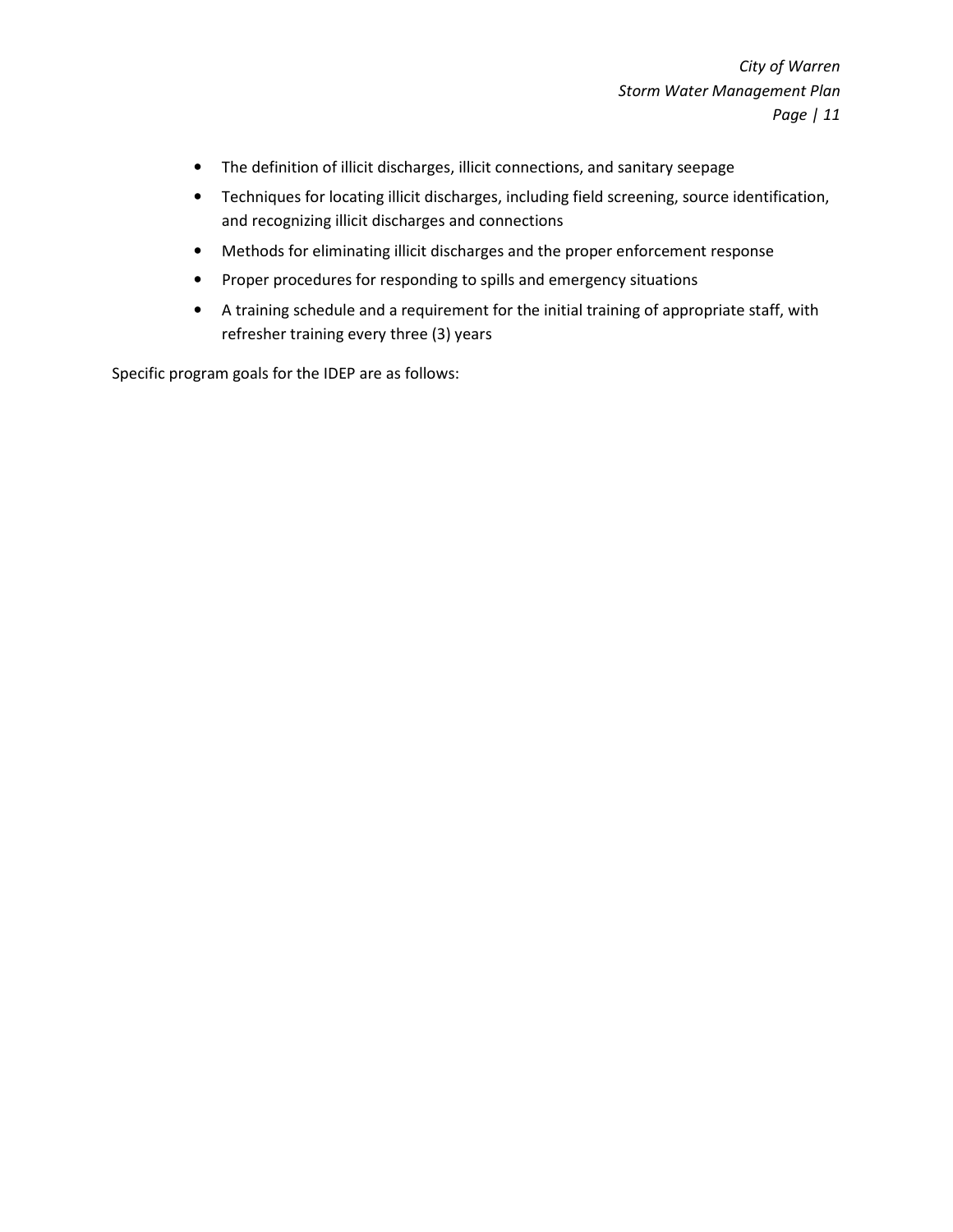### **Illicit Discharge Elimination Plan (IDEP)**

| Goal                  | <b>Actions/Commitments</b>                                                                                                                                                                                                                                                                                                                                                                                                                                                                                                                                                                                                                                                                                                                                                                                                                                                                                                                                                                                                                                                                                                                                                                                                                                                                      | <b>Lead Agency</b> | <b>Schedule</b>                                 | <b>Evaluation Mechanisms</b>                                                                           |
|-----------------------|-------------------------------------------------------------------------------------------------------------------------------------------------------------------------------------------------------------------------------------------------------------------------------------------------------------------------------------------------------------------------------------------------------------------------------------------------------------------------------------------------------------------------------------------------------------------------------------------------------------------------------------------------------------------------------------------------------------------------------------------------------------------------------------------------------------------------------------------------------------------------------------------------------------------------------------------------------------------------------------------------------------------------------------------------------------------------------------------------------------------------------------------------------------------------------------------------------------------------------------------------------------------------------------------------|--------------------|-------------------------------------------------|--------------------------------------------------------------------------------------------------------|
| Field<br>Verification | Reconfirm the number of outfalls within the MS4.<br>In 1995, under the Phase I permit application process, a<br>consultant to the City supposedly inspected all outfalls within<br>the municipal separate storm water drainage system. Since<br>then the City staff have revisited all 268 outfalls as defined in<br>the original permit. The results of those inspections yielded a<br>change in the number of outfalls to be permitted and monitored<br>under the renewed permit. 78 locations were determined not<br>to be outfalls to waters of the State or a County Drain from a<br>City storm sewer, but instead to be locations within the City<br>storm sewer system. Of those 78, 62 locations were released<br>from further monitoring by the MDEQ during permit renewal<br>discussions in 2001. 16 locations were investigated further to<br>determine if they needed to remain in the permit. When the<br>2008 COC was issued, the City revisited the definition of an<br>outfall and concluded that the 177 permit points were not<br>inclusive of all locations that should be permitted. Actions are<br>ongoing to locate and screen the original locations and those<br>that should be added. The City expects the total number of<br>outfalls once complete to be around 820. | Warren             | To be addressed in<br>the 2012 annual<br>report | Summarized<br>annual<br>in.<br>listed<br>report<br>in<br>and<br>appendix<br>supplementing<br>the SWMP. |
|                       | Verify new outfalls associated with new construction.                                                                                                                                                                                                                                                                                                                                                                                                                                                                                                                                                                                                                                                                                                                                                                                                                                                                                                                                                                                                                                                                                                                                                                                                                                           | Warren             | Ongoing throughout<br>permit period             | Summarized<br>in.<br>annual<br>report.                                                                 |
| Map Updates           | Warren will annually update the outfall map with newly<br>constructed or newly identified point sources.                                                                                                                                                                                                                                                                                                                                                                                                                                                                                                                                                                                                                                                                                                                                                                                                                                                                                                                                                                                                                                                                                                                                                                                        | Warren             | <b>Annual Report</b>                            | Incorporate the results of<br>investigations outlined<br>throughout the IDEP                           |

**City of Warren** February 2012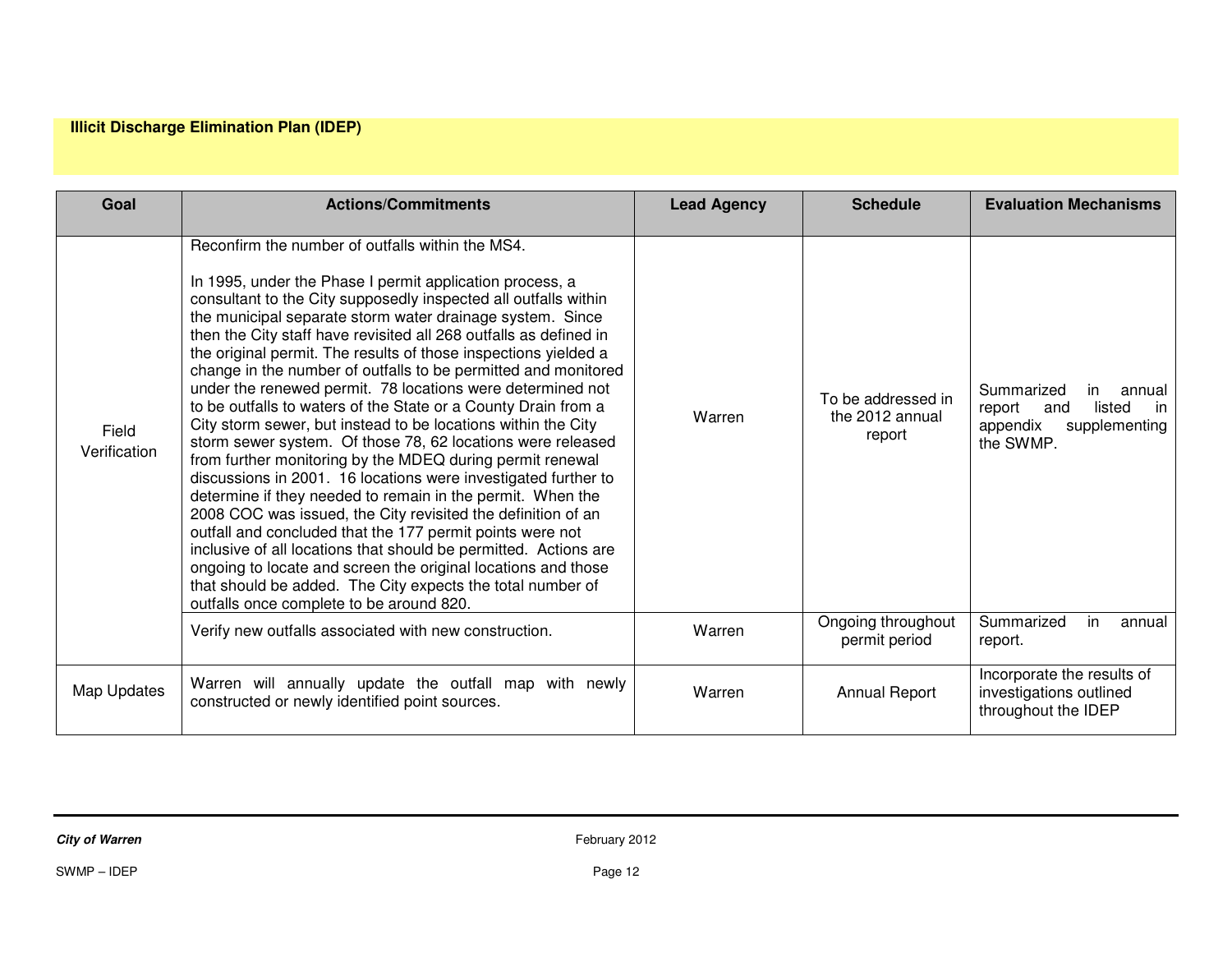| Goal                                       | <b>Actions/Commitments</b>                                                                                                                                                                                                                                                                                                                                                                                                                                                                                            | <b>Lead Agency</b> | <b>Schedule</b>                                                                                                                      | <b>Evaluation Mechanisms</b>                                 |
|--------------------------------------------|-----------------------------------------------------------------------------------------------------------------------------------------------------------------------------------------------------------------------------------------------------------------------------------------------------------------------------------------------------------------------------------------------------------------------------------------------------------------------------------------------------------------------|--------------------|--------------------------------------------------------------------------------------------------------------------------------------|--------------------------------------------------------------|
| Dry Weather<br>Screening<br>(Prioritizing) | During dry weather, the City will re-inspect and monitor the<br>outfalls and discharge points where both flow and a sample<br>parameter was found when the Part 1 sampling program was<br>conducted. The following data is collected: the site ID; the date<br>and time of the inspection; qualitative data consisting of odor,<br>oil sheen, and other observations; quantitative data consisting<br>of eColi testing, and estimated flow rate; date of last storm; and<br>the amount of rainfall in the last storm. | Warren             | Completion of all 820<br>outfalls expected by<br>end of 2013. Second<br>review of all outfalls<br>to be completed by<br>end of 2018. | # of outfalls that have a<br>chronic problem                 |
|                                            | If screening indicates a suspect illicit discharge/connection, a<br>sample will be collected for analyzed for E. coli. Elevated<br>results will require additional investigation. Further drainage<br>system and sub-system investigation proceeds up stream<br>based on the rankings of the pollutants found in the samples.<br>Those falling into category one are investigated first, those<br>falling into category two are investigated next, etc.                                                               | Warren             | Ongoing throughout<br>permit period                                                                                                  | Summary of samples taken<br>and results in annual<br>report. |
|                                            | The City will review previous records including:<br>past<br>complaints, smoke-testing studies, in-pipe video camera<br>inspections, or past actions to disconnect an illicit connection,<br>existing land use information, and industrial or commercial<br>uses which may be a part of the City's pretreatment program in<br>the outfall service area. This will aid in determining the<br>probable drainage area where the illicit connection is located.                                                            | Warren             | <b>Current Practice</b>                                                                                                              | Include results in annual<br>report.                         |
|                                            | The City will perform manhole to manhole upstream<br>inspections (and sample as needed) on the high-probability<br>sub-drainage areas to determine the location of the illicit<br>connection.                                                                                                                                                                                                                                                                                                                         | Warren             | <b>Current Practice</b>                                                                                                              | Summary of samples taken<br>and results in annual<br>report. |

**City of Warren** February 2012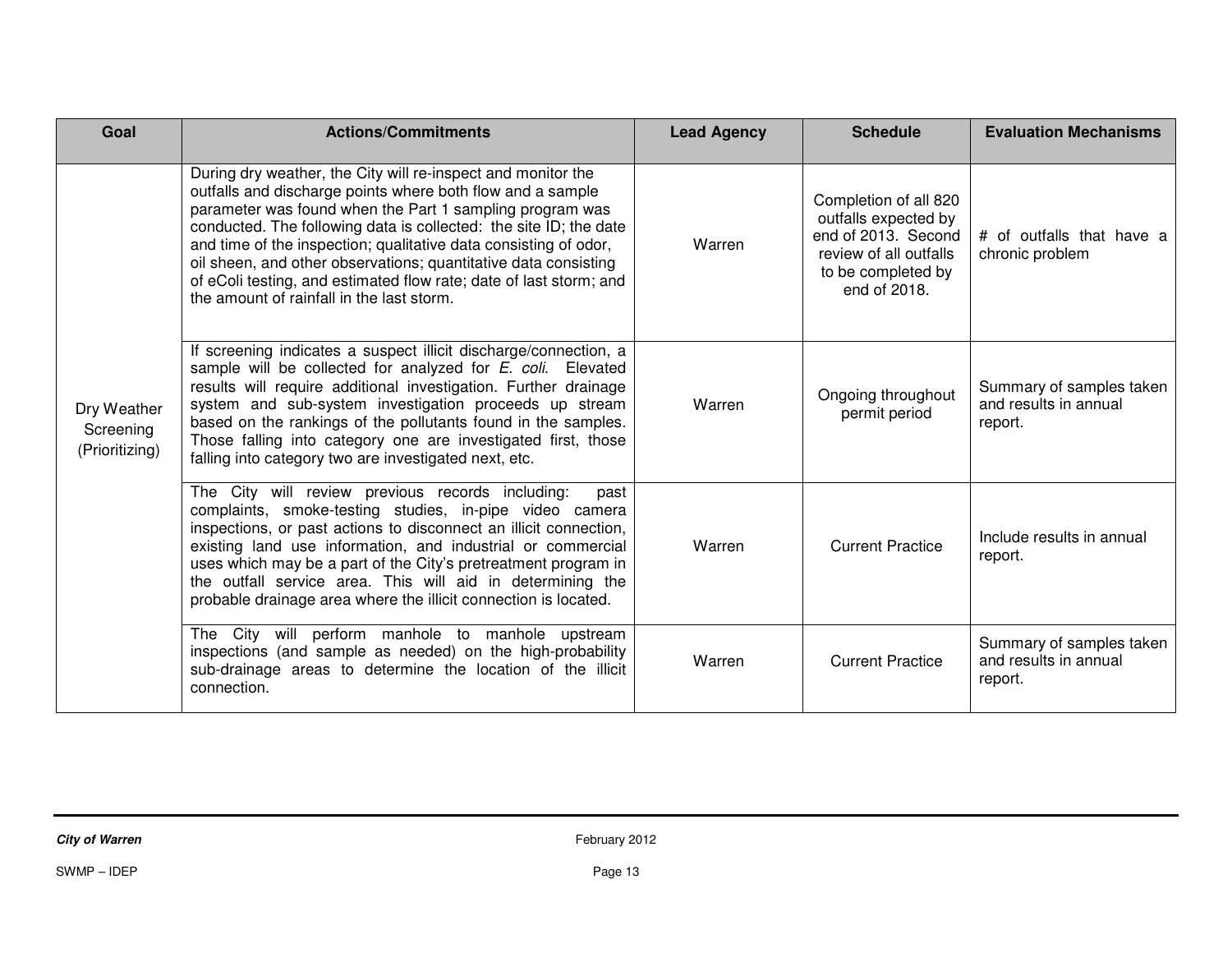| Goal                              | <b>Actions/Commitments</b>                                                                                                                                                                                                                                                                                                                                                                                                                                                                               | <b>Lead Agency</b>     | <b>Schedule</b>         | <b>Evaluation Mechanisms</b>                                                     |
|-----------------------------------|----------------------------------------------------------------------------------------------------------------------------------------------------------------------------------------------------------------------------------------------------------------------------------------------------------------------------------------------------------------------------------------------------------------------------------------------------------------------------------------------------------|------------------------|-------------------------|----------------------------------------------------------------------------------|
|                                   | Once the manhole inspection and testing program has<br>narrowed the outfall area to a single manhole, source testing<br>will be necessary. Sites which test positive will receive a<br>Notice of Violation (NOV) and have a set period of time to<br>correct the violation(s). Facilities that are found to not have a<br>direct illicit connection to the storm sewer system but which are<br>causing pollution in the storm sewer system through storm<br>runoff will be cited to correct the problem. | Warren                 | <b>Current Practice</b> | # of illicit<br>connections<br>verified<br># of NOV's issued                     |
|                                   | A notice of violation (NOV) will be prepared and sent via<br>registered mail to the property owner from whom the illicit<br>connection has been confirmed. The MCPWO will receive<br>a copy of each NOV as all storm sewers in Warren<br>ultimately discharge to a County Drain                                                                                                                                                                                                                          | Warren                 | <b>Current Practice</b> | # of NOV's issued<br>correspondence to<br>be included in<br><b>Annual Report</b> |
| Notification<br><b>Procedures</b> | Should an illicit connection be identified by City crews to be<br>2.)<br>discharging directly to a County Drain, the Public Works<br>Office will be notified by phone the same day, with follow<br>up correspondence describing the connection, location,<br>and type of discharge, sent via regular mail shortly<br>thereafter.                                                                                                                                                                         | Warren<br><b>MCPWO</b> | <b>Current Practice</b> | # of NOV's issued<br>correspondence to<br>be included in<br>Annual Report        |

 $SWMP - IDEP$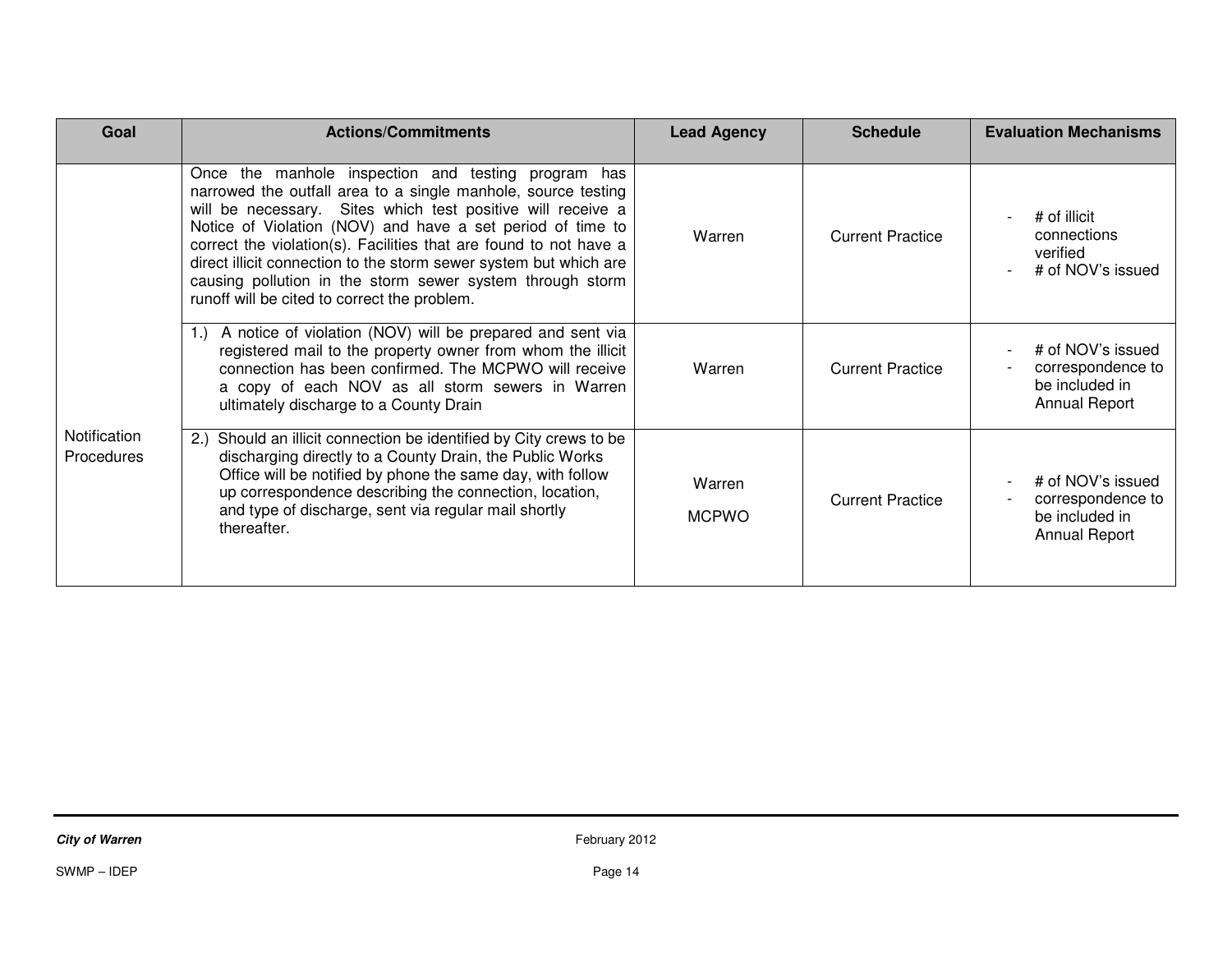| Goal | <b>Actions/Commitments</b>                                                                                                                                                                                                                                                                                                                                                                                                                                                                                          | <b>Lead Agency</b>                   | <b>Schedule</b>         | <b>Evaluation Mechanisms</b>                                                     |
|------|---------------------------------------------------------------------------------------------------------------------------------------------------------------------------------------------------------------------------------------------------------------------------------------------------------------------------------------------------------------------------------------------------------------------------------------------------------------------------------------------------------------------|--------------------------------------|-------------------------|----------------------------------------------------------------------------------|
|      | If an illicit discharge is identified from a malfunctioning<br>3.<br>septic tank, a NOV will be sent as in #1 above, and a copy<br>of the NOV forwarded to the Macomb County Health<br>Department. If the illicit discharge can be rectified by<br>connection to an available City sanitary sewer, the City of<br>Warren will provide the lead in enforcing the needed<br>correction. If City sewer is not available; the City will defer<br>to the Health Department for enforcement of the needed<br>corrections. | Warren<br><b>MCHD</b>                | <b>Current Practice</b> | # of connections to<br>City sanitary sewer<br># of NOV's sent to<br><b>MCHD</b>  |
|      | Should an illicit connection be identified as originating in or<br>4.<br>from a sewer under the jurisdiction of the Michigan<br>Department of Transportation (MDOT) or the Macomb<br>County Road Commision, the Warren/Sterling Heights<br>MDOT TSC or the Road Commsion office will be notified<br>as in #2 above.                                                                                                                                                                                                 | Warren<br><b>MDOT</b><br><b>MCRC</b> | <b>Current Practice</b> | # of NOV's issued<br>correspondence to<br>be included in<br><b>Annual Report</b> |
|      | 5.) If the defect causing the illicit discharge is determined to be<br>in City right-of-way, and if the defect is due to deteriorated<br>City utilities or a situation for which direct responsibility<br>cannot be assigned to a particular party, the City of Warren<br>Water Division will be notified of the situation, and will<br>perform the needed correction.                                                                                                                                              | Warren                               | <b>Current Practice</b> | # of corrections<br>performed<br>Results to be<br>included in Annual<br>Report   |

Notes:

For IDEP purposes, dry weather is considered to be, at a minimum, 48 hours without precipitation or snow melt to ensure observation of only dry weather flows.

All dye testing will comply with MDEQ requirements.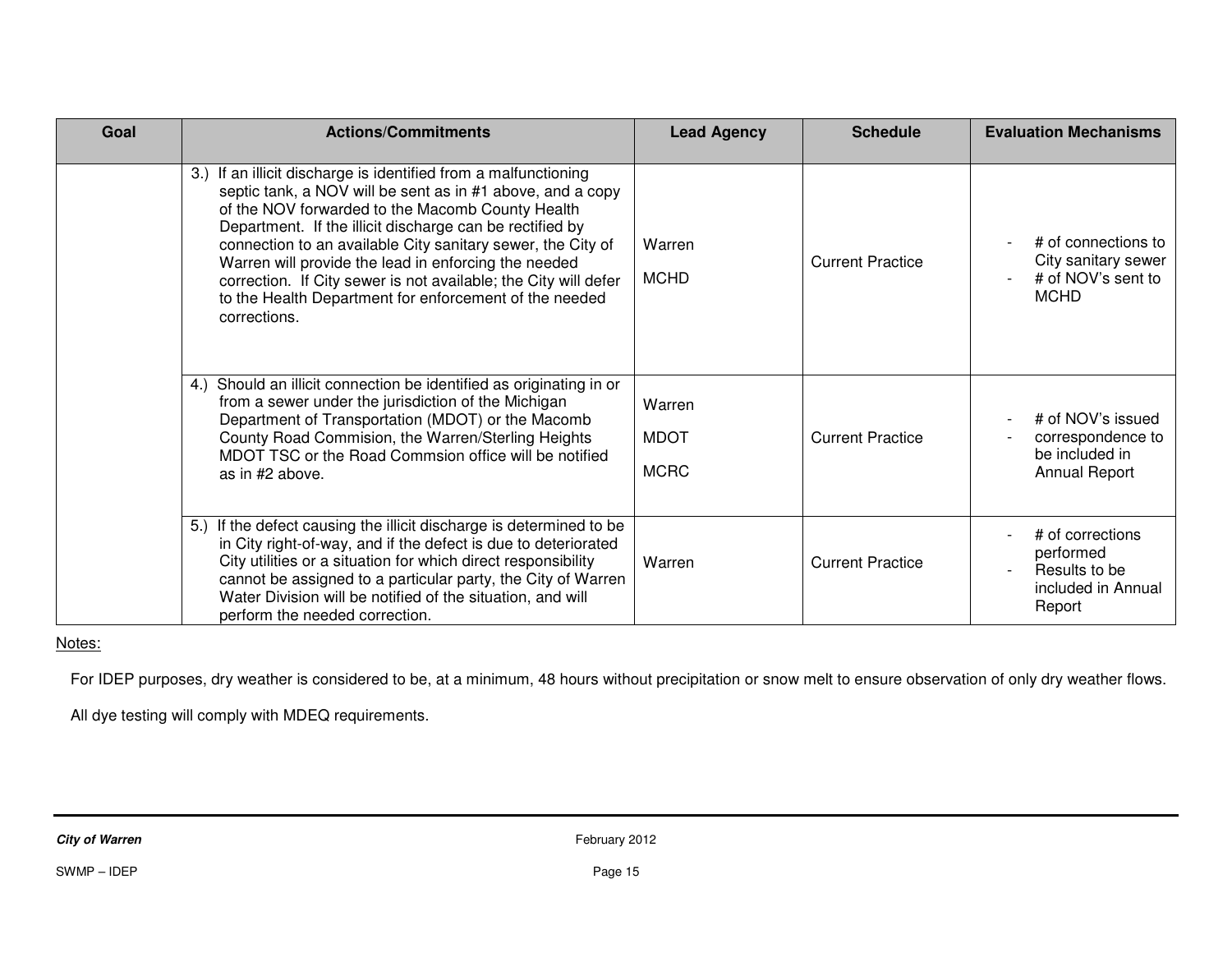# **Illicit Discharge Elimination Plan (IDEP)**

| Goal                                                                                                                                                                                                | <b>Actions/Commitments</b>                                                                                                                                                                                                                                                                                                                                                                                                                                                                  | <b>Lead Agency</b> | <b>Schedule</b> | <b>Evaluation Mechanisms</b>                                                                                                                                                                                                                                                                            |
|-----------------------------------------------------------------------------------------------------------------------------------------------------------------------------------------------------|---------------------------------------------------------------------------------------------------------------------------------------------------------------------------------------------------------------------------------------------------------------------------------------------------------------------------------------------------------------------------------------------------------------------------------------------------------------------------------------------|--------------------|-----------------|---------------------------------------------------------------------------------------------------------------------------------------------------------------------------------------------------------------------------------------------------------------------------------------------------------|
| <b>Active Illicit</b><br>Connections-<br>A direct<br>connection to<br>the storm sewer<br>system that is<br>continuously or<br>frequently<br>conveying an<br>illicit discharge.                      | 1.) Volume of illicit discharge.<br>2.) Relative concentration or "strength" of illicit discharge.<br>3.) Known water quality concerns in the receiving waters as<br>reported by the MCHD. Further prioritized (if necessary) by<br>the following additional criteria: a.) Pollution level of receiving<br>County Drain; b.) Beneficial uses of receiving water at<br>termination of County Drain; c.) Impaired or threatened water<br>bodies; d.) Threatened or endangered fauna or flora. | Warren             | As identified   | eliminated<br>All<br>illicit<br>discharges/connections will<br>documented<br>he l<br>the<br>- in<br>annual report. Additionally,<br>prioritization<br>and/or<br>the<br>elimination schedule<br>for<br>illicit<br>existing<br>any<br>discharges/connections will<br>be provided in the annual<br>report. |
| II. Active Illicit<br>Seepage - An<br>illicit discharge<br>that is not the<br>result of an illicit<br>connection and<br>does not<br>represent a<br>sustained,<br>concentrated<br>illicit discharge. | 1.) Volume of illicit discharge.<br>2.) Relative concentration or "strength" of illicit discharge.<br>3.) Known water quality concerns in the receiving waters as<br>reported by the MCHD. Further prioritized (if necessary) by<br>the following additional criteria: a.) Pollution level of receiving<br>County Drain; b.) Beneficial uses of receiving water at<br>termination of County Drain; c.) Impaired or threatened water<br>bodies; d.) Threatened or endangered fauna or flora. | Warren             | As identified   | eliminated<br>All<br>illicit<br>will<br>be<br>seepage<br>documented in the annual<br>Additionally, the<br>report.<br>and/or<br>prioritization<br>elimination schedule for<br>any existing illicit seepage<br>will be provided in the<br>annual report.                                                  |

**City of Warren** February 2012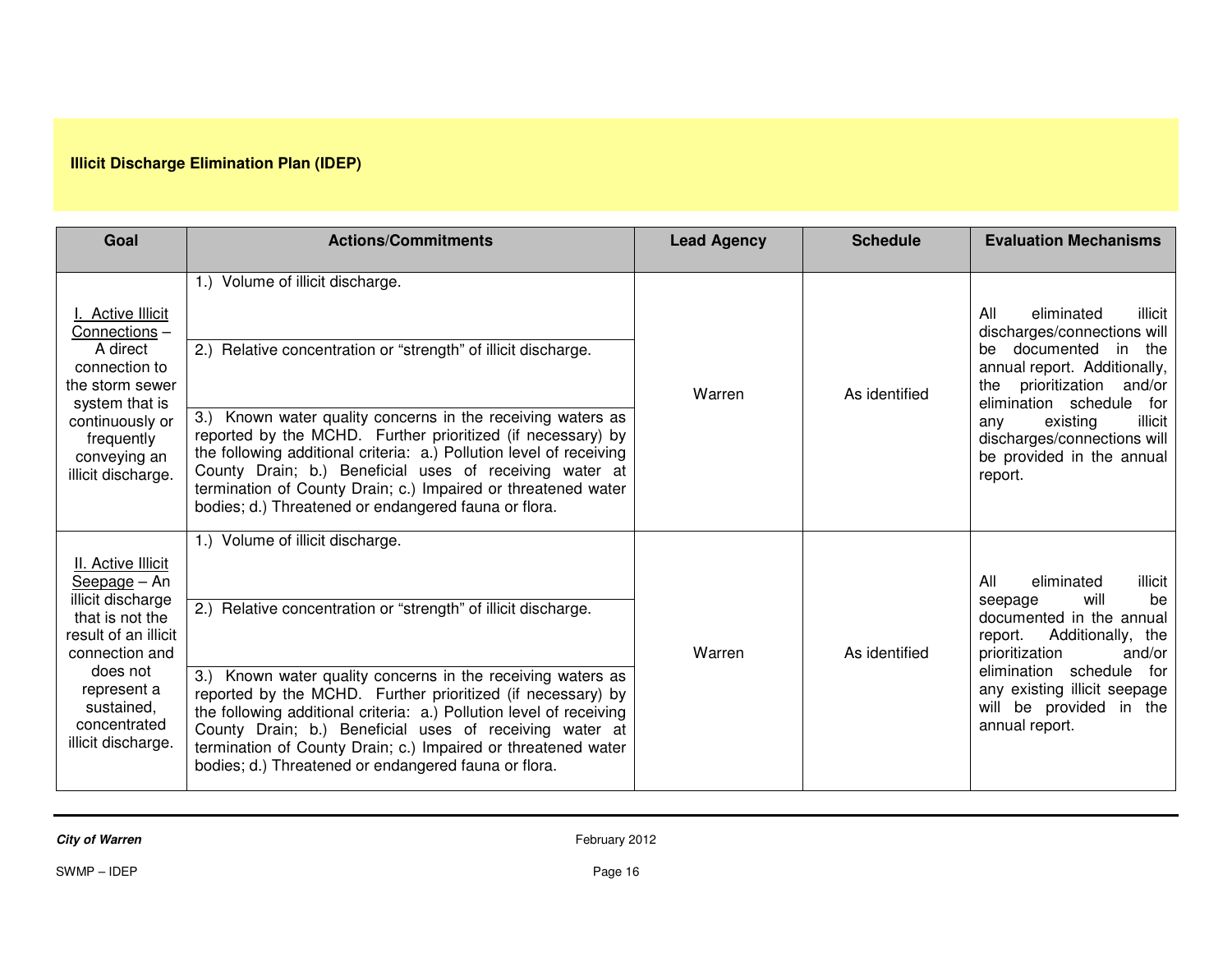| Goal                                    | <b>Actions/Commitments</b>                                                                                                                                                                                                                                                                                                                                                           | <b>Lead Agency</b>              | <b>Schedule</b>                                                                                                       | <b>Evaluation Mechanisms</b>                                                                                                |
|-----------------------------------------|--------------------------------------------------------------------------------------------------------------------------------------------------------------------------------------------------------------------------------------------------------------------------------------------------------------------------------------------------------------------------------------|---------------------------------|-----------------------------------------------------------------------------------------------------------------------|-----------------------------------------------------------------------------------------------------------------------------|
| Responsibility                          | Warren will work with the property owner to correct<br>the discharge. Warren will verify if the illicit discharge<br>was caused by past city action or inaction and repair<br>as needed in City right of way. On-site illicit<br>connections that are determined to have occurred due<br>to private action or inaction will be repaired by the<br>Property owner on site.            | Warren<br><b>Property Owner</b> | As-located, and as<br>city resources allow.<br><b>Private Property</b><br>repairs -90 day<br>ROW repairs -180<br>days | Report corrective actions<br>completed in annual report.                                                                    |
| Verification                            | Upon completion of corrective actions, Warren will<br>conduct a follow up dye test to confirm correction.                                                                                                                                                                                                                                                                            | Warren                          | As identified                                                                                                         | Report verification in<br>annual report.                                                                                    |
|                                         | Maintenance and inspection of existing sanitary<br>This includes the following activities, as<br>sewers.<br>necessary: jet cleaning, manhole inspections, closed<br>circuit television (CCTV) inspections.                                                                                                                                                                           | Warren                          | As personnel and<br>funding allow                                                                                     | Report maintenance<br>activities in annual report.<br>(Ex. miles cleaned or<br>inspected, # of manholes<br>inspected, etc.) |
| <b>Sanitary Sewer</b><br>Maintenance    | Routine maintenance and inspection of existing<br>sanitary sewers identified as "problem" areas. This<br>activity will include increased frequency of jet<br>cleaning. "Problem" areas will be determined based<br>on outfall screening, proximity of sanitary sewer to<br>storm sewer, the integrity of sanitary sewer and log of<br>residential sewer complaints (filed by street) | Warren                          | Performed as needed<br>based on indicators<br>of cross-flow between<br>the sanitary and<br>storm sewers               | - # of "problem areas" jet<br>cleaned                                                                                       |
| <b>Sanitary Sewer</b><br>Rehabilitation | Rehabilitation of sanitary sewers. Sanitary sewers<br>will be prioritized based upon routine maintenance<br>and inspection. Rehabilitation efforts may include:<br>grouting, cured-in-place pipe (CIPP) lining and<br>replacement.                                                                                                                                                   | Warren                          | Performed as need<br>identified and funding<br>allows.                                                                | method<br>Document<br>and<br>of<br>location<br>any<br>rehabilitation<br>efforts<br>in<br>annual report.                     |

**City of Warren** February 2012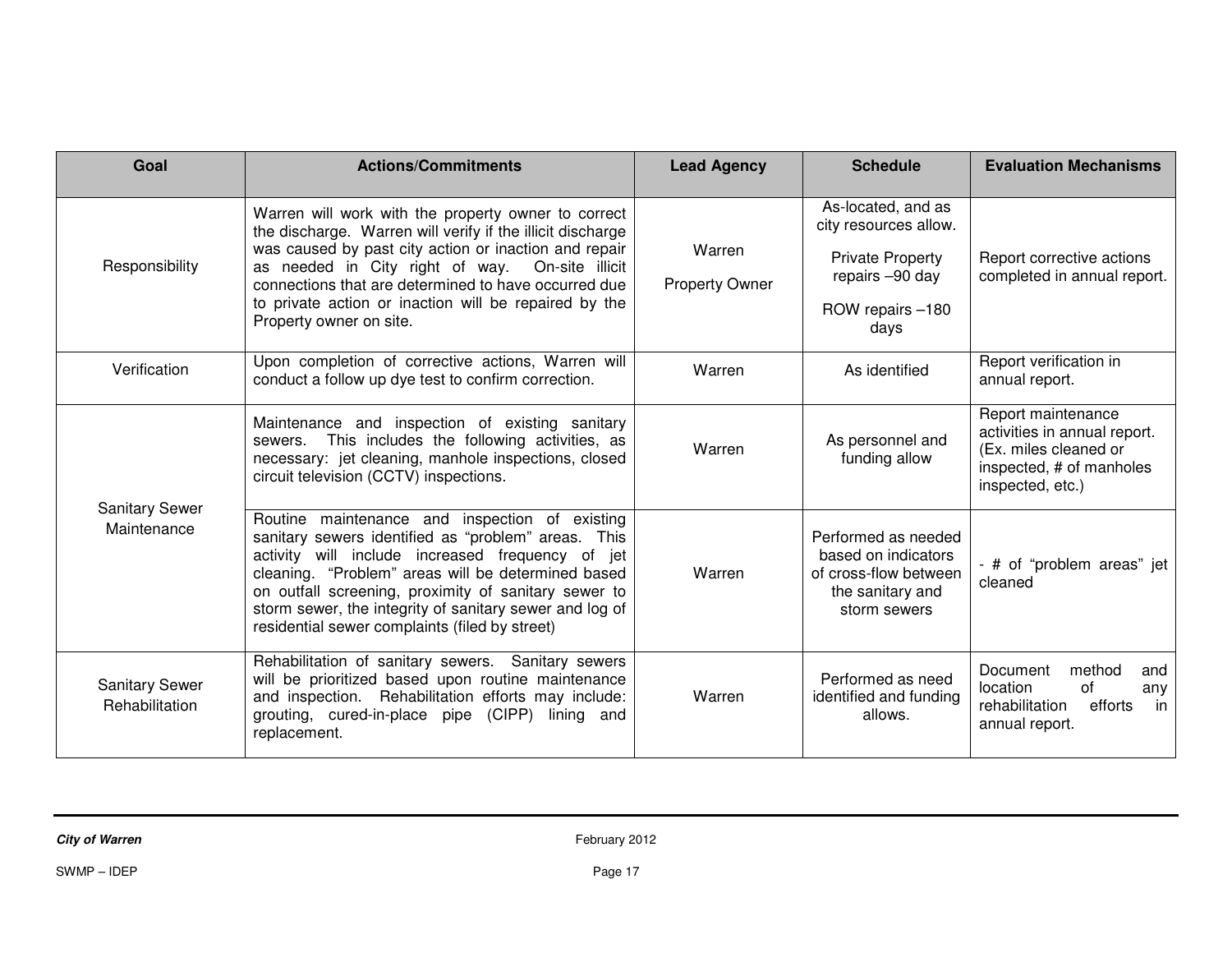| Goal                                                                    | <b>Actions/Commitments</b>                                                                                                                                                                                                   | <b>Lead Agency</b>                                                                   | <b>Schedule</b>                                     | <b>Evaluation Mechanisms</b>                                               |
|-------------------------------------------------------------------------|------------------------------------------------------------------------------------------------------------------------------------------------------------------------------------------------------------------------------|--------------------------------------------------------------------------------------|-----------------------------------------------------|----------------------------------------------------------------------------|
| New Construction of<br><b>Sanitary Sewer</b>                            | New sanitary sewers must pass low-pressure air<br>City personnel, prior to<br>testing witnessed by<br>acceptance by Warren                                                                                                   | Fund & perform<br>testing & inspection $-$<br>Contractor or<br>Developer             | Prior to acceptance<br>of any new sanitary<br>sewer | Document<br>new<br>sewers<br>constructed and accepted<br>in annual report. |
|                                                                         |                                                                                                                                                                                                                              | Witness &<br>acceptance - Warren                                                     |                                                     |                                                                            |
| <b>OSDS</b> Identification                                              | MCHD and Warren will dye test all known septic fields<br>to determine performance and risk to nearby storm<br>sewers                                                                                                         | <b>MCHD</b><br>Warren                                                                | Initially Completed in<br>2001                      | Report problems identified<br>in annual report.                            |
| <b>OSDS Correction</b>                                                  | Warren will work with the property owner to correct<br>and eliminate the source of the illicit discharge<br>associated with failing OSDS.<br>Extension of City<br>sanitary sewer will be performed by the City if<br>needed. | Responsible for<br>correction and<br>associated costs -<br>Property Owner,<br>Warren | Current Practice - as<br>identified                 | Document corrective<br>actions in annual report.                           |
| <b>OSDS Verification</b>                                                | Follow up inspections will be performed by Warren<br>IDEP, and reported to MCDPH                                                                                                                                             | Warren                                                                               | As identified                                       | Report verification in<br>annual report.                                   |
| Legal Authority                                                         | City of Warren Storm Water Ordinance 80-497<br>adopted July 9, 1996.                                                                                                                                                         | Warren                                                                               | <b>Current Practice</b>                             | Not applicable                                                             |
| Regulate the<br>contribution of<br>pollutants to the<br>drainage system | Section 41-140 (b) of the City's Code of Ordinances<br>defines acceptable discharges to the City's drainage<br>system. All other discharges not defined are treated<br>as illicit, and are prohibited.                       | Warren                                                                               | <b>Current Practice</b>                             | Not applicable                                                             |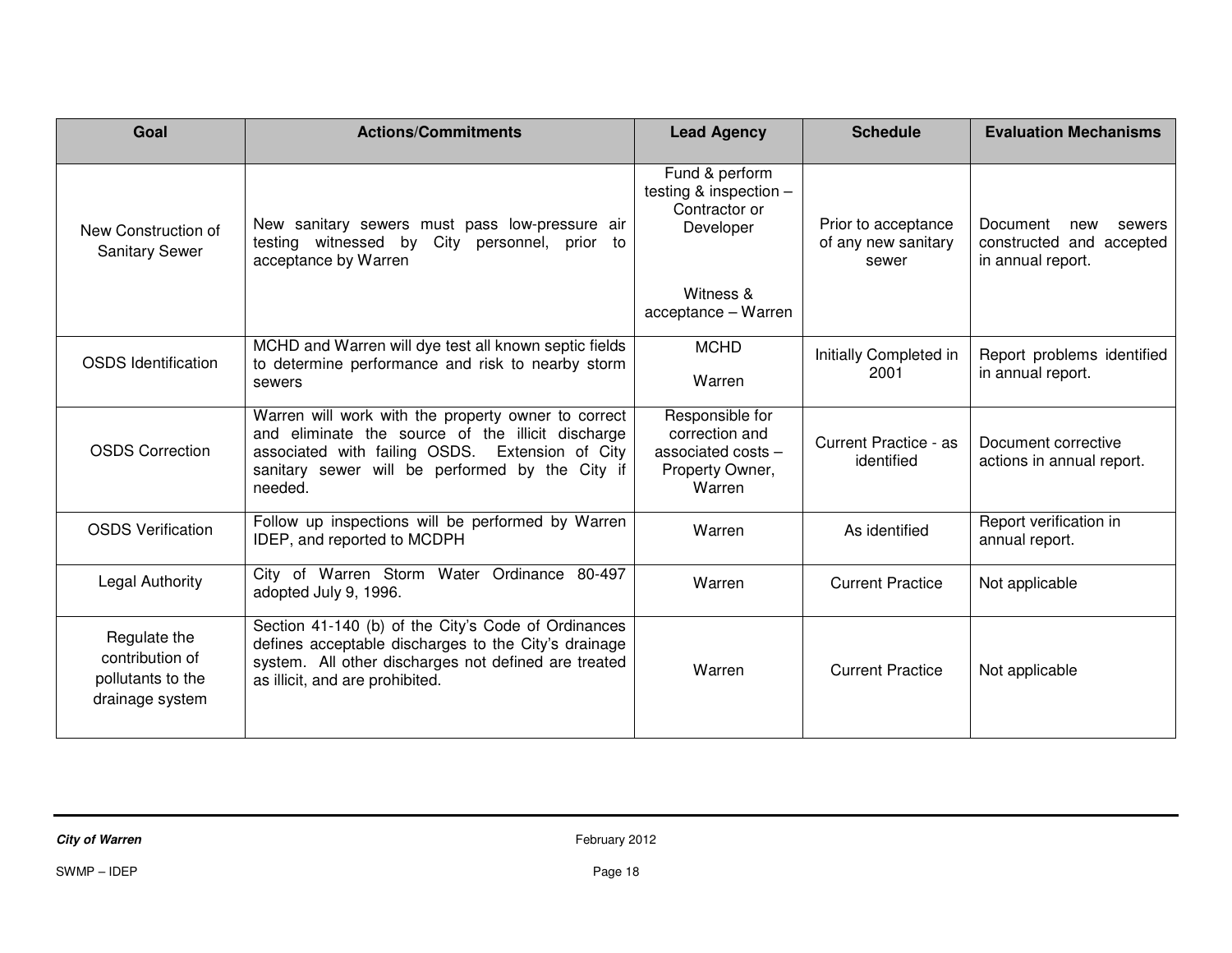| Goal                                                                                                                                                                                                                                           | <b>Actions/Commitments</b>                                                                                                                                                                                                                         | <b>Lead Agency</b> | <b>Schedule</b>         | <b>Evaluation Mechanisms</b>                        |
|------------------------------------------------------------------------------------------------------------------------------------------------------------------------------------------------------------------------------------------------|----------------------------------------------------------------------------------------------------------------------------------------------------------------------------------------------------------------------------------------------------|--------------------|-------------------------|-----------------------------------------------------|
| Prohibit illicit<br>connections and illicit<br>discharges                                                                                                                                                                                      | Section 41-140 (b) of the City of Warren Code of<br>Ordinances gives legal authority to prohibit illicit<br>connections and discharges including the direct<br>dumping or disposal of materials other than<br>stormwater into the drainage system. | Warren             | <b>Current Practice</b> | Not applicable – ordinance<br>is currently enforced |
| Require compliance with<br>ordinances, permits<br>issued by the permittee,<br>contracts or orders                                                                                                                                              | Section 41-161 through 41-170 of the City of Warren<br>Code of Ordinances provide the means for enforcing<br>compliance with the City's Storm Water Ordinance.                                                                                     | Warren             | <b>Current Practice</b> | Not applicable – ordinance<br>is currently enforced |
| Conduct all inspections,<br>surveillance and<br>monitoring procedures<br>necessary to determine<br>compliance with<br>ordinances, permits<br>issued by the permittee,<br>contracts, orders, and<br>the terms and conditions<br>of this permit. | Section 41-145 through 41-150 of the City's Storm<br>Water Ordinance provide the mechanism for<br>performing all inspections necessary to ensure<br>compliance with the primary ordinance.                                                         | Warren             | <b>Current Practice</b> | Not applicable – ordinance<br>is currently enforced |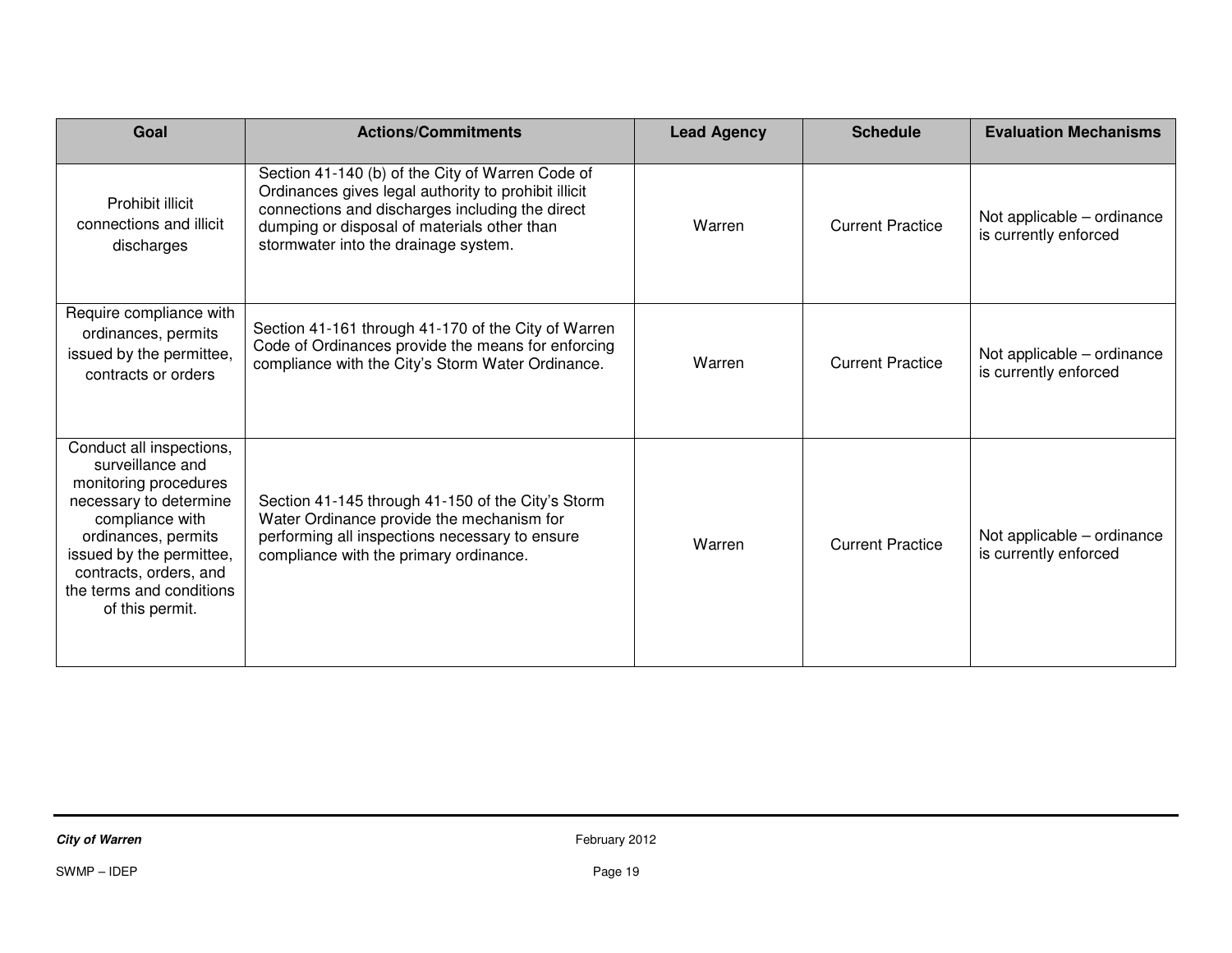# Post-Construction Storm Water Control for New Developments and Redevelopment Projects

The City of Warren has developed, implemented, and enforces standards through ordinances or implemented departmental procedures to address post-construction storm water runoff from all new and redeveloped projects that disturb one (1) acre or more, including projects less than one (1) acre that are part of a larger common plan of development or sale that would disturb one (1) acre or more. The program includes the following general requirements:

- A minimum treatment volume standard to address water quality impacts
- Channel protection criteria, as applicable, to address resource impairment resulting from flow volumes and rates.
- Operation and maintenance requirements
- Enforcement mechanisms with recordkeeping procedures
- A requirement for the project developer to prepare and implement site plans, which shall incorporate the requirements of this section of the permit.

The City of Warren shall retain records associated with this activity in accordance with Part I.C.1. of this permit.

The City of Warren shall establish structural storm water BMP design standards to the standards of the Macomb County Public Works office found in Part 5 – Managing Storm water Runoff and Appendix G – Hydrology of the County design standards for Stormwater Management. The City will require that all development or redevelopment projects that discharge directly into a State or County-owned system obtain a permit from the applicable State or County agency prior to discharge.

# Current Storm Water Management Efforts

Post-construction storm water runoff from all new and redeveloped projects that disturb one (1) acre or more, including projects less than one (1) acre that are part of a larger common plan of development or sale that would disturb one (1) acre or more shall ensure that adequate drainage is designed for each development and redevelopment project based on the 10 year, one-hour design storm.

- 1. If the site drains directly to a City storm sewer, the existing capacity of the sewer is evaluated, and if adequate to accept the new flow, the new connection is permitted.
- 2. If the City sewer is not large enough to accept the new flow, on-site detention is required for the difference between the generated flow, and the available capacity.
- 3. If the site drains directly to a County Storm Drain, the developer is referred to the Macomb County Public Works Office for a permit to discharge.
- 4. If the site drains directly to an MDOT-controlled storm sewer, a restricted outlet is required by MDOT, and the site is developed to provide the on-site storage dictated by the given outlet rate.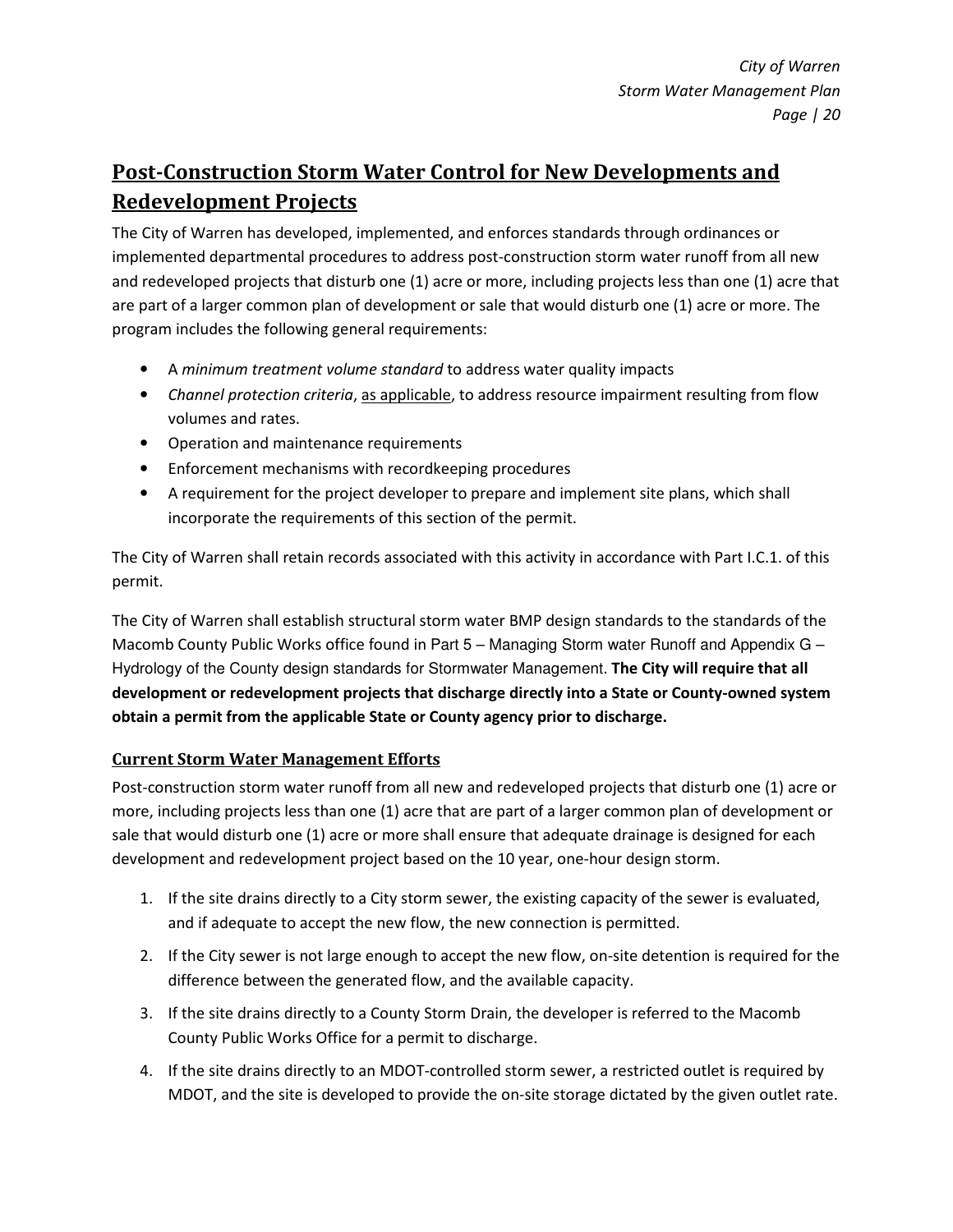5. All sites shall obtain and remain in compliance with the required soil erosion control permit and NPDES permits as applicable.

The City of Warren Master Stormwater Plan was last updated in 1974 by Hubbel, Roth and Clark Consulting Engineers. The thrust of that document was to determine the current system capabilities to convey runoff from the 10 year 1 hour design rain event. It is important to note, that since that document was prepared, no major drains have been constructed. The existing trunk drainage system, or system of County Drains is the same today as it was then, excepting the addition of the Hartsig Relief Drain in section 32 of the City.

The Conclusions of that report were:

- The existing trunk storm sewers serving the City have an average of 50% or less of the capacity needed for run-off from the 10 year design frequency rain.
- The deficiencies in capacities of existing systems cause flooding of City streets, parking lots and private properties.
- The Red Run Drain, to which all City drains are discharging, is undersized and needs improvement.
- Most of the drains located south of the Red Run, are deficient in capacities, and relief drains are needed city-wide.
- The improved drains located north of the Red Run, and some located south of it, including Branches A, B, D, E, and F, 14 Mile Road Drain, Walker Drain, Martin Road East Branch, Bear Creek South Branch and Service Road Drains installed in connection with the I-696 construction, have adequate capacities for run-off from a 10 year frequency rain and do not require relieving.

The recommendations derived from the conclusions all centered around the concept of increasing capacity to convey the 10 year rain event. This included \$79 Million (1979 dollars) in total recommended drainage construction, including improving the Red Run Drain and installation of many new County relief drains throughout the City. Since that time, only one of the proposed improvements – installation of the Hartsig Relief Drain in 1979-80, was completed.

Consequently, the City's drainage system is composed of a few areas with adequate capacity, at the time of the report, and a majority of areas with less than the desired (at that time)10-year design event runoff capacity.

An emphasis has always been placed on transportation of flow away from Warren as quickly as possible. The majority of Warren was developed in the 60's and 70's under that concept. When the Phase I regulation were introduced, Warren was already 97% developed. Consequently, most Warren properties are not designed to accommodate any reduction in outlet rate. Site redevelopment is the primary means by which property use is changed, but unfortunately local ordinances which dictate paved parking areas, and the size of that parking, result in little change to existing runoff rates.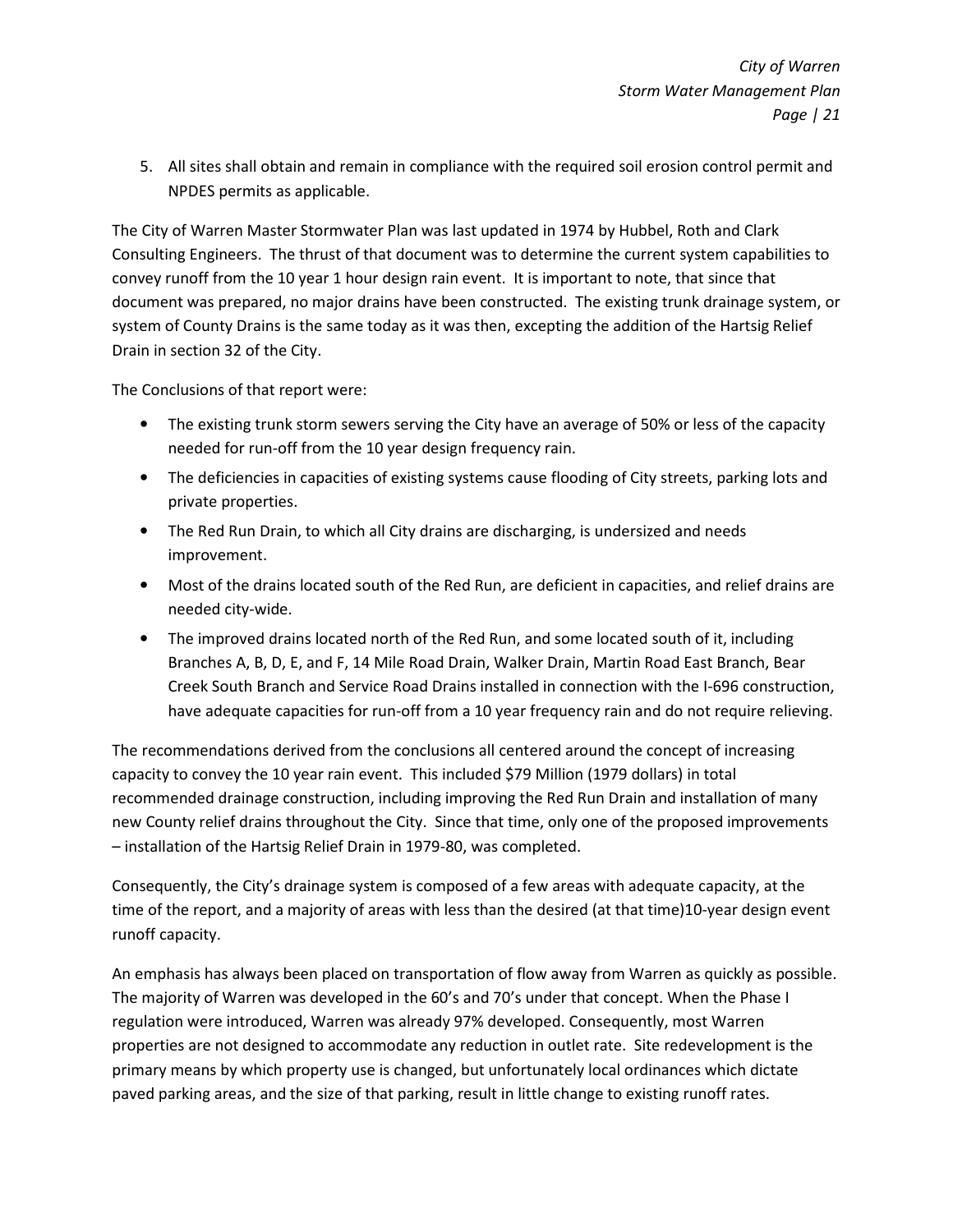All opportunities that exist to reduce peak flows, improve runoff quality, and protect sensitive areas downstream of Warren, must be mostly centered around the redevelopment process. In order to change existing policy to accommodate this permit's requirements and give Warren the ability to begin to make a positive impact on stormwater quality, the City Council will have to adopt changes to the existing Stormwater Ordinance. The City's storm water coordinator will propose the following revisions to the City's Planning Commission:

Adoption of the Macomb County Standards for new development and redevelopment, found in Part 5 – Managing Storm water Runoff and Appendix G –Hydrology of the County design standards for Stormwater Management as applicable, within the City's MS4. This standard shall apply to postconstruction storm water runoff from all new and redeveloped projects that disturb one (1) acre or more, including projects less than one (1) acre that are part of a larger common plan of development or sale that would disturb one (1) acres or more. This includes the following Minimum Treatment Volume Standards and Channel Protection Criteria:

# Minimum Treatment Volume Standard

The minimum treatment volume standard shall be one inch of runoff from the entire site, or the calculated site runoff from the 90 percent annual non-exceedance storm for the region or locality according to the statewide analysis by region for the 90 Percent Annual Non-Exceedance Storms is summarized in a memo dated March 24, 2006, which is available on the Internet at www.michigan.gov/deqstormwater; under Information, select "Municipal Program/MS4 Permit Guidance," then go to the Storm Water Control Resources heading.

Treatment methods shall be designed on a site-specific basis to achieve the following:

- A minimum of 80 percent removal of total suspended solids (TSS), as compared with uncontrolled runoff, or
- Discharge concentrations of TSS not to exceed 80 milligrams per liter (mg/l)

A minimum treatment volume standard is not required where site conditions are such that TSS concentrations in storm water discharges will not exceed 80 mg/l.

### Channel Protection Criteria

The *channel protection criteria* established in this SWMP is necessary to maintain post-development site runoff volume and peak flow rate at or below existing levels for all storms up to the 2-year, 24 hour event. Existing levels means the runoff volume and peak flow rate for the last land use prior to the planned new development or redevelopment. Since the vast majority of the City of Warren is already densely developed, the existing runoff volumes and peak flow rates are likely to be relatively unchanged by any new development of redevelopment, but it will be the responsibility of the proposed development to address this concern. Per the Macomb County Public Works Office Design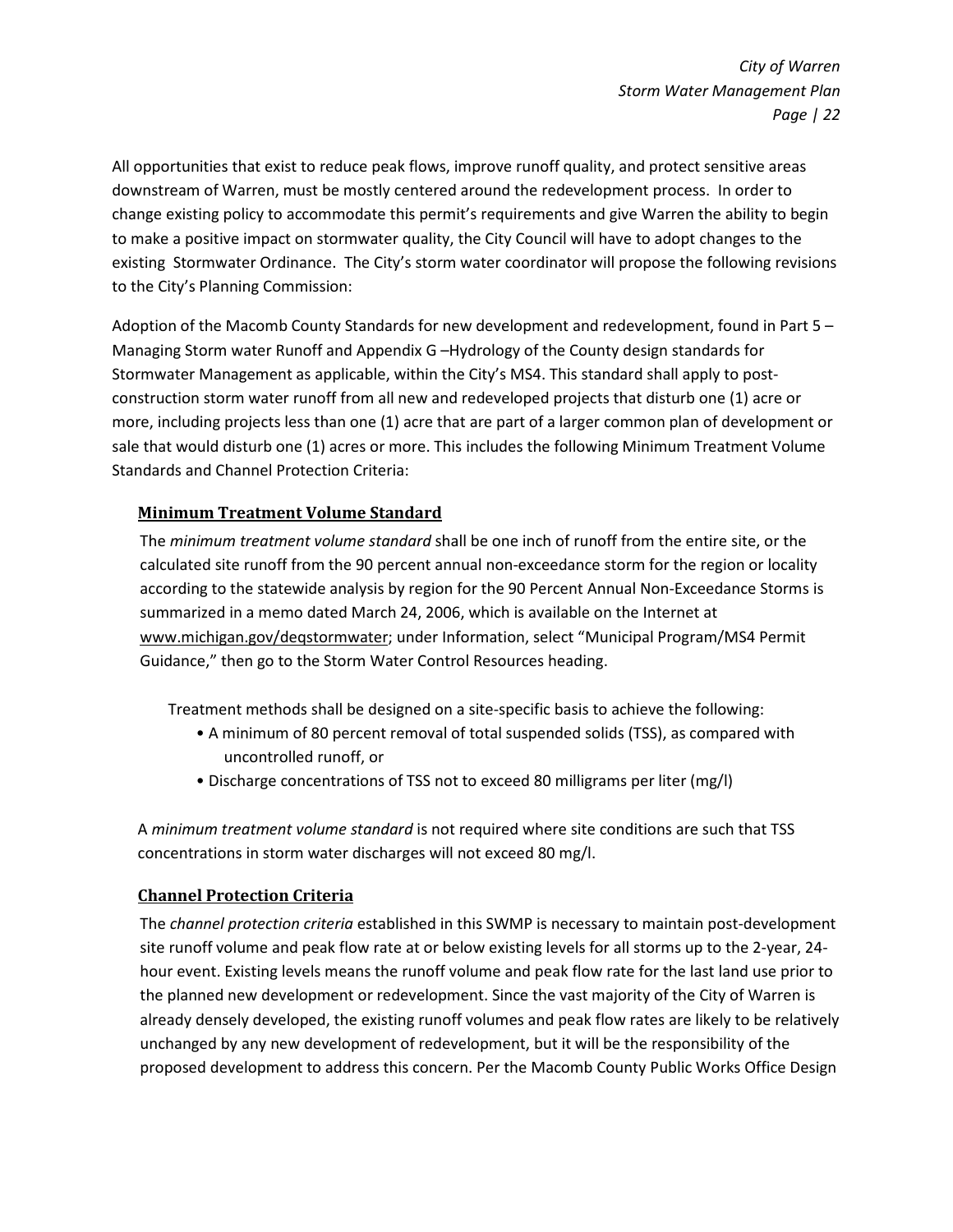Standards, the CP Volume for a 2-yr storm must be stored and released over a period of at least 24 hours.

All structural and vegetative BMPs installed as a requirement under this section of the SWMP shall include a plan for maintaining maximum design performance through long-term operation and maintenance (O & M). The City of Warren will develop, track, and enforce a program through the ordinance or other regulatory mechanism to ensure long-term O & M plans for the water quality treatment and channel protection controls the City requires. The City shall make records associated with this activity available to the Department upon request.

Specific program goals for Post Construction Storm Water Control are as follows: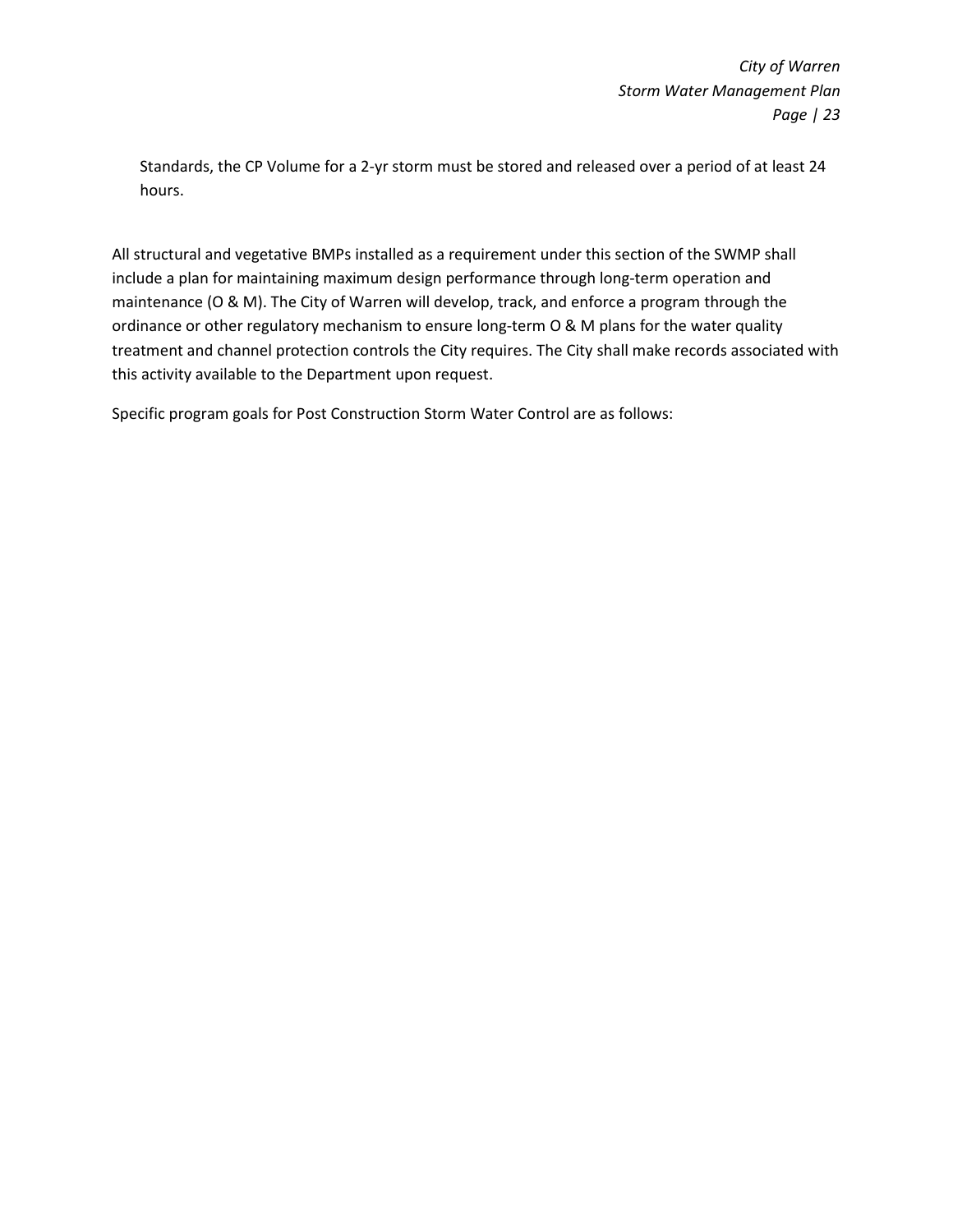# **Post Construction Storm Water Management Program for New Development and Redevelopment Projects**

| <b>Actions/Commitments</b>                                                                                                                                                                                                                                                                     | <b>Lead Agency</b> | <b>Schedule</b>                                                                                                     | <b>Evaluation Mechanisms</b>                                                                                            |
|------------------------------------------------------------------------------------------------------------------------------------------------------------------------------------------------------------------------------------------------------------------------------------------------|--------------------|---------------------------------------------------------------------------------------------------------------------|-------------------------------------------------------------------------------------------------------------------------|
| New Developments and Redevolpment that Discharge                                                                                                                                                                                                                                               | <b>MDOT</b>        |                                                                                                                     |                                                                                                                         |
| to MDOT or Macomb County Sewers                                                                                                                                                                                                                                                                | <b>RCMC</b>        |                                                                                                                     | # of permits issued                                                                                                     |
| The sewers will be sized to convey the 10 year, 1 hour<br>design storm. The outlet rate is set by the agency with                                                                                                                                                                              | <b>MCPWO</b>       | <b>Current Practice</b>                                                                                             | # of on-site retainage<br>facilities                                                                                    |
| ownership of the receiving sewer.                                                                                                                                                                                                                                                              | Warren             |                                                                                                                     |                                                                                                                         |
| New Developments that Discharge to Local Sewers<br><b>Discharge Rates</b><br>The City will attempt to adopt the Macomb County<br>Standards for new development on parcels one acre or<br>larger or on parcels that are part of larger develop that will<br>disturb one or more acres in total. | Warren             | To be submitted to City<br>Council for adoption, May of<br>2012, expected final adoption<br>by end of 2012.         | Adoption and enforcement of<br><b>Macomb County Standards</b>                                                           |
| <b>New Development Storm Sewer Design that Discharge</b><br>to Local Sewers<br>The City will require all storm sewers to be designed to<br>convey the 10 year one hour design storm.                                                                                                           | Warren             | <b>Current Practice and</b><br>proposed practice under<br>proposed ordinance revisions<br>scheduled by end of 2012. | # of permits issued<br>$\qquad \qquad \blacksquare$<br># of on-site retainage<br>$\overline{\phantom{a}}$<br>facilities |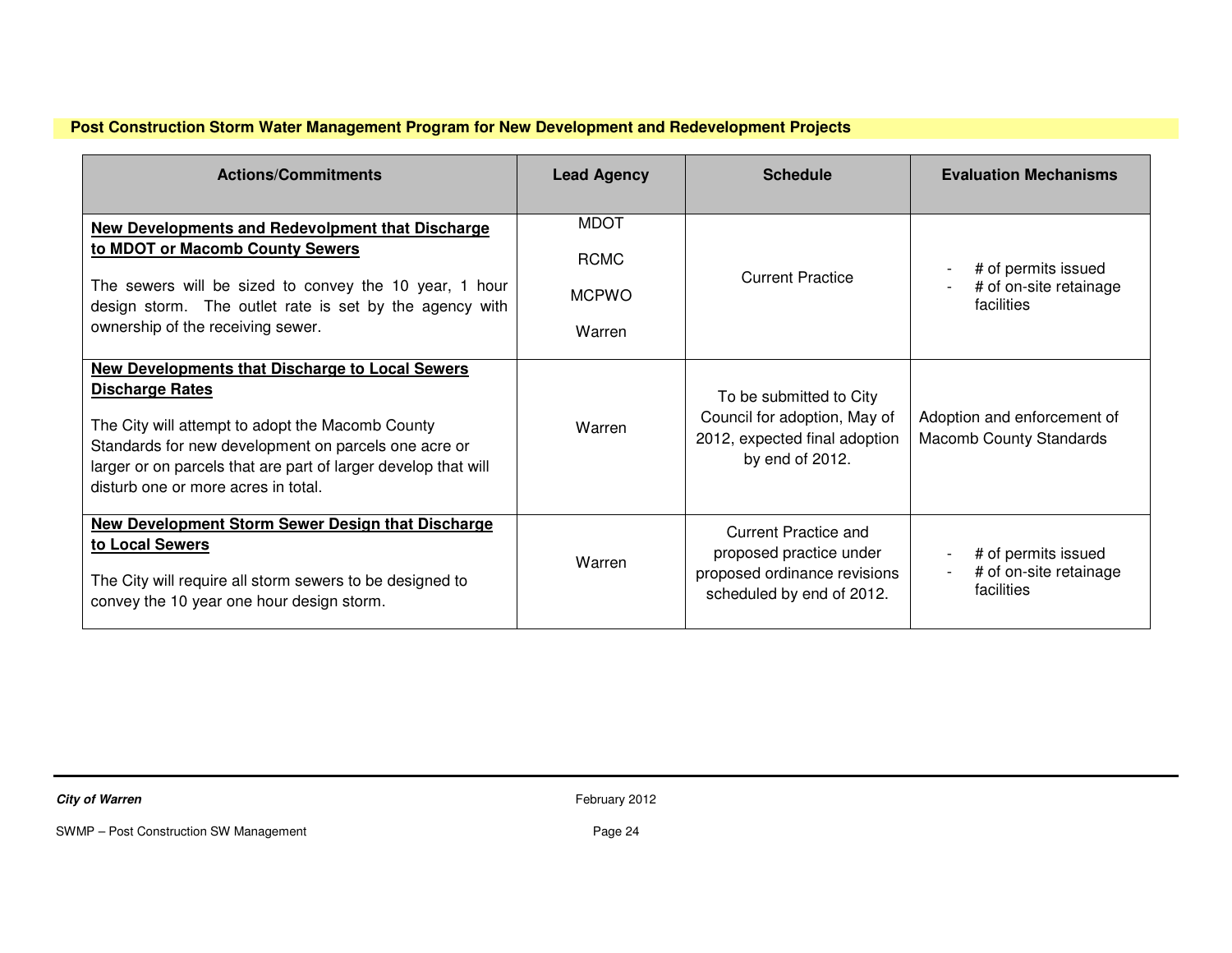| <b>Actions/Commitments</b>                                                                                                                                                                                                                                                           | <b>Lead Agency</b> | <b>Schedule</b>                                                                             | <b>Evaluation Mechanisms</b>                                |
|--------------------------------------------------------------------------------------------------------------------------------------------------------------------------------------------------------------------------------------------------------------------------------------|--------------------|---------------------------------------------------------------------------------------------|-------------------------------------------------------------|
| <b>Redevelopment Discharge Rates</b><br>For parcels with a disturbed area of over one acre, the per<br>acre discharge rate will be based on the Channel Protection<br>criteria in the SWMP. Otherwise the permitted discharge<br>rate will remain unchanged from current conditions. | Warren             | Ordinance to be presented to<br>City Council in May of 2012,<br>and adopted by end of 2012. | # of permits issued<br># of on-site retainage<br>facilities |
| <b>Current Redevelopment Storage Requirements</b><br>On-site storage requirements are determined using the<br>Oakland County Standard for 10-year storage volume, and<br>the discharge rate determined by the City.                                                                  | Warren             | <b>Current Practice</b>                                                                     |                                                             |
| <b>Future Redevelopment Storage Requirements</b><br>In addition to current practice, on-site storage requirements<br>for redeveloped properties with a disturbed area greater<br>than one acre will be computed based on the Channel<br>Protection criteria in the SWMP.             | Warren             | Ordinance to be presented to<br>City Council in May of 2012,<br>and adopted by end of 2012. | # of permits issued<br># of on-site retainage<br>facilities |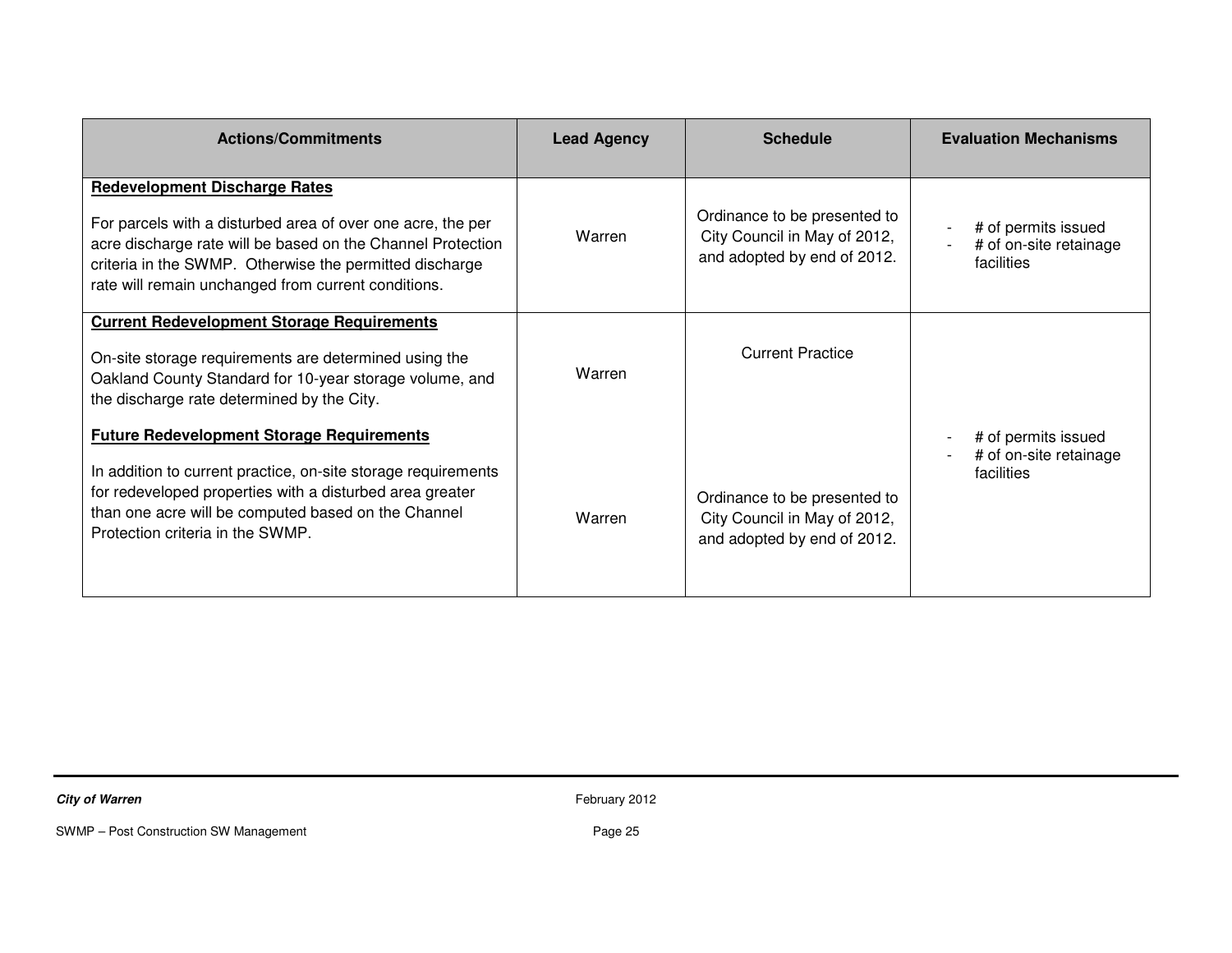# **Post Construction Storm Water Management Program for New Development and Redevelopment Projects**

| <b>Actions/Commitments</b>                                                                                                                                                                                                            | <b>Lead Agency</b>     | <b>Schedule</b>                                                    | <b>Evaluation Mechanisms</b>                             |
|---------------------------------------------------------------------------------------------------------------------------------------------------------------------------------------------------------------------------------------|------------------------|--------------------------------------------------------------------|----------------------------------------------------------|
| <b>SESC Measures</b><br>The City requires every site that is newly developed or<br>redeveloped to obtain a SESC permit from the MCPWO, and<br>to establish vegetation on disturbed areas as soon as<br>practical, weather permitting. | <b>MCPWO</b><br>Warren | Current Practice -<br>Implemented as new projects<br>are submitted | Number of permits issued                                 |
| <b>Approved Outlets</b><br>The City requires that all new developments have an internal<br>drainage system that connects to a public storm sewer                                                                                      | Warren                 | Current Practice -<br>Implemented as new projects<br>are submitted | Number of taps to public storm<br>sewer                  |
| <b>Catch Basins</b><br>The city requires all newly constructed catch basins have a<br>minimum 2 foot deep sump.                                                                                                                       | Warren                 | Current Practice -<br>Implemented as new projects<br>are submitted | Number of catch basins with<br>sumps installed each year |
| <b>Site Drainage Requirements</b><br>The City requires all runoff generated on the site travel<br>through the required internal drainage system and not to<br>offsite properties                                                      | Warren                 | Current Practice -<br>Implemented as new projects<br>are submitted | Number of sites approved                                 |

**City of Warren** February 2012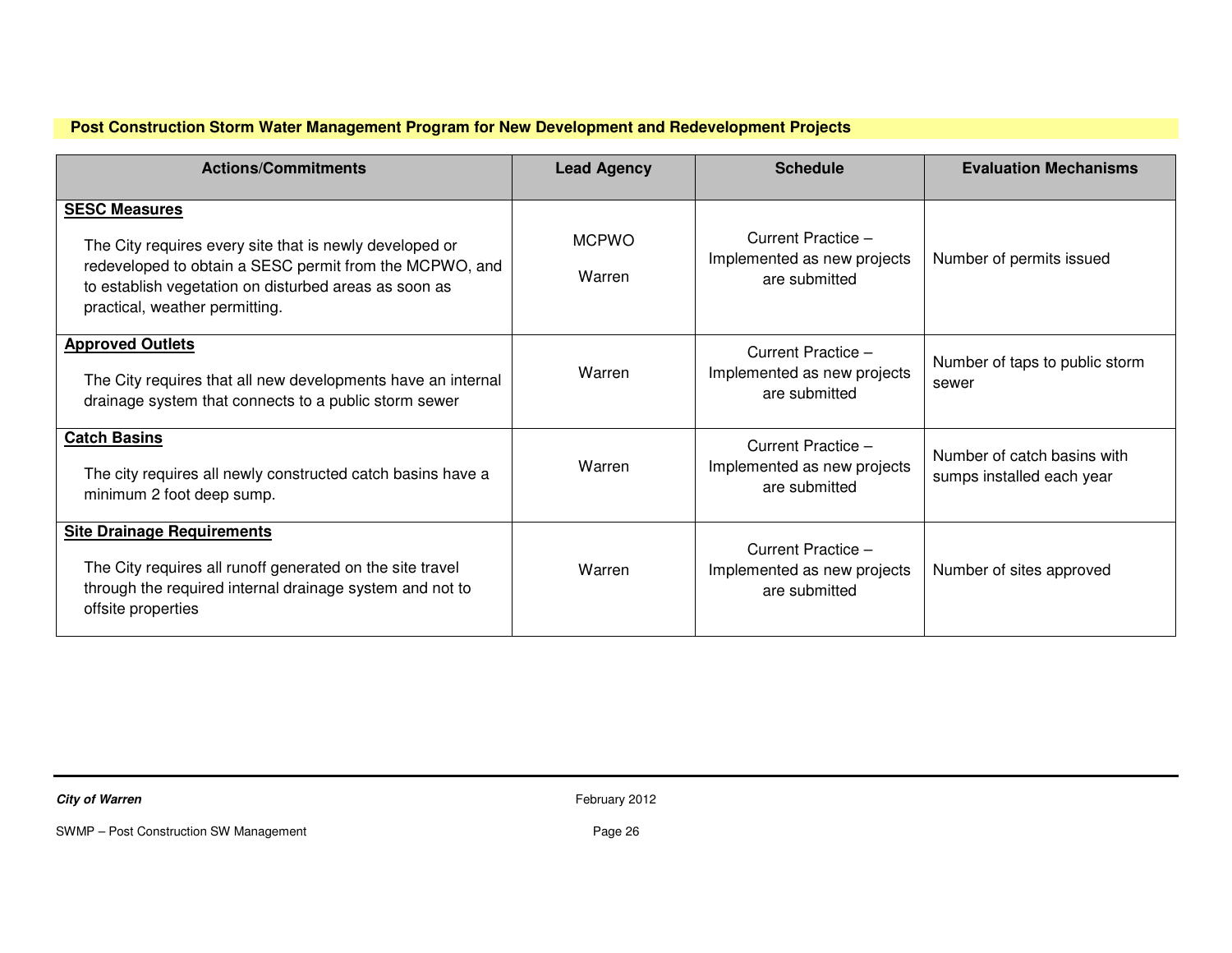| <b>Actions/Commitments</b>                                                                                                                                                                                                                                                              | <b>Lead Agency</b> | <b>Schedule</b>                                                                             | <b>Evaluation Mechanisms</b>                                                                                                            |
|-----------------------------------------------------------------------------------------------------------------------------------------------------------------------------------------------------------------------------------------------------------------------------------------|--------------------|---------------------------------------------------------------------------------------------|-----------------------------------------------------------------------------------------------------------------------------------------|
| Sediment and Debris Removal at New and Redeveloped<br><b>Sites</b><br>The City will require BMP technology for 80% sediment and<br>debris removal from parcels with disturbed areas greater<br>than 1 acre in size                                                                      | Warren             | Ordinance to be presented to<br>City Council in May of 2012,<br>and adopted by end of 2012. | - Adoption of revised stormwater<br>ordinance<br>- Amount of sediment and debris<br>removed                                             |
| <b>Discharge Rates and Stormwater Storage</b><br>The City will require a rate of discharge control pursuant to<br>the Channel Protection provisions of the SWMP on new<br>development, in conjunction with applicable BMP's that<br>function in concert with forced stormwater storage. | Warren             | Ordinance to be presented to<br>City Council in May of 2012,<br>and adopted by end of 2012. | - Adoption of revised stormwater<br>ordinance<br>- Number of sites with a<br>controlled discharges and BMP's<br>that facilitate storage |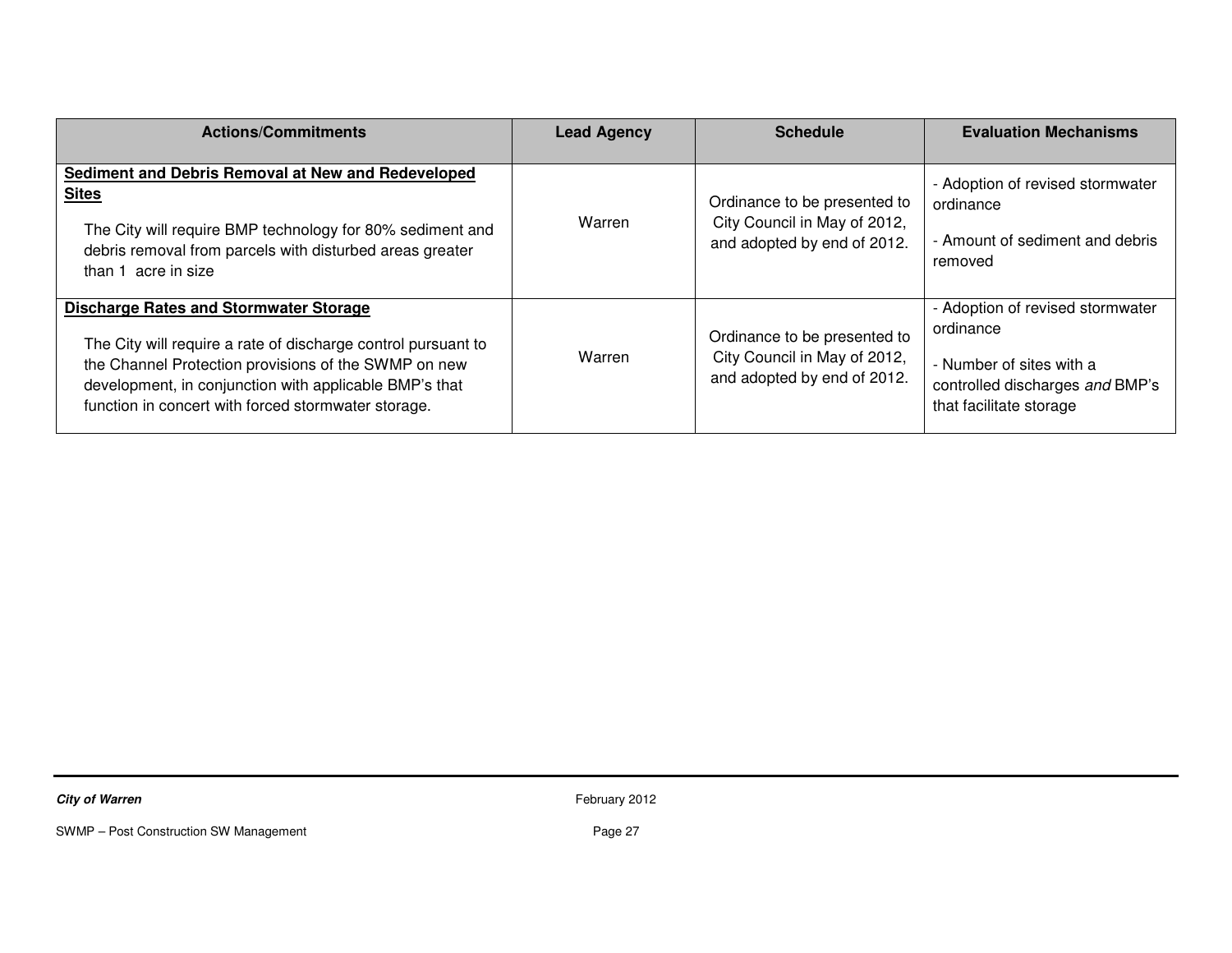# **Post Construction Storm Water Management Program for New Development and Redevelopment Projects**

| <b>Actions/Commitments</b>                                                                                                                                                                                                                                                                                                                                                                                                                                                                               | <b>Lead Agency</b>     | <b>Schedule</b>                                                                             | <b>Evaluation Mechanisms</b>                                                                                 |
|----------------------------------------------------------------------------------------------------------------------------------------------------------------------------------------------------------------------------------------------------------------------------------------------------------------------------------------------------------------------------------------------------------------------------------------------------------------------------------------------------------|------------------------|---------------------------------------------------------------------------------------------|--------------------------------------------------------------------------------------------------------------|
| <b>New Structural BMP's (Revised Ordinance)</b><br>Each approved new structural BMP will be logged in a<br>database at the Public Service Department                                                                                                                                                                                                                                                                                                                                                     | Warren                 | Ordinance to be presented to<br>City Council in May of 2012,<br>and adopted by end of 2012. | Adoption of revised<br>stormwater ordinance<br># of structural BMP's                                         |
| <b>BMP Maintenance (Revised Ordinance)</b><br>The property owner will be required to maintain a log of all<br>maintenance of the particular BMP, consistent with type of<br>technology being utilized.                                                                                                                                                                                                                                                                                                   | Warren<br><b>MCPWO</b> | Ordinance to be presented to<br>City Council in May of 2012,<br>and adopted by end of 2012. | Adoption of revised<br>stormwater ordinance<br>Maintenance logs will be<br>included in Annual Report         |
| <b>BMP Inspection and Enforcement (Revised Ordinance)</b><br>An inspection of each BMP will be performed by a<br>representative of the Public Service Department at least once<br>every two years. Any site deficiencies observed, or failure to<br>maintain log or the BMP in accordance with the site plan or<br>building permit approval will be treated as a violation of the<br>City's stormwater ordinance, and enforcement of the needed<br>corrections will proceed per that ordinance (80-497). | Warren                 | Ordinance to be presented to<br>City Council in May of 2012,<br>and adopted by end of 2012. | Adoption of revised<br>stormwater ordinance<br># of deficiencies will be<br>included in the Annual<br>Report |

**City of Warren** February 2012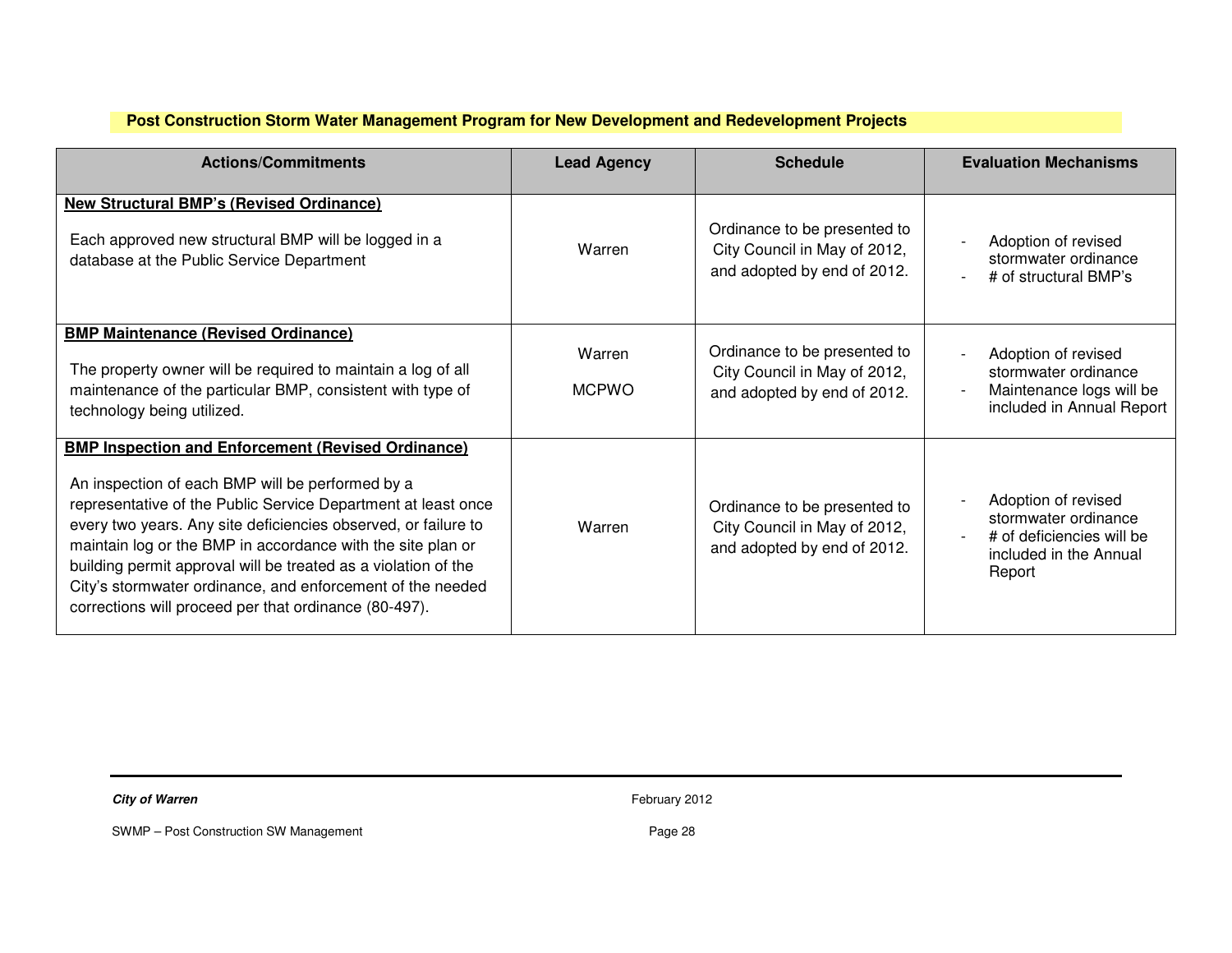# **Post Construction Storm Water Management Program for New Development and Redevelopment Projects**

| <b>Actions/Commitments</b>                                                                                                                                                                                                                   | <b>Lead Agency</b> | <b>Schedule</b>                                                                             | <b>Evaluation Mechanisms</b>                |
|----------------------------------------------------------------------------------------------------------------------------------------------------------------------------------------------------------------------------------------------|--------------------|---------------------------------------------------------------------------------------------|---------------------------------------------|
| <b>Preliminary Site Plan Reviews for BMP's</b>                                                                                                                                                                                               | <b>MDOT</b>        |                                                                                             |                                             |
| When required by MDOT, RCMC or sometimes the City,<br>guidelines for the amount of storage, or outlet rate, or                                                                                                                               | <b>RCMC</b>        | <b>Current Practice</b>                                                                     | Number of sites approved with               |
| stormwater quality control are given to each developer at the                                                                                                                                                                                | Warren             |                                                                                             | BMP's                                       |
| time the concept for the development is approved by the<br>Planning Commission.                                                                                                                                                              | <b>MCPW</b>        |                                                                                             |                                             |
| <b>Building Permit Applications</b>                                                                                                                                                                                                          | <b>MDOT</b>        |                                                                                             |                                             |
| At the time of building permit application, the design details of<br>the required outlet control, and storage area, are reviewed by                                                                                                          | <b>RCMC</b>        | <b>Current Practice</b>                                                                     | Number of building permits                  |
| the jurisdiction with authority over the storm sewer connection,                                                                                                                                                                             | Warren             |                                                                                             | issued with BMP's                           |
| and any required changes worked out between the City and<br>developer.                                                                                                                                                                       | <b>MCPW</b>        |                                                                                             |                                             |
| <b>City Site Plan Requirements for BMP's (Revised</b><br>Ordinance)<br>City BMP requirements would be included in the Site Plan<br>Requirements information packet distributed by the Planning<br>Department, to all prospective developers. | Warren             | Ordinance to be presented to<br>City Council in May of 2012,<br>and adopted by end of 2012. | Adoption of revised stormwater<br>ordinance |

**City of Warren** February 2012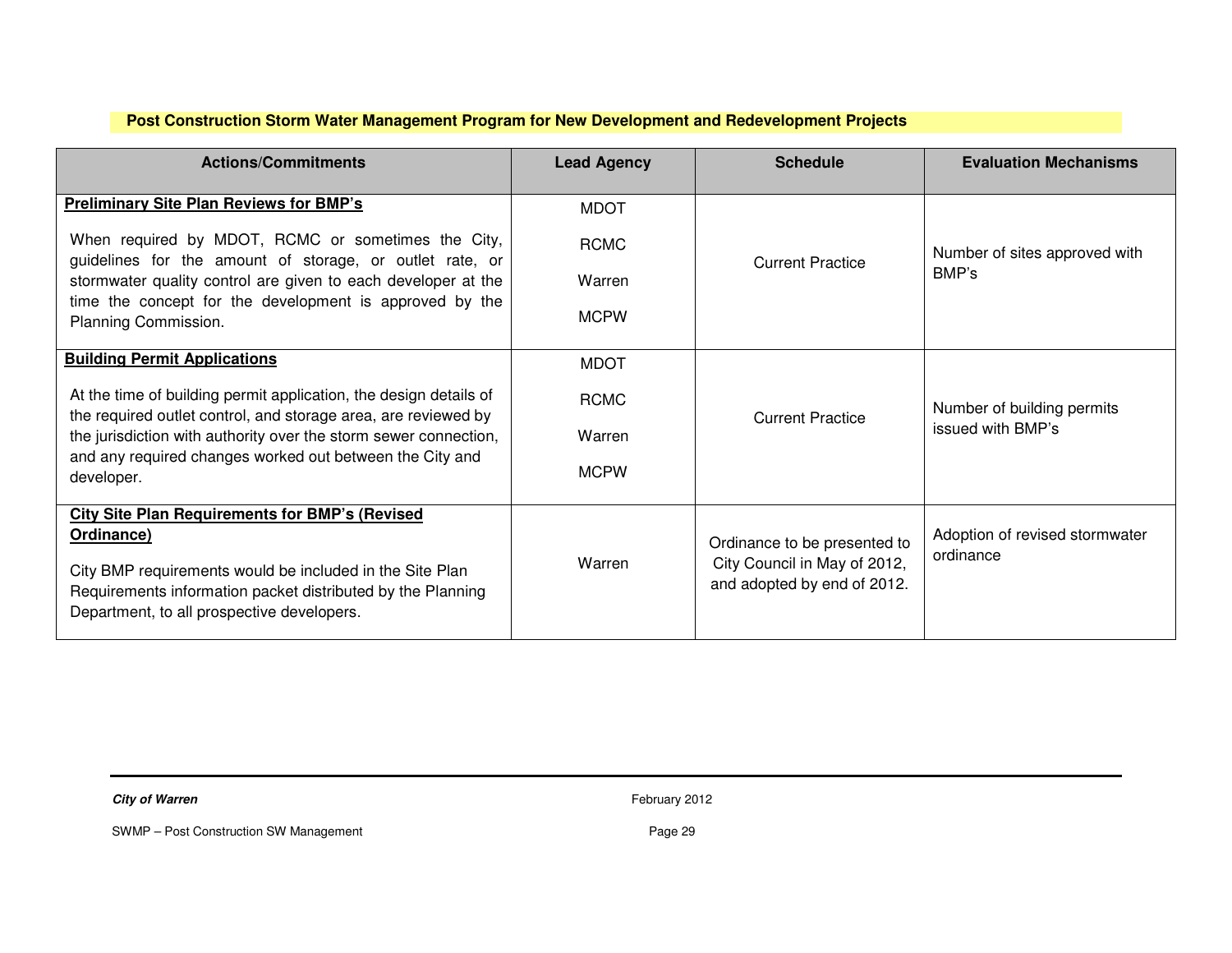| <b>Actions/Commitments</b>                                                                                                                                                                                                                                                                                                                       | <b>Lead Agency</b> | <b>Schedule</b>                                                                             | <b>Evaluation Mechanisms</b>                                                                   |
|--------------------------------------------------------------------------------------------------------------------------------------------------------------------------------------------------------------------------------------------------------------------------------------------------------------------------------------------------|--------------------|---------------------------------------------------------------------------------------------|------------------------------------------------------------------------------------------------|
| <b>Preliminary Site Plans Showing BMP's (Revised)</b><br>Ordinance)<br>Potential developers would be required to show all stormwater<br>outlet controls, storage areas, and other BMP's on the<br>preliminary site plan submitted for Planning Commission<br>approval.                                                                           | Warren             | Ordinance to be presented to<br>City Council in May of 2012,<br>and adopted by end of 2012. | Adoption of revised<br>stormwater ordinance<br># of site plans with BMP's                      |
| <b>City Preliminary Site Plan Approval (Revised Ordinance)</b><br>Preliminary site plan approval would include language<br>detailing the type of outlet control, storage, or other BMP<br>required as a condition of development.                                                                                                                | Warren             | Ordinance to be presented to<br>City Council in May of 2012,<br>and adopted by end of 2012. | Adoption of revised<br>stormwater ordinance<br># of site plans with BMP's                      |
| <b>City Building Permit Requirements (Revised Ordinance)</b><br>Prior to issuance of a final building permit, the design details of<br>the required outlet control, and storage area, would be<br>reviewed by the Engineering Division and any required<br>changes worked out between the City, or other permitting<br>agency, and the developer | Warren             | Ordinance to be presented to<br>City Council in May of 2012,<br>and adopted by end of 2012. | Adoption of revised<br>stormwater ordinance<br># of building permits<br>issued requiring BMP's |

**City of Warren** February 2012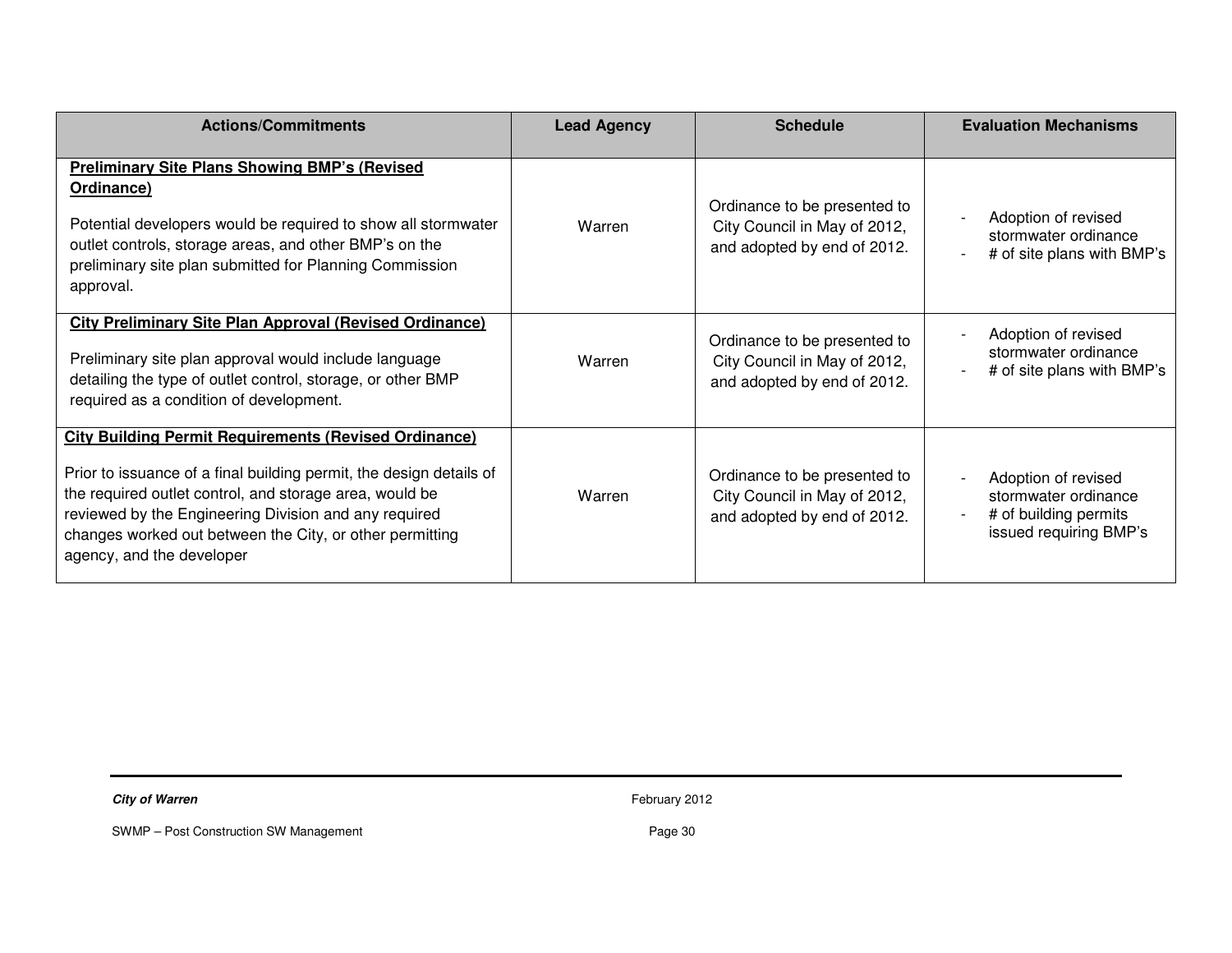# **Post Construction Storm Water Management Program for New Development and Redevelopment Projects**

| <b>Actions/Commitments</b>                                                                                                                                                                                                                                                                                                                                                                                                                                                                                                  | <b>Lead Agency</b> | <b>Schedule</b>                                                                             | <b>Evaluation Mechanisms</b>                                                                             |
|-----------------------------------------------------------------------------------------------------------------------------------------------------------------------------------------------------------------------------------------------------------------------------------------------------------------------------------------------------------------------------------------------------------------------------------------------------------------------------------------------------------------------------|--------------------|---------------------------------------------------------------------------------------------|----------------------------------------------------------------------------------------------------------|
| <b>Commercial and Industrial Facilities</b><br>The City's Building and Engineering Divisions enforce the<br>"Michigan Building Code" for Commercial and Industrial permit<br>review and construction.                                                                                                                                                                                                                                                                                                                       | Warren             | <b>Current Practice</b>                                                                     | Number of permits issued for<br>commercial and industrial<br>facilities                                  |
| <b>Stormwater Compliance Review</b><br>A separate storm water compliance review will be<br>implemented at the time of building permit application which<br>will require the applicant to:<br>Submit a written description of all daily processes that<br>a.<br>will take place outside of the building, and show the<br>locations of these processes on the site plan.<br>b. List all materials that will be stored outdoors, and<br>show the storage methods and locations of each<br>different material on the site plan. | Warren             | Ordinance to be presented to<br>City Council in May of 2012,<br>and adopted by end of 2012. | Adoption of revised<br>stormwater ordinance<br># of reviews completed<br># of building permits<br>issued |

**City of Warren** February 2012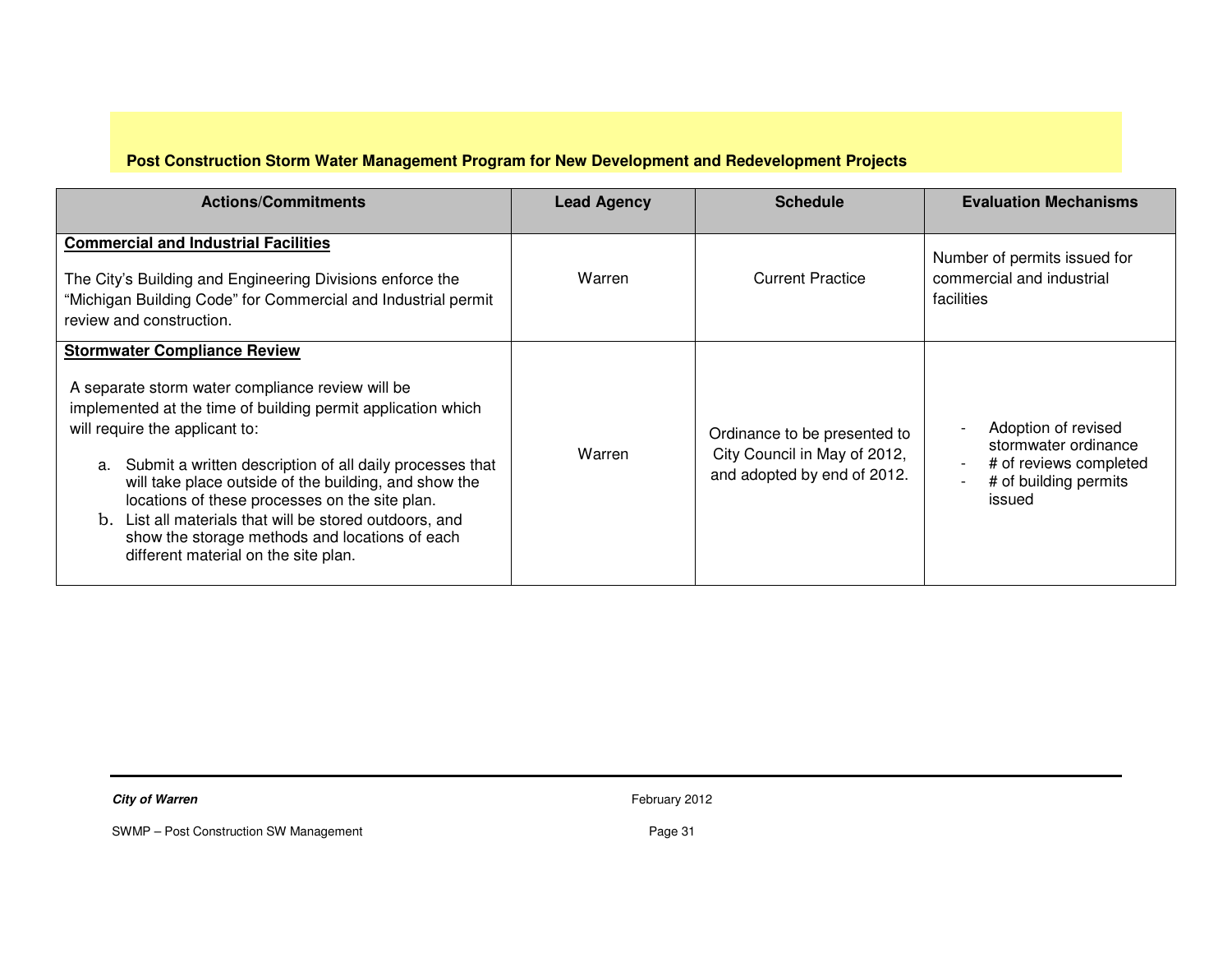# Construction Storm Water Runoff Control

The Department has determined that Part 91 of the Michigan Act and Michigan's Permit-by-Rule (Rule 323.2190) are qualifying local programs for the control of wet weather discharges from construction activities that result in land disturbance of greater than or equal to one (1) acre, or disturb less than one (1) acre that is part of a larger common plan of development or sale. A qualifying local program provides control for soil erosion, off-site sedimentation, and other construction-related wastes, consistent with the Federal Phase 2 storm water control requirements for MS4 permittees. The Macomb County Public Works Office is the Part 91 permitting entity within the City of Warren.

To ensure adequate protection of the MS4, the City of Warren has developed and implemented the following:

- a. A procedure to provide notice as follows when pollutants are discharged from construction activity in violation of Section 9116 of Part 91 of the Michigan Act, Michigan's Permit-by-Rule at R 323.2190(2)(a), or the prohibition of non-storm water discharges in Part I.A.1.c. of this permit; and the pollutants enter the MS4 owned or operated by the City of Warren:
	- 1) Notify the Part 91 permitting entity and the Department when soil and sediment are discharged, or
	- 2) Notify the Department when other wastes are discharged.

If the City suspects the discharge may endanger public health or the environment, the violations shall be reported in accordance with Part I.C.2.a. of this permit.

- b. A procedure to ensure that preliminary site plans adequately allow space for future soil erosion and sedimentation controls, as applicable.
- c. A procedure for the receipt and consideration of complaints or other information submitted by the public regarding construction activities discharging wastes to the MS4.

Specific program goals for Construction Storm Water Control are as follows: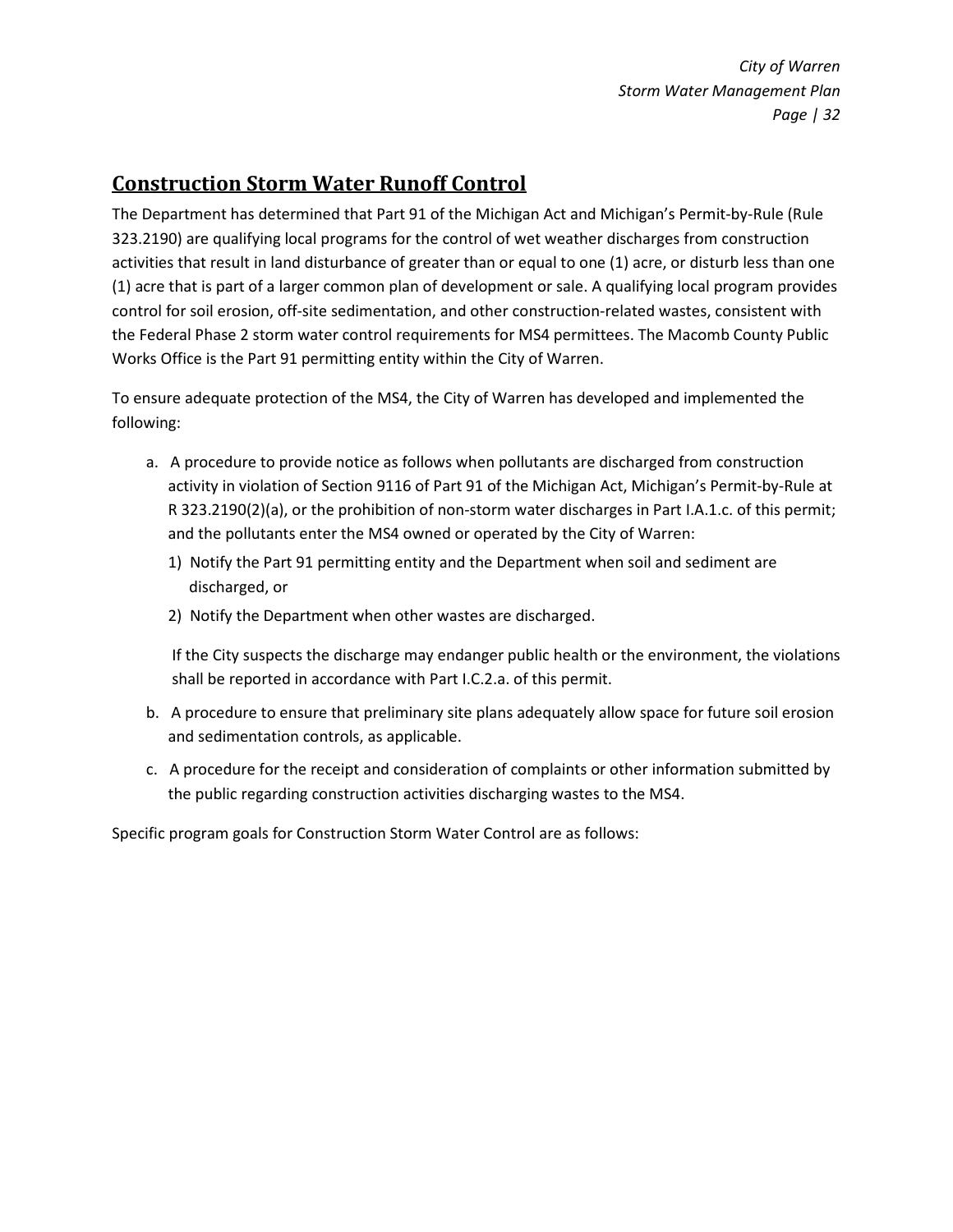# **Construction Stormwater Runoff Control**

| <b>Actions/Commitments</b>                                                                                                                                                                                                                                                                                            | <b>Lead Agency</b>     | <b>Schedule</b>                                     | <b>Evaluation Mechanisms</b>                   |
|-----------------------------------------------------------------------------------------------------------------------------------------------------------------------------------------------------------------------------------------------------------------------------------------------------------------------|------------------------|-----------------------------------------------------|------------------------------------------------|
| <b>Site Plan Reviews</b><br>Construction Permits are not issued until the MCPWO is<br>satisfied with the proposed erosion and sedimentation control<br>measures                                                                                                                                                       | <b>MCPWO</b><br>Warren | Current Practice – as new<br>projects are submitted | Number of permits issued                       |
| <b>New Construction and Site Redevelopment</b><br>City requires that all new construction and site<br>The<br>redevelopment obtain a Soil Erosion and Sedimentation Control<br>(SESC) Permit from the Macomb County Public Works Office<br>prior to obtaining a permit from the City.                                  | <b>MCPWO</b><br>Warren | <b>Current Practice</b>                             | Number of permits issued                       |
| <b>Complaint Hotline</b><br>The City of Warren has a central complaint agency call the<br>"Service Division." Complaints of any kind, including SESC<br>complaints, are routed through that office and dispersed<br>directly to the responsible City Department or Departments.                                       | Warren                 | <b>Current Practice</b>                             | Number of complaints received<br>and addressed |
| <b>SESC Deficiencies</b><br>All current Engineering Division inspectors are certified storm<br>water operators, and are trained to look for deficiencies in soil<br>erosion control practices. Observed deficiencies in SESC<br>practices are reported immediately to the site manager if<br>available, and the MCPWO | Warren<br><b>MCPWO</b> | Current Practice - Based<br>upon observation        | Number of deficiencies reported                |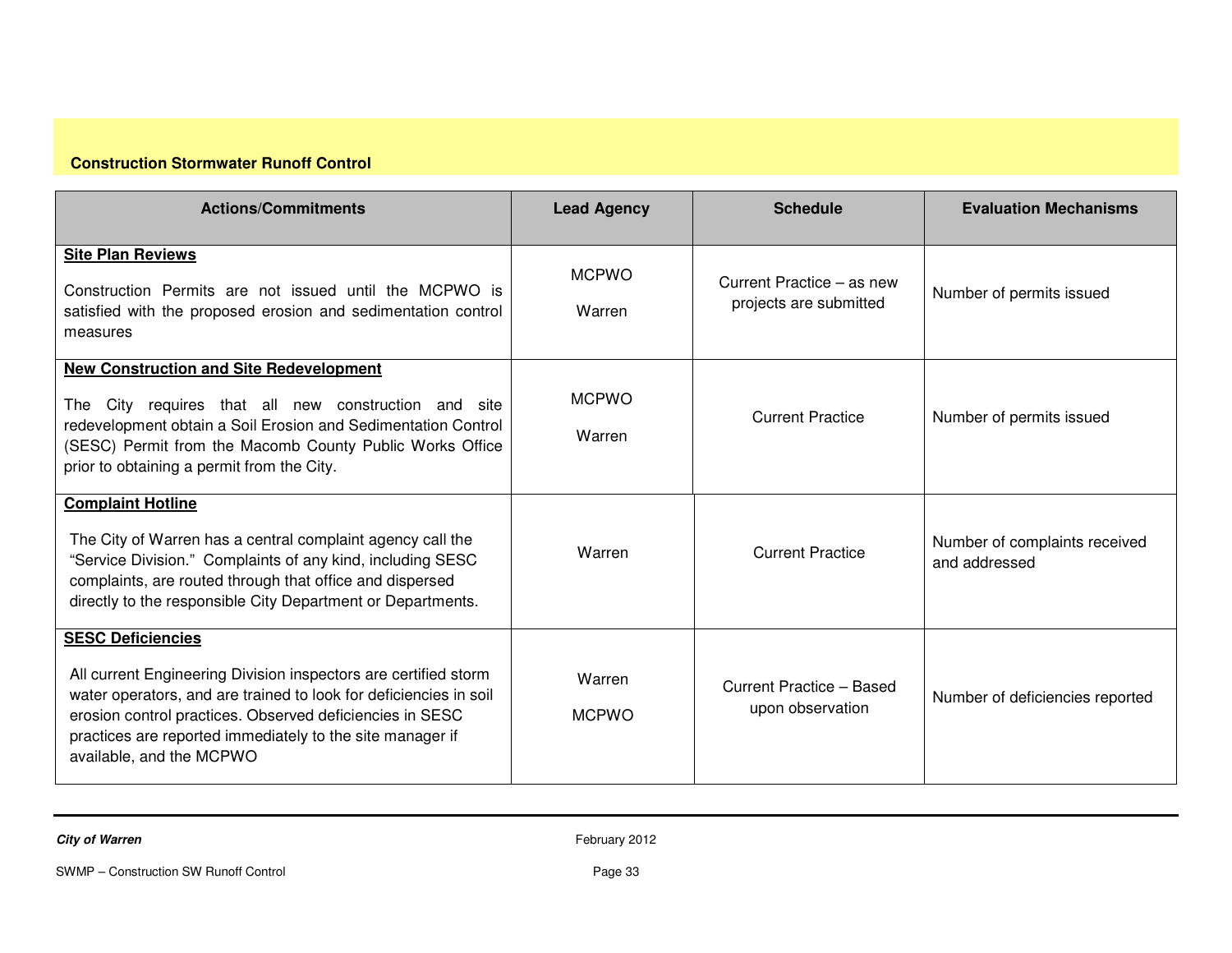# Pollution Prevention/Good Housekeeping for Municipal Operations

Municipal operations cover a wide variety of activities and land uses that are potential sources of storm water pollutants. These operations include, but are not limited to, roadways, parking lots, transportation and equipment garages, fueling areas, warehouses, stockpiles of salt and other raw materials, open ditches and storm sewers, turf and landscaping for all municipal properties, including parks, and waste handling and disposal areas.

The City of Warren has developed, implemented, and ensures compliance with a program of operation and maintenance of BMPs, with the ultimate goal of preventing or reducing pollutant runoff to the maximum extent practicable from municipal operations that discharge storm water to the surface waters of the state. The City draws upon BMP guidance and training materials that are available from federal, state, or local agencies, or other organizations, such as the Southeast Michigan Council of Governments, (SEMCOG), the Macomb County Public Works Office, and the Clinton River Watershed Council (CRWC).

The program contains the following elements:

### a. Employee/Contractor Training

The City of Warren shall ensure there is training for appropriate staff on topics that affect the water quality entering the MS4, such as park and open space maintenance, fleet and building maintenance, new construction and land disturbances, storm water system maintenance, and any other activity included in the standard requirements of Part I.B.6 of this permit. Timing for training shall include the following:

- For existing employees, one (1) training session prior to the expiration of this general permit cycle
- For new employees, one (1) training session during the first year of employment
- For contractors, the City shall ensure that they are trained before they perform the contract work. The City will accomplish this by either conducting the training or providing training materials relating to storm water management activities, which may include local pollution control specifications, before contractors perform work for the City.

### b. Structural Storm Water Control Effectiveness

Structural storm water controls include, but are not limited to, vegetated swales; infiltration, sedimentation and bioretention facilities; storm water devices (e.g., catch basins and oil/water separators); and any controls installed or operated by the City of Warren to remove pollutants from storm water. Structural Storm Water Controls shall have routine maintenance performed, and maintenance schedules shall be adequate to maintain pollution removal effectiveness at design performance and to ensure that the controls are maintained in a condition (e.g.,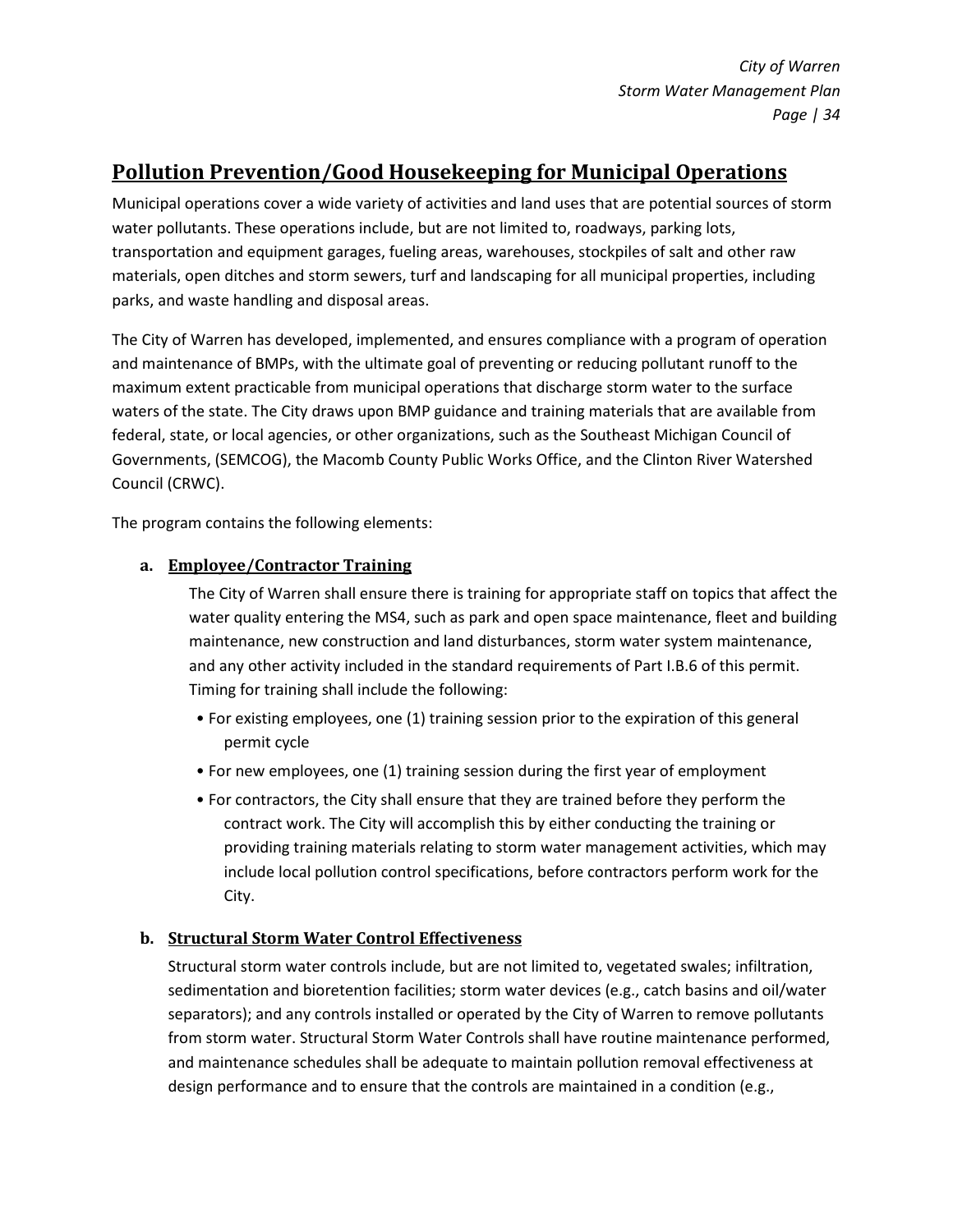adequately stabilized, seeded, functional) to reduce contribution of pollutants to the surface waters of the state.

1) The City inspects all such controls at a frequency appropriate for the BMP design and site conditions. Inspection frequencies are identified in the table contained in this section of the SWMP.

2) A summary list of municipal properties and structural storm water controls owned or operated by the City is included in this section of the SWMP. This list includes the type and number of municipal properties and includes addresses of the property locations.

#### Municipal Properties

City Hall One City Square Warren, Michigan 48092 Catch Basins = 17

#### 37th District Court

8300 Common Road Warren, Michigan 48093 Catch Basins = 4

#### Department of Public Works

12801 Stephens Warren, Michigan 48089 Catch Basins = 7

#### Fire Department/Fire Station #2

Administrative Offices 23293 Schoenherr Warren, Michigan 48089 Catch Basins = 6

#### Fire Station #1

8321 E. 9 Mile Road Warren, Michigan 48089 Catch Basins = 0

Fire Station #3 23620 Ryan Road Warren, Michigan 48091 Catch Basins = 3

#### Fire Station #4

6361 Chicago Warren, Michigan 48092 Catch Basins = 9

#### Fire Station #5

29900 Hoover Warren, Michigan 48093 Catch Basins = 2

# Fire Station #6

3090 E. 12 Mile Road Warren, Michigan 48092 Catch Basins = 2

#### Burnette Branch Library

22005 Van Dyke Ave. Warren, Michigan Catch Basins = 2

# Busch Branch Library

23333 Ryan Road Warren, Michigan 48091 Catch Basins = 0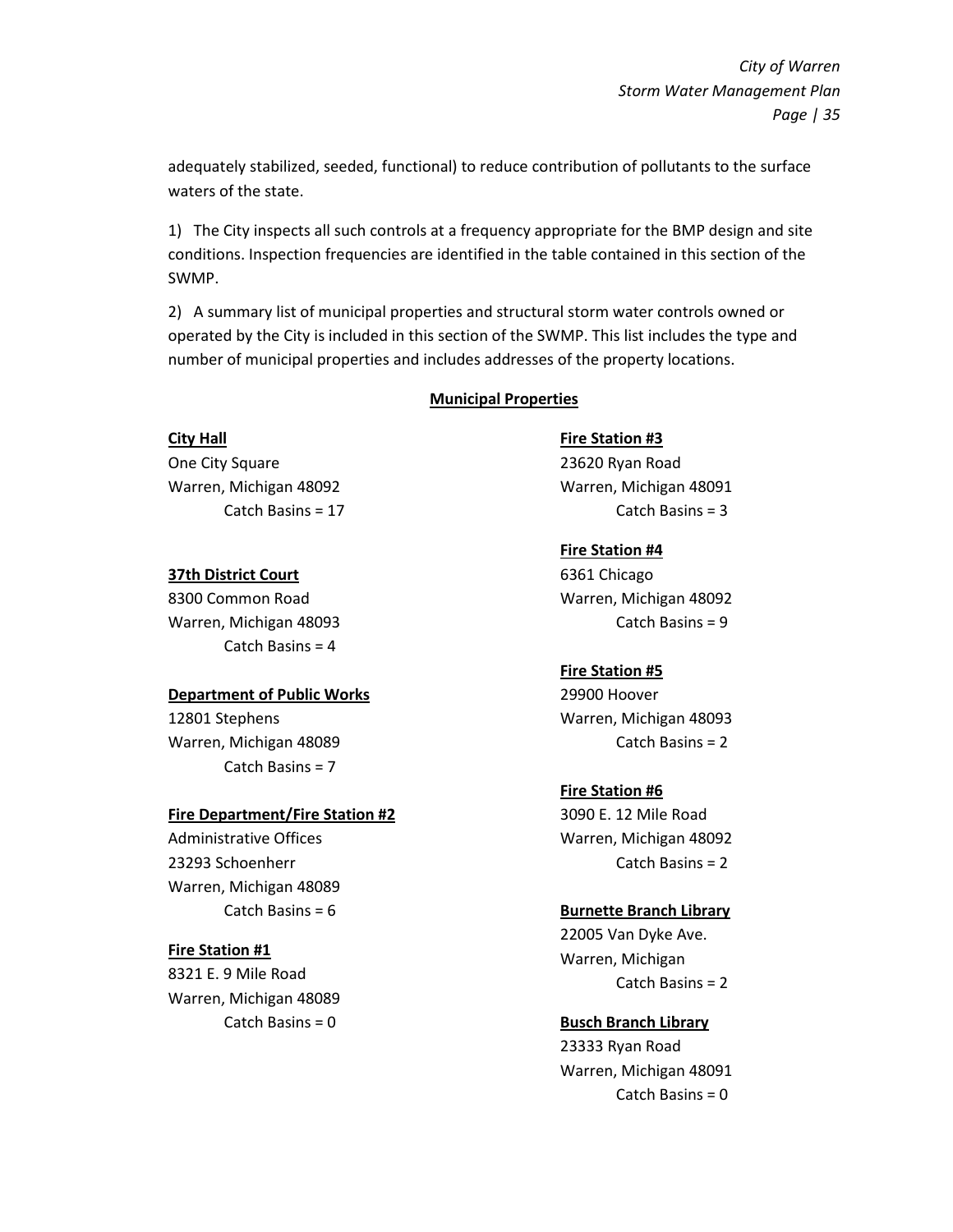#### Parks Maintenance and Forestry

32601 Warkop Warren, Michigan 48093 Catch Basins = 5

#### Owen Jax Recreation Center

8207 E. Nine Mile Rd. Warren, Michigan 48089 Catch Basins = 7

#### Police Headquarters

29900 Civic Center Drive Warren, Michigan 48093 Catch Basins = 5

#### Sanitation Division/Recycling Yard

25601 Flanders Warren, Michigan 48089 Catch Basins = 4

#### Stilwell and Joseph Coach Manors 26600 Burg

Warren, Michigan 48089 Catch Basins = 20

#### Warren Community Center

5460 Arden Warren, Michigan 48092 Catch Basins = 32

#### Waste Water Treatment Plant

32360 Warkop Warren, Michigan 48093 Catch Basins = 17

#### Water Division

12821 Stephens Warren, Michigan 48089 Catch Basins = 19

#### **Parks**

Burdi Park 7000 12 Mile Rd. Warren, MI 48092 Catch Basins = 10

# Busse Park 5002 Frazho Warren, MI 48091 Catch Basins = 12

# Butcher Park 4700 Martin Warren, MI 48091 Catch Basins = 0

# Altermatt Park

4811 Toepfer Warren, MI 48091 Catch Basins = 4

#### Austin-Dannis Park

5200 Stephens Warren, MI 48091 Catch Basins = 5

#### Bates Park

32601 Warkop Warren, MI 48093 Catch Basins = 1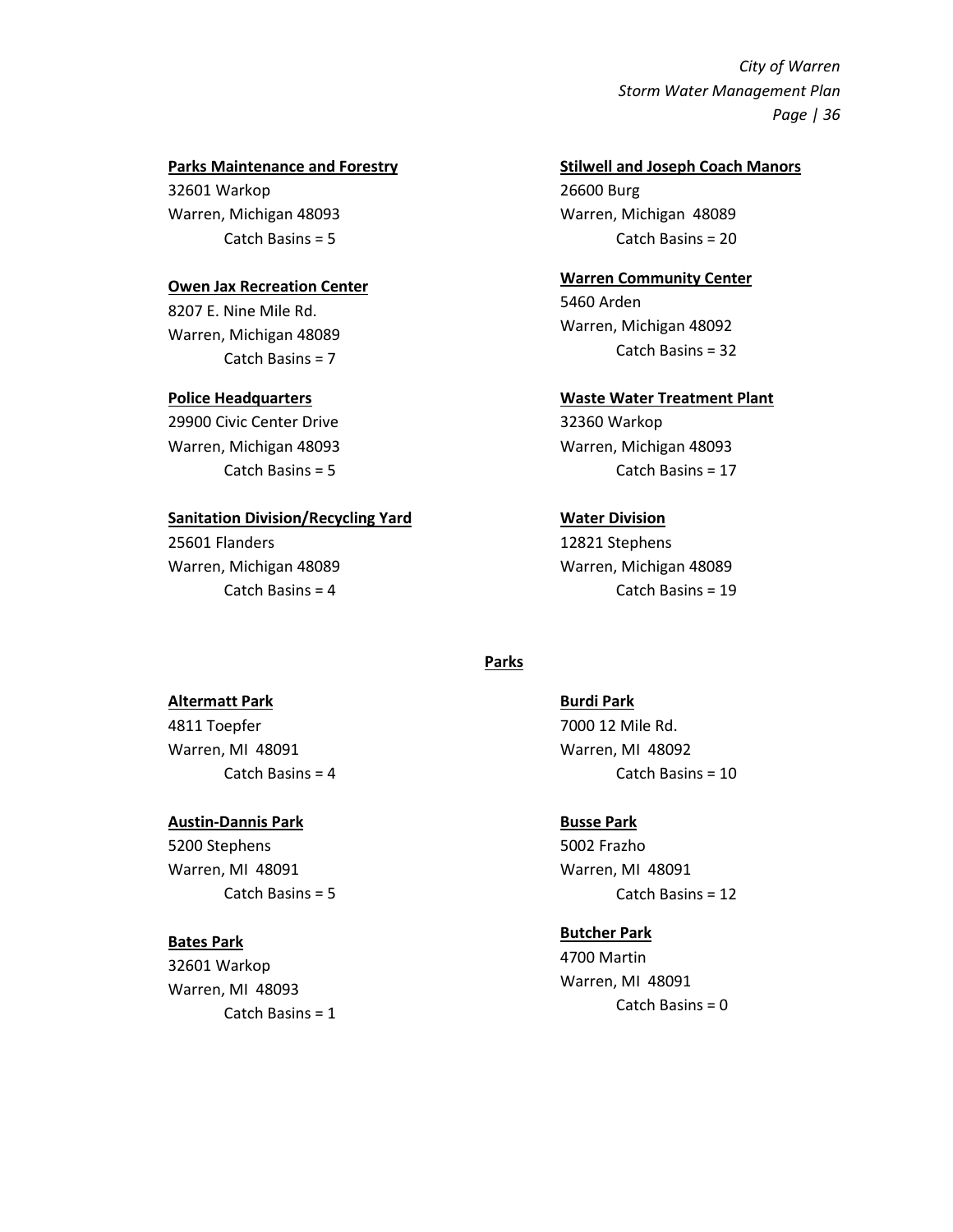City Square Park 8155 City Square South Warren, MI 48093 Catch Basins = 11

#### Eckstein Park

31810 Davy Warren, MI 48092 Catch Basins = 0

Groesbeck Park

22221 Memphis Warren, MI 48091 Catch Basins = 4

Halmich Park 3001 13 Mile Rd. Warren, MI 48092 Catch Basins = 24

#### Hartsig Park

2701 Martin Warren, MI 48092 Catch Basins = 5

#### Jaycee Park

11371 Timken Warren, MI 48089 Catch Basins = 0

Licht Park 30100 Campbell Warren, MI 48093 Catch Basins = 12

McGrath Park 13300 Leisure Warren, MI 48088 Catch Basins = 1 Miller Park 14500 Masonic Warren, MI 48088 Catch Basins = 8

Rentz Park 12000 Herbert Ave. Warren, MI 48089 Catch Basins = 4

Rinke Park 28500 Arsenal Warren, MI 48093 Catch Basins = 3

Shaw Park 22001 Warner Warren, MI 48091 Catch Basins = 7

Steinhauser Park 3101 Frazho Warren, MI 48091 Catch Basins = 3

Trombly Park 14775 Alvin Warren, MI 48089 Catch Basins = 6

Underwood Park 13700 Sidonie Warren, MI 48089 Catch Basins = 14

Veterans Park (Formerly Council Park) 27400 Campbell Warren, MI 48093 Catch Basins = 13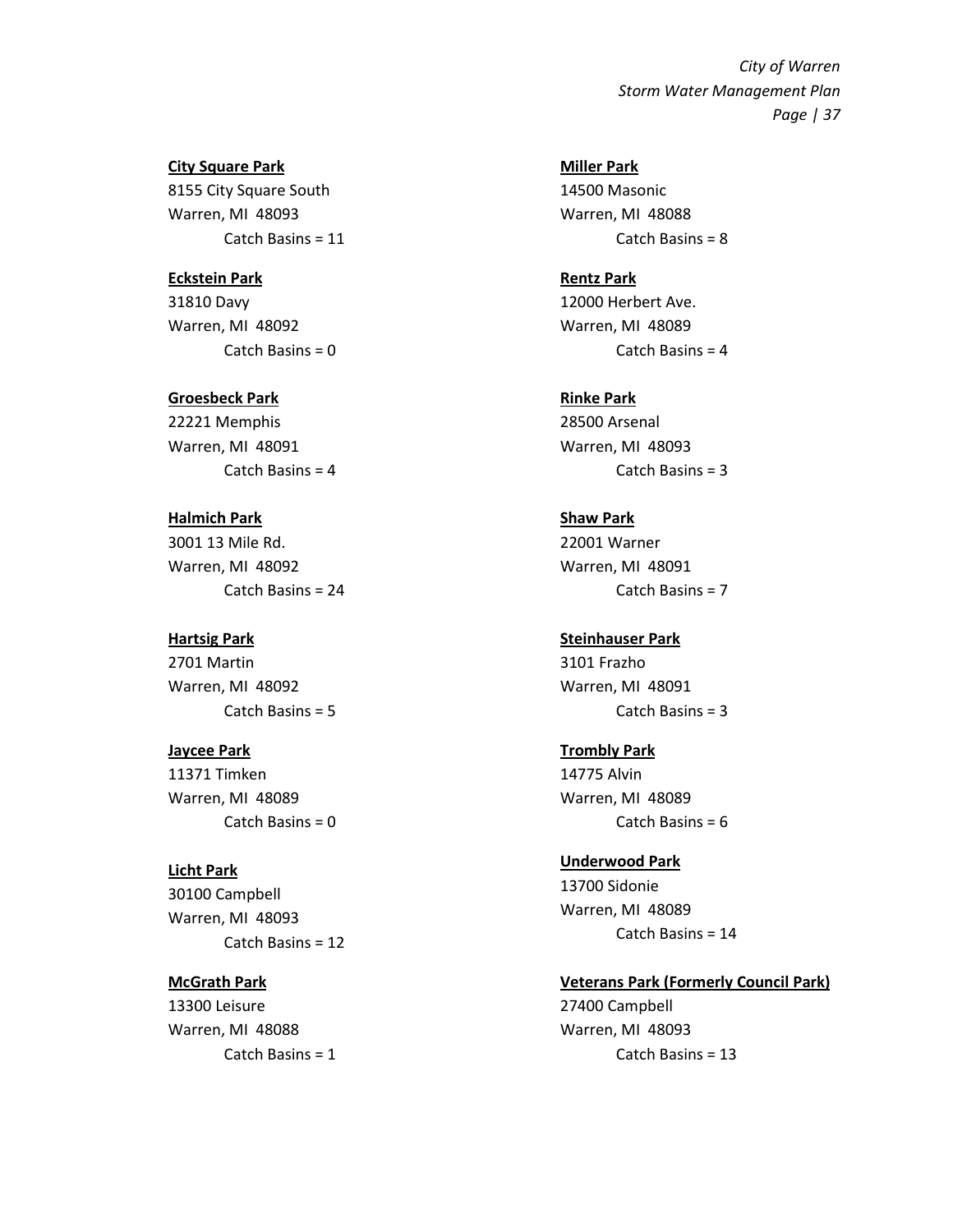#### Wiegand Park

8700 Toepfer Warren, MI 48089 Catch Basins = 8 Winters Park

13000 St. Andrews Warren, MI 48089 Catch Basins = 7

Warren is also responsible for maintenance of two existing small storm water detention basins, one at the intersection of Denton and Miller roads and the other at the intersection of Dimas and Mary Ann roads. The basins are designed as dry basins, so the only maintenance performed by the City is routine mowing. No sediment is removed from these facilities.

The location information shall be updated whenever new municipal properties and structural storm water controls are added. A listing of specific storm water BMPs installed at each property shall be provided with the first bi-annual progress report. The location information is maintained by the City Engineering Division and, upon request, can be provided to the Department for review.

3) The City of Warren has implemented procedures to dispose of the following materials in accordance with Part 111 (hazardous waste), Part 115 (solid waste), and Part 121 (liquid industrial waste) of the Michigan Act: operation and maintenance waste, such as dredge spoil, accumulated sediments, floatables, and other debris the permittee removes from the MS4.

The City of Warren Division of Public Works is responsible for the cleaning and maintenance of all storm sewers and open ditches, which service the City. The Macomb County Public Works Office is responsible for the cleaning and maintenance of all enclosed and open County Drains which traverse the City. The Oakland County Drain Commissioner's Office oversees the maintenance activities required on the Red Run Drain.

No large open drains are the City of Warren's responsibility for maintenance. The City's system consists of enclosed storm sewers up to ten feet in diameter, and small roadside ditches along the few gravel and asphalt roads remaining in the City.

The Public Works Division utilizes two vactor trucks to clean out catch basins, and jet and clean storm sewers. They also utilize backhoes and other scraping and excavating equipment to clean out and reestablish grade in roadside ditches. The spoils obtained from those activities are disposed of in the following manner. Catch basin sediment, and sewer jetting debris is collected dumped at the ash lagoon of the City's waste water treatment plant. The liquid products are fed back into the plant for processing, the solids settle out, and eventually go to a licensed landfill.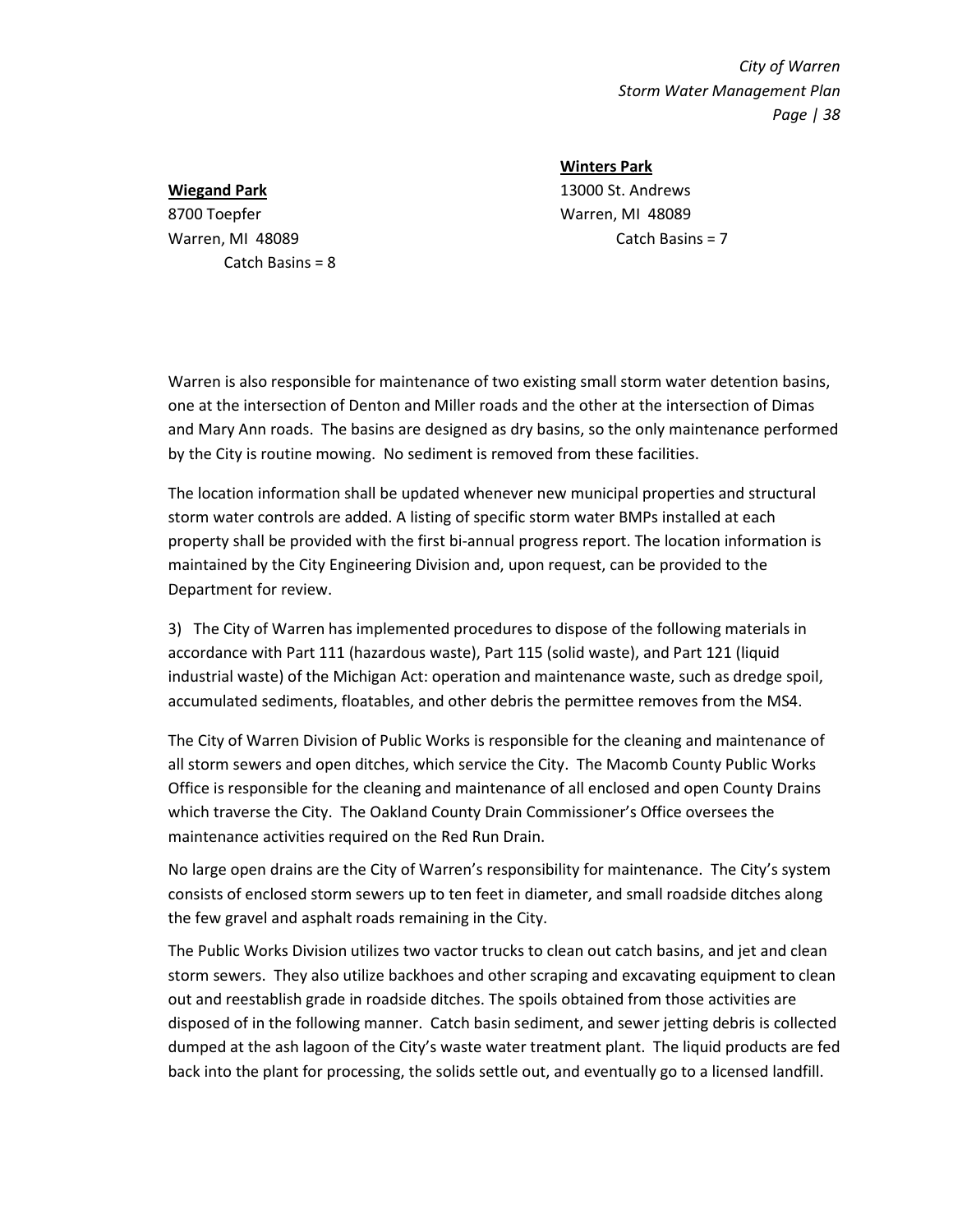Soil and sediment resulting from ditch-cleaning activities is hauled to the Public Works yard, where it is picked up by a contract hauler, and disposed of at a landfill.

4) When the City adds facilities or structural controls for water quantity or pollution treatment or removal, it shall design and install the controls based on the minimum treatment volume standard, channel protection criteria, and requirements for operation and maintenance established under Part I.A.8. of the general permit.

### c. Roadways, Parking Lots, and Bridges

1. The City of Warren shall construct, operate, and maintain its streets, roads, highways, parking lots, and other permittee-owned or operated impervious infrastructure in a manner so as to reduce the discharge of pollutants into the MS4 and the surface waters of the state, including pollutants related to snow removal practices.

2. The City of Warren shall strive to reduce the runoff of TSS from all of its paved surfaces to the maximum extent practicable, as compared to annual loading from runoff with no suspended solids controls.

TSS reductions may be achieved by any combination of pollution prevention (e.g., improved materials handling, or altered land uses or traffic patterns), removal (cleaning streets and catch basins), or treatment (settling filtration or infiltration).

Reductions of sediment from activities otherwise regulated or prohibited, such as sediment track-out or runoff from construction sites, shall not be counted toward the TSS reduction goal.

# Catch Basin Cleaning Program

The Department of Public Works is responsible for cleaning all City catch basins, and operates under a schedule which dictates that each catch basin is inspected on average once every five years. Catch basins found to be deteriorated during the inspection are either repaired by DPW forces at that time, or turned into the Engineering Division for repair. Catch basins found to be in need of cleaning during the inspection are cleaned by the DPW at that time.

The Engineering Division also inspects catch basins that are reported by the public to be deteriorated. Those catch basins warranting repair are put on a list and a repair program formulated every one to two years depending on the availability of funding.

The City will maintain the effectiveness of its current catch basin cleaning program. The map denoting the areas of the City to be cleaned will be included in each annual report.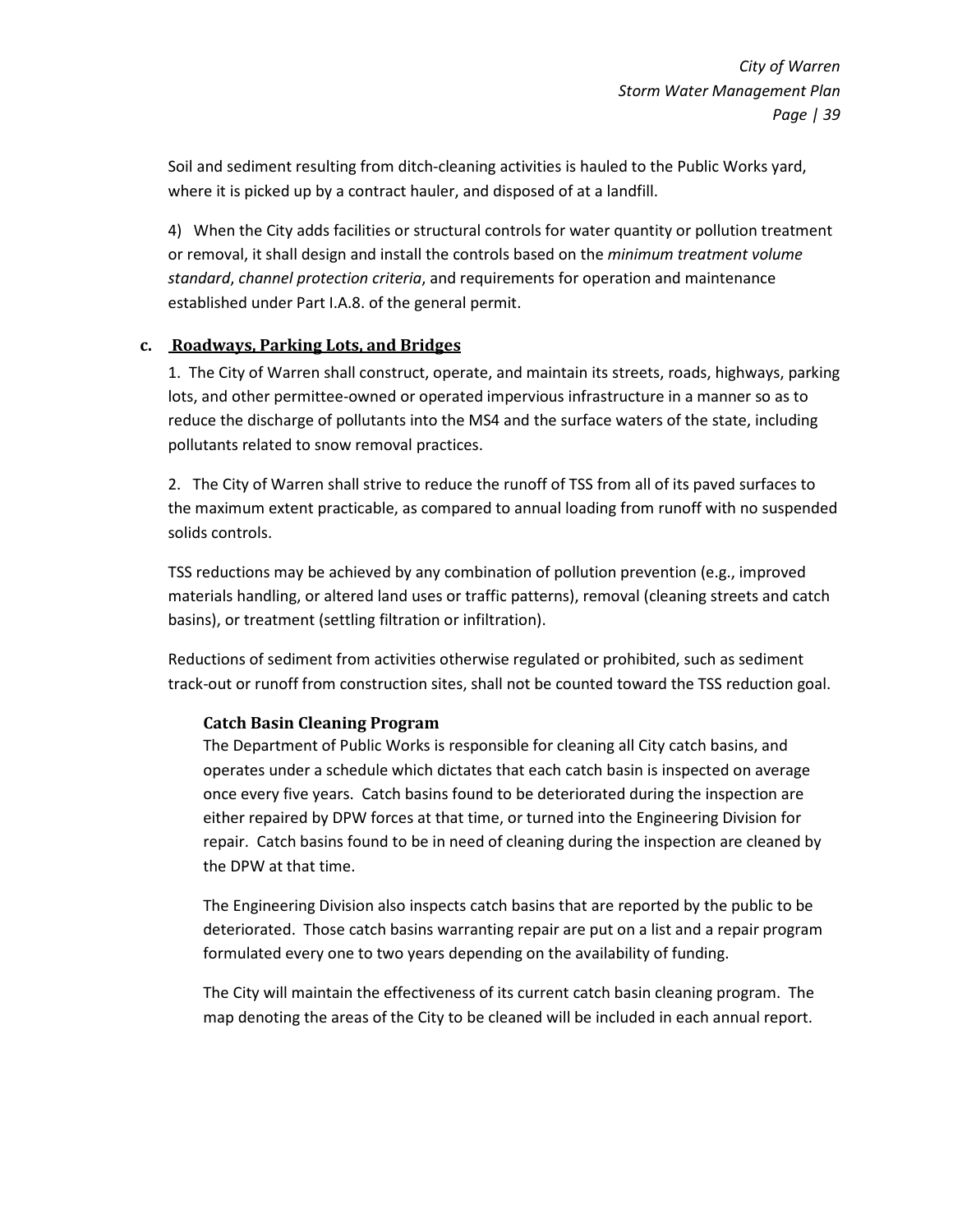### Street Sweeping Program

The City of Warren will maintain its aggressive street sweeping program which results in the reduction of sediments and accessory pollutants to the City's MS4 and Macomb County's drainage system.

The Department of Public Works is responsible for sweeping all City major and local roads. Current practices dictate that each street under City jurisdiction be swept a minimum of three times each year.

As a method of assessing progress in storm water pollution prevention, the City's bi-annual progress reports shall provide an estimate of the TSS loading reduction achieved.

3. Salt and sand applied for improved traction is prevented from entering MS4s and receiving steams to the maximum extent practicable. Good housekeeping practices are in place at salt and sand storage facilities to prevent the discharge of salt and sand from these areas. The City also complies with the salt storage requirements of the Part 5 Rules (Rules 324.2001 to 324.2009 of the Michigan Administrative Code).

Winter snow and ice management carefully balances road safety considerations and water quality issues, which may be caused by pollution from deicing compounds. The City's approach to applying salt or plowing snow from roads during winter conditions is based on the relative importance of the roadway. Major roads are plowed or receive salt first because they carry the highest volume of traffic. Residential streets may not even be plowed or receive a salt application depending on the duration of the ice or snow conditions and the magnitude of problems. MDOT has responsibility for deicing and snow clearance on interstate roads. The rate of application is controlled following standard recommended practices of the Michigan Department of Transportation (MDOT).

4. The City of Warren shall investigate and implement appropriate BMPs to control dust and suspended solids in runoff from the few remaining unpaved roads in the City.

5. The City does not use coal tar emulsions to seal asphalt surfaces.

#### d. Fleet Maintenance and Storage Yards/Facilities

- 1) The City of Warren has developed Storm Water Pollution Prevention Plans (SWPPPs) for all municipal fleet maintenance and storage yards/facilities that are not regulated as industrial activities and has a certified storm water operator to oversee storm water controls at all facilities with SWPPPs.
- 2) The SWMP shall identify its fleet maintenance and storage yard facilities (including those for nested jurisdictions, if applicable), and shall indicate if a SWPPP has been developed for each facility and if it was implemented under the supervision of a certified storm water operator.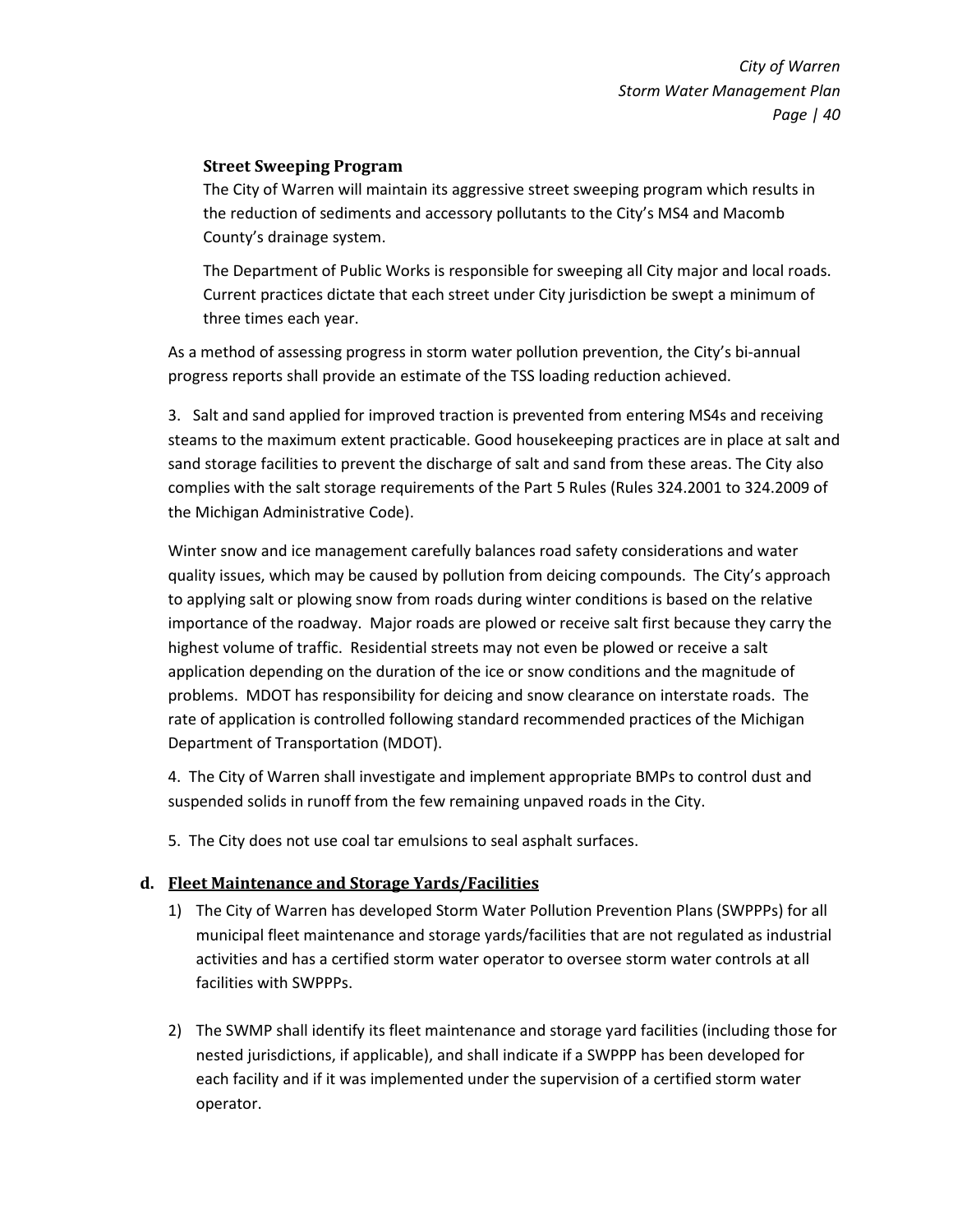Fleet Maintenance and Storage Facilities:

| <b>Facility Name and Address</b>                    | <b>SWPPP Developed</b>       | <b>Certified Storm</b> |
|-----------------------------------------------------|------------------------------|------------------------|
|                                                     |                              | <b>Water Operator</b>  |
| <b>Department of Public Works</b><br>12801 Stephens | Voluntary                    | Yes                    |
| Warren, Michigan 48089                              |                              |                        |
| <b>Sanitation Division/Recycling Yard</b>           | Facility has separate permit | Yes                    |
| 25601 Flanders                                      |                              |                        |
| Warren, Michigan 48089                              |                              |                        |
| <b>Waste Water Treatment Plant</b>                  | Facility has separate permit | Yes                    |
| 32360 Warkop                                        |                              |                        |
| Warren, Michigan 48093                              |                              |                        |

3) The completed SWPPPs shall be signed by the facility manager and the certified storm water operator or Storm Water Program Manager, as applicable, and retained on-site at the facility which generates the storm water discharge. The City shall retain the SWPPP, reports, log books, storm water discharge sampling data (if collected), and supporting documents in accordance with Part 1.C.1.b and e of this permit.

4) Fleet maintenance activities include, but are not limited to, adding or changing vehicle fluids, including fuel, lubrication, mechanical repairs, parts degreasing, and vehicle or equipment washing. Storage yards include, but are not limited to, areas where vehicles are stored or impounded, and where vehicle and road maintenance materials and other chemicals in bulk are stored and handled. Discharge of vehicle or maintenance facility wash water is not authorized by this permit. Vehicles and equipment shall be maintained for clean and effective operation to prevent impacts on storm water quality.

5) The City of Warren also investigates and implements appropriate BMPs to prevent the discharge of pollutants to the MS4 from the storage, collection, transport, and disposal of refuse by the permittee or for the permittee under contract.

### e. Managing Vegetated Properties

The City of Warren minimizes the discharge of pollutants related to the management of vegetation on land that the permittee owns or operates. BMPs required under this measure include: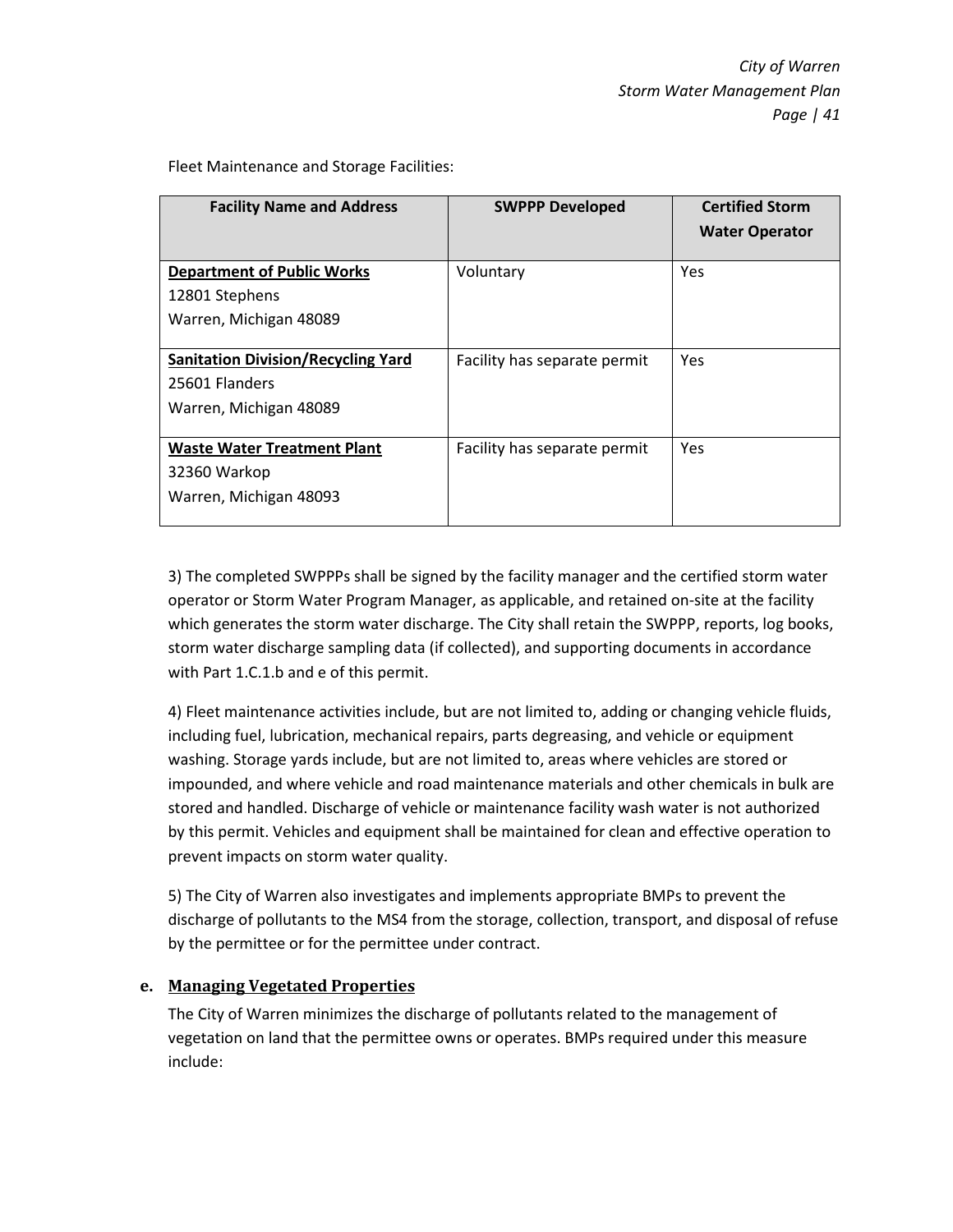1) A process to train employees and contractors on the proper storage, handling, and use of pesticides, herbicides, and fertilizers before they handle or apply them

2) Use of only phosphorus-free fertilizers on turfgrass. Phosphorus may be added to turfgrass only if soils are tested for nutrients (nitrogen/phosphorus/potassium) a minimum of every four (4) years and a need for phosphorus is demonstrated. Phosphorus fertilizers shall be applied to lands that the City owns or operates only as prescribed in the soil test results.

3) A program to minimize storm water impacts from all of the City's managed vegetated properties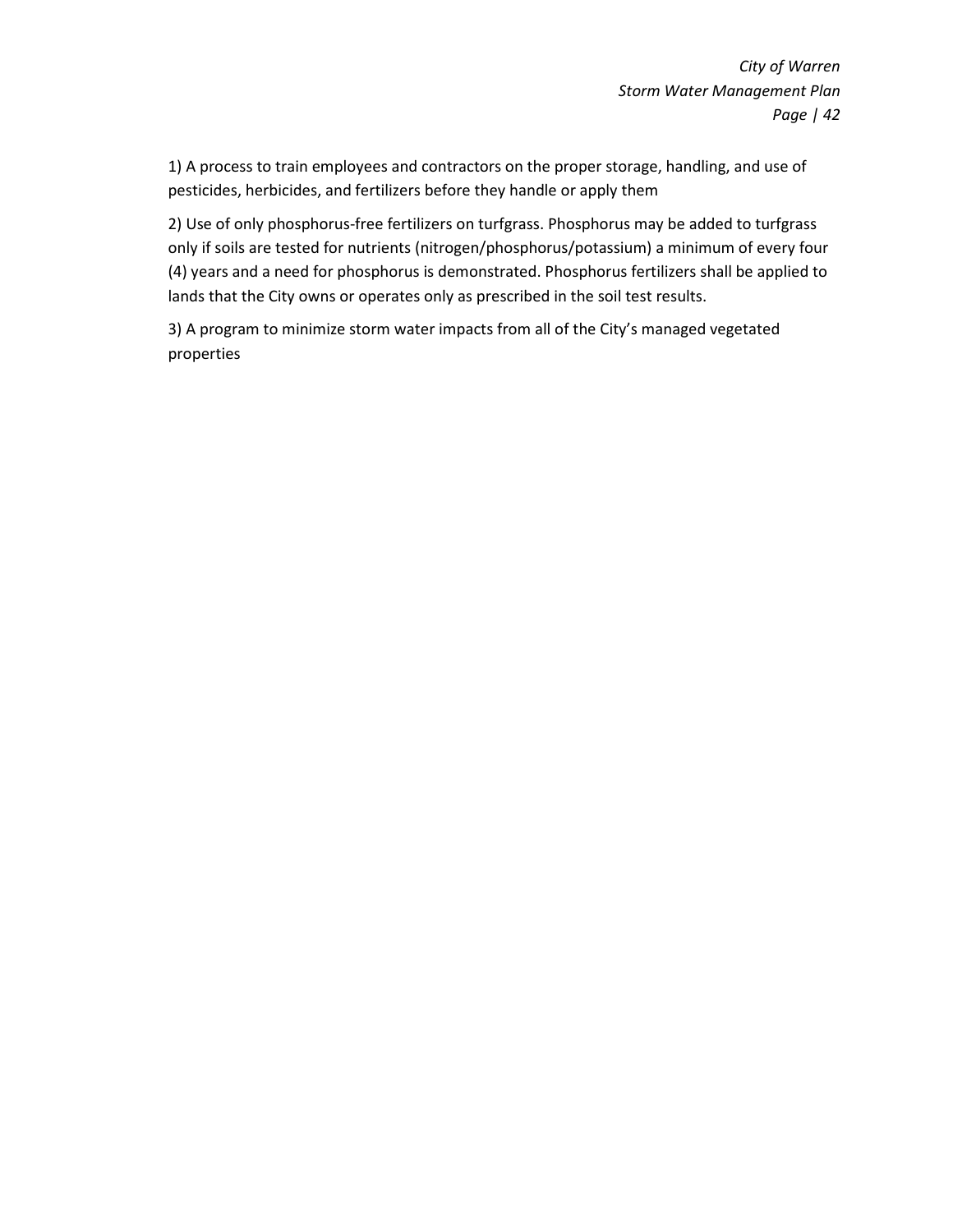| <b>Actions/Commitments</b>                                                                                                      | <b>Lead Agency</b> | <b>Schedule</b>                                                                                                                                                        | <b>Evaluation Mechanisms</b>                                                                                                               |
|---------------------------------------------------------------------------------------------------------------------------------|--------------------|------------------------------------------------------------------------------------------------------------------------------------------------------------------------|--------------------------------------------------------------------------------------------------------------------------------------------|
| <b>Catch Basin Inspections</b><br>Repair or Replace defective and storm sewer catch<br>basin structures                         | Warren             | Current Practice - 20 % of<br>the catch basins are<br>inspected each year.<br>Deteriorating catch basins are<br>repaired annually or bi-<br>annually as funding allows | Number of structures<br>rehabilitated and nature of<br>improvements                                                                        |
| <b>Roadside Ditch Maintenance</b><br>Scrape and excavate roadside ditches to reestablish<br>grade and maintain proper drainage. | Warren             | Current Practice – on an as-<br>needed basis                                                                                                                           | - volume of spoils delivered to<br><b>WWTP</b>                                                                                             |
| <b>Detention Pond Maintenance</b><br>Maintain two existing dry stormwater detention basins                                      | Warren             | Current Practice - City mows<br>as needed                                                                                                                              | To date, no sediment has been<br>removed, however, if sediment<br>is accumulated, it will be<br>removed and documented in<br>annual report |
| <b>Storm Sewer Maintenance</b><br>Jet and clean storm sewers with vactor trucks to allow<br>the conveyance of stormwater        | Warren             | Current Practice - On an as-<br>need basis                                                                                                                             | - volume of debris dumped at<br>the WWTP                                                                                                   |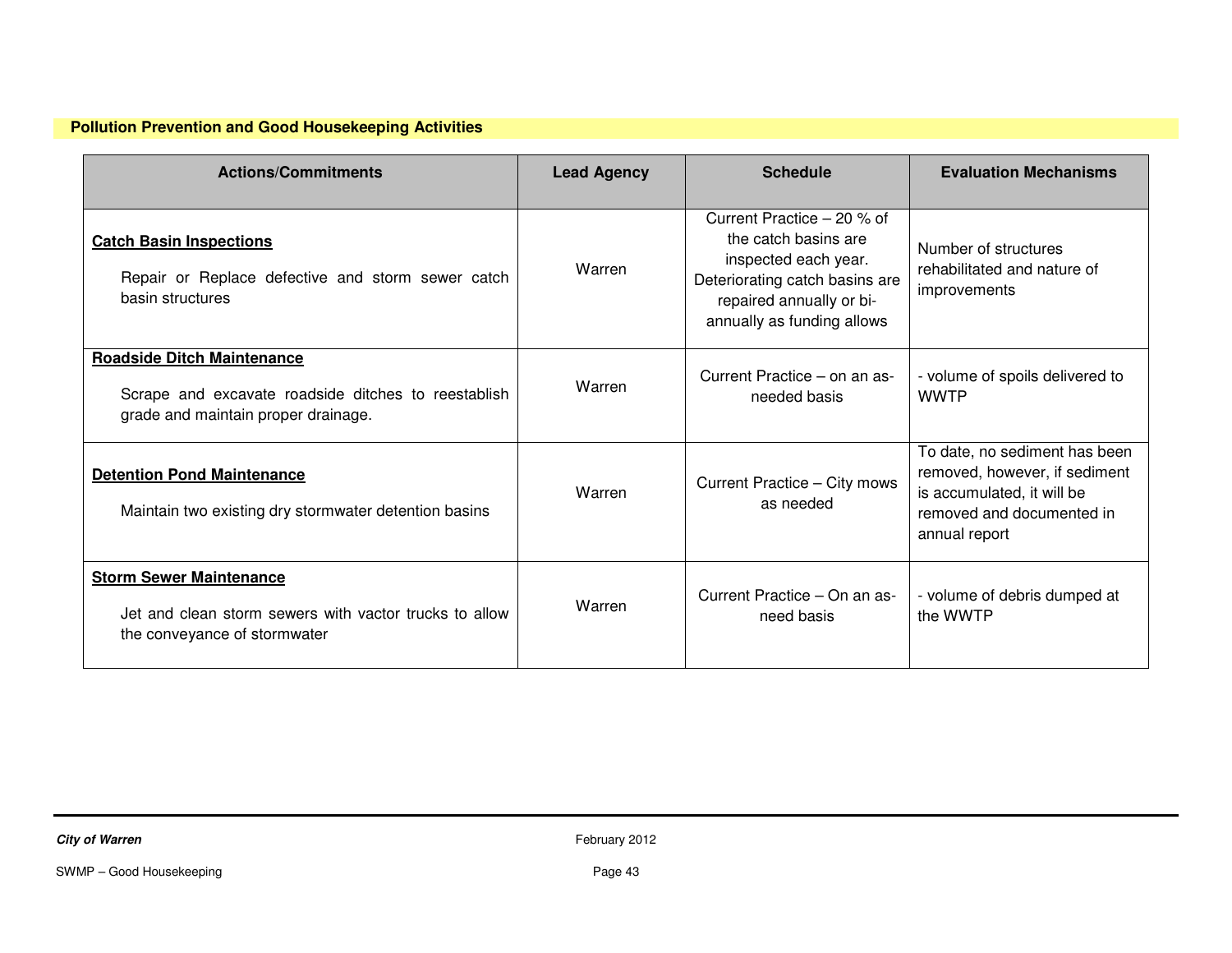| <b>Actions/Commitments</b>                                                                                                                                                                                                                                                                                      | <b>Lead Agency</b> | <b>Schedule</b>                                                            | <b>Evaluation Mechanisms</b>                                                 |
|-----------------------------------------------------------------------------------------------------------------------------------------------------------------------------------------------------------------------------------------------------------------------------------------------------------------|--------------------|----------------------------------------------------------------------------|------------------------------------------------------------------------------|
| <b>Catch Basin Cleaning Program</b><br>Clean catch basin sumps with Vactor Truck                                                                                                                                                                                                                                | Warren DPW         | Current Practice – each catch<br>basin is cleaned once every<br>five years | - # of sumps cleaned<br>- volume of sediment delivered to<br>the City's WWTP |
| <b>Street Sweeping Program</b><br>All city streets will be swept to reduce sediment and<br>accessory pollutants to the City's MS4 and Macomb<br>County's drainage system.                                                                                                                                       | Warren DPW         | Current Practice - each city<br>street is swept three times a<br>year      | Amount of debris and sediment<br>collected                                   |
| <b>Deicing Practices</b><br>The City stores salt under a dome on City property and the<br>salt is applied according to MDOT standards. Residential<br>streets may not even be plowed or receive a salt application<br>depending on the duration of the ice or snow conditions and<br>the magnitude of problems. | Warren             | Current Practice – As needed.<br>weather dependent.                        | Amount of salt dispersed by DPW                                              |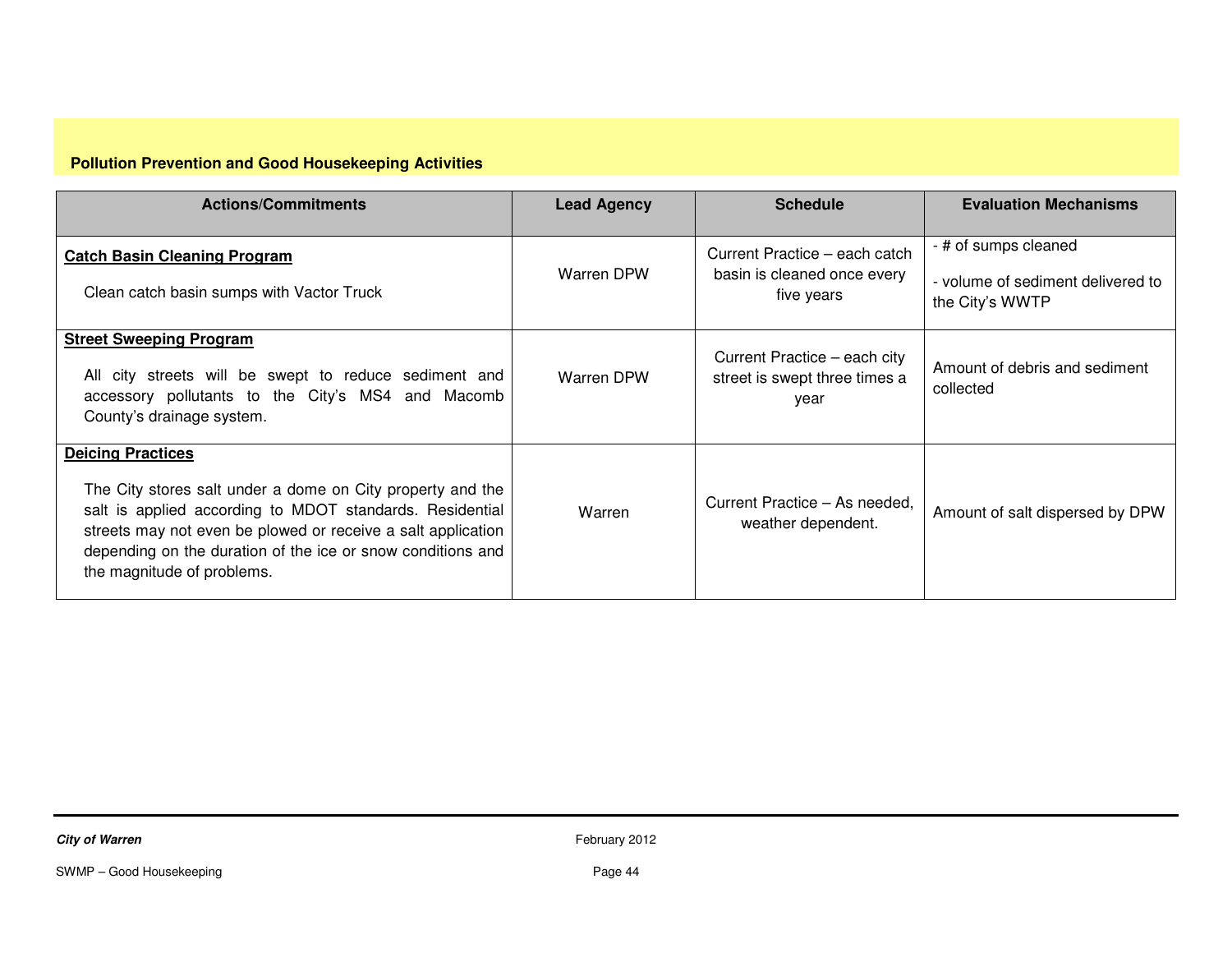| <b>Actions/Commitments</b>                                                                                                                                                                                                         | <b>Lead Agency</b> | <b>Schedule</b>                                                                   | <b>Evaluation Mechanisms</b>                                                  |
|------------------------------------------------------------------------------------------------------------------------------------------------------------------------------------------------------------------------------------|--------------------|-----------------------------------------------------------------------------------|-------------------------------------------------------------------------------|
| <b>Vehicle Maintenance</b><br>All fleet maintenance will be performed inside the City's DPW<br>garage, Sanitation garage, or Water Division garage so no<br>fluids or greases are discharged to the storm sewer system.            | Warren             | <b>Current Practice</b>                                                           | Not applicable. Any changes in<br>practice will be noted in Annual<br>Report. |
| <b>Proper Disposal of Wash Water</b><br>The City owns and operates an indoor commercial-style fleet<br>car wash with automatic wash systems, and manual wand<br>type systems where all city vehicles and equipment are<br>cleaned. | Warren             | Current Practice - As needed                                                      | Volume of material collected.<br>Number of and type of washes<br>recorded.    |
| <b>Catch Basin Labeling</b><br>All new catch basins covers and/or outfalls will be labeled<br>"Dump No Waste! Drains to Waterways" with a medallion on<br>the curb or other approved identifier                                    | Warren             | Beginning in 2006<br>Labeling applied during annual<br>catch basin repair program | Number of catch basins repaired<br>annually.                                  |